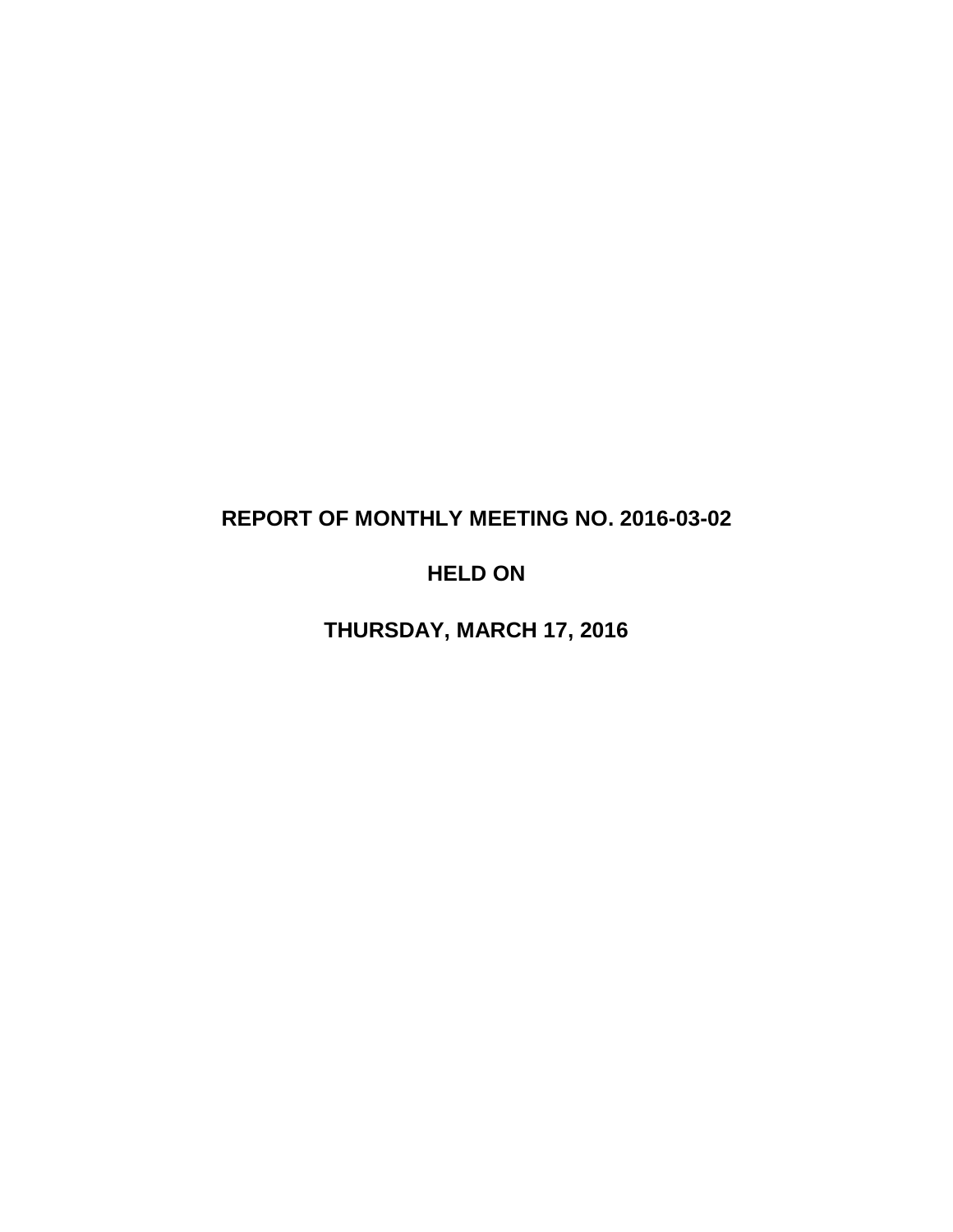Report of Monthly Meeting No. 2016-03-02 held on Thursday, March 17, 2016

| <b>ITEMS</b>                                                                                                                                          | <b>CLASSIFICATION</b>                                                                                                                                                                                                                                                        |                                                                                                                                                                                              | <b>PAGES</b> |
|-------------------------------------------------------------------------------------------------------------------------------------------------------|------------------------------------------------------------------------------------------------------------------------------------------------------------------------------------------------------------------------------------------------------------------------------|----------------------------------------------------------------------------------------------------------------------------------------------------------------------------------------------|--------------|
| <b>Call to Order</b>                                                                                                                                  |                                                                                                                                                                                                                                                                              |                                                                                                                                                                                              |              |
| <b>Roll Call</b>                                                                                                                                      |                                                                                                                                                                                                                                                                              |                                                                                                                                                                                              |              |
| <b>Secretary's Report</b>                                                                                                                             |                                                                                                                                                                                                                                                                              | Recording Secretary presents minutes of previous meetings for approval.                                                                                                                      |              |
| <b>Refunds</b>                                                                                                                                        | Errors in deduction and non-members<br>Full refunds to employees due to separation from service<br>Refund Reissued to New Payee<br>Refund elections in lieu of annuity<br><b>Refund of Spousal Contributions</b><br>1/2% refunds to new annuitants<br><b>Adjusted Refund</b> | Refund in accordance with Section 8-170 of the law governing the Fund                                                                                                                        | $3 - 10$     |
| <b>Invoices</b>                                                                                                                                       | Administrative and Investment Fees                                                                                                                                                                                                                                           |                                                                                                                                                                                              | $11 - 13$    |
| Annuities for Employees<br><b>Annuities</b><br>Annuities for Widows, Widowers and Minor Children, Reversionary Annuities<br><b>Adjusted Annuities</b> |                                                                                                                                                                                                                                                                              |                                                                                                                                                                                              |              |
| <b>Disability</b>                                                                                                                                     | Applications for Duty and Ordinary Disability benefits<br>Applications for Extensions of Duty and Ordinary Disability benefits<br>Adjusted Duty and Ordinary Disability benefits                                                                                             | $22 - 27$                                                                                                                                                                                    |              |
| <b>Membership</b>                                                                                                                                     | Applications<br>Change in Dates of Birth<br><b>Administrative Review</b>                                                                                                                                                                                                     |                                                                                                                                                                                              | 28           |
| <b>Treasurer's Report</b>                                                                                                                             | City Treasurer's Statement of Account As of 02/29/2016                                                                                                                                                                                                                       |                                                                                                                                                                                              | 29           |
| <b>MISCELLANEOUS</b>                                                                                                                                  |                                                                                                                                                                                                                                                                              |                                                                                                                                                                                              | $30 - 33$    |
| Roll Call                                                                                                                                             |                                                                                                                                                                                                                                                                              | Legislation                                                                                                                                                                                  |              |
|                                                                                                                                                       | - Designation and Approval of Vice President's Proxy                                                                                                                                                                                                                         | - Legislative Update                                                                                                                                                                         |              |
| <b>Public Comment</b>                                                                                                                                 |                                                                                                                                                                                                                                                                              | Other                                                                                                                                                                                        |              |
| <b>Pension Suspensions</b>                                                                                                                            | - The Matter of Dorothy Cross (Power of Attorney)<br>- The Matter of Walter Wilson (Power of Attorney)                                                                                                                                                                       | - Semi Annual Executive Session Review<br>- Tier I / Tier II Employee Designation<br>- Disability Procedures Recommendation<br>- Consideration and Approval of Securities Litigation RFP/RFI |              |
| Investments<br>- Market Environment                                                                                                                   |                                                                                                                                                                                                                                                                              | - FOIA Update<br>- Old Business                                                                                                                                                              |              |
| - Monthly Performance Report(s)<br>- Watchlist<br>- Real Estate Review / Discussion<br>- Transition Management RFP Update                             |                                                                                                                                                                                                                                                                              | - Legal Update                                                                                                                                                                               |              |

- Investment Policy Statement Discussion
- Liquidity Needs

| Less than 60 years of age<br>A<br>B<br>Reversionary<br>Calculated upon death of Employee<br><b>CX</b><br><b>Credit Expires</b><br>Death<br>D<br>Duty Disability<br>DU.<br>DIS Discharged<br><b>EID</b> Errors in Deduction | N<br>OR<br>R | Female: No Post 9/74 Spouse Contributions<br><b>MED</b> Updated Medical Records<br>MMI Maximum Medical Update<br>See Notes in File<br>NTE Note for Mercy Works Update<br><b>Ordinary Disability</b><br><b>Reciprocal Annuity</b><br>RES Resigned | <b>RW</b><br>S<br>SPE<br>W<br>WC. | <b>Returned to Work</b><br>Less than 10 years of Service<br><b>Specialist Doctor Visit</b><br><b>Term Annuity</b><br>Withdraw/Waiting to apply<br>Workmens' Compensation<br>Married @ Resignation,<br>Not Married @ Effective Date |
|----------------------------------------------------------------------------------------------------------------------------------------------------------------------------------------------------------------------------|--------------|--------------------------------------------------------------------------------------------------------------------------------------------------------------------------------------------------------------------------------------------------|-----------------------------------|------------------------------------------------------------------------------------------------------------------------------------------------------------------------------------------------------------------------------------|
|----------------------------------------------------------------------------------------------------------------------------------------------------------------------------------------------------------------------------|--------------|--------------------------------------------------------------------------------------------------------------------------------------------------------------------------------------------------------------------------------------------------|-----------------------------------|------------------------------------------------------------------------------------------------------------------------------------------------------------------------------------------------------------------------------------|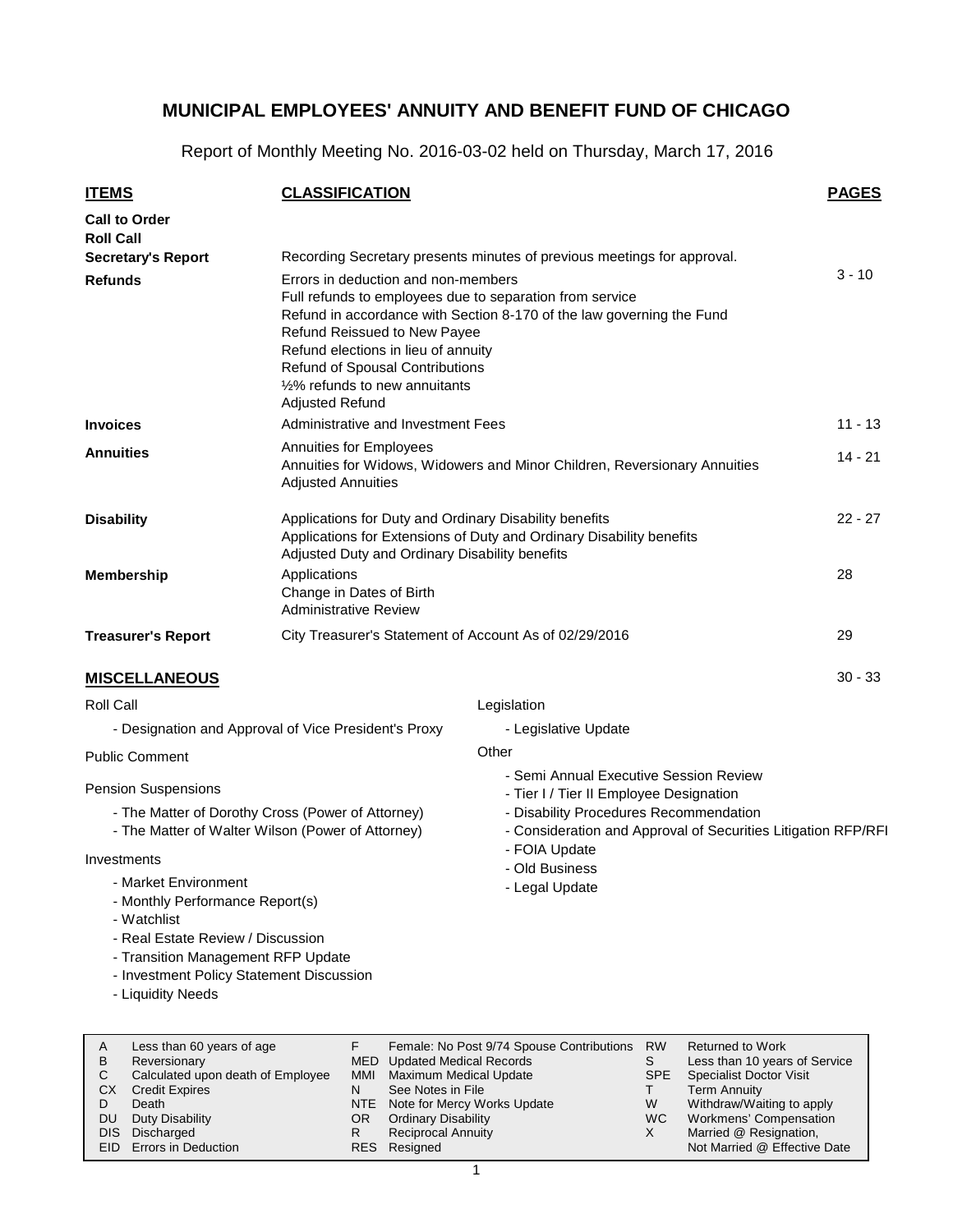Report of Monthly Meeting No. 2016-03-02 held on Thursday, March 17, 2016

The Monthly Meeting of the Retirement Board was called to order by the President, Thomas J. McMahon, at 9:03 a.m. in the offices of the Fund, 321 N Clark Street, Suite 700, on Thursday, March 17, 2016.

#### The following were present:

| Thomas J. McMahon  | President                  |
|--------------------|----------------------------|
| Dan Widawsky       | Vice President             |
| Timothy G. Guest   | <b>Recording Secretary</b> |
| Jeffrey J. Johnson | Trustee                    |

### Also Present:

| James E. Mohler        | <b>Executive Director</b>                             |
|------------------------|-------------------------------------------------------|
| Mary Patricia Burns    | Attorney at Law                                       |
| Juan Lopez, Jr.        | <b>Investment Officer</b>                             |
| Sandra Shelby          | Comptroller                                           |
| Jane Tessaro           | <b>Benefits Manager</b>                               |
| Kathy Schanding        | <b>Staff Actuary</b>                                  |
| <b>Stacey Ruffolo</b>  | <b>Project Coordinator</b>                            |
| <b>Miriam Martinez</b> | Deputy Treasurer (Proxy for the Treasurer) arrived 9: |
| Terence P. Sullivan    | M.D.                                                  |
| <b>Brian Wrubel</b>    | Marquette Associates                                  |
| Jamie Wesner           | Marquette Associates                                  |
| Neil Capps             | <b>Marquette Associates</b>                           |
| Sarah Boeckman         | Attorney, Burke Burns & Pinelli                       |
| Donna Hansen           | <b>Supervisor of Support Services</b>                 |
| Jason Parks            | Loop Capital                                          |
|                        |                                                       |

#### Absent:

Kurt A. Summers, Jr. Treasurer

#### **SECRETARY'S REPORT**

Trustee Guest motioned that the Minutes of Meeting No. 2016-02 be approved as submitted. Seconded Trustee Johnson. Carried: Ayes- Trustee McMahon,Trustee Guest, Trustee Johnson and Trustee Widawsky. Nays-None.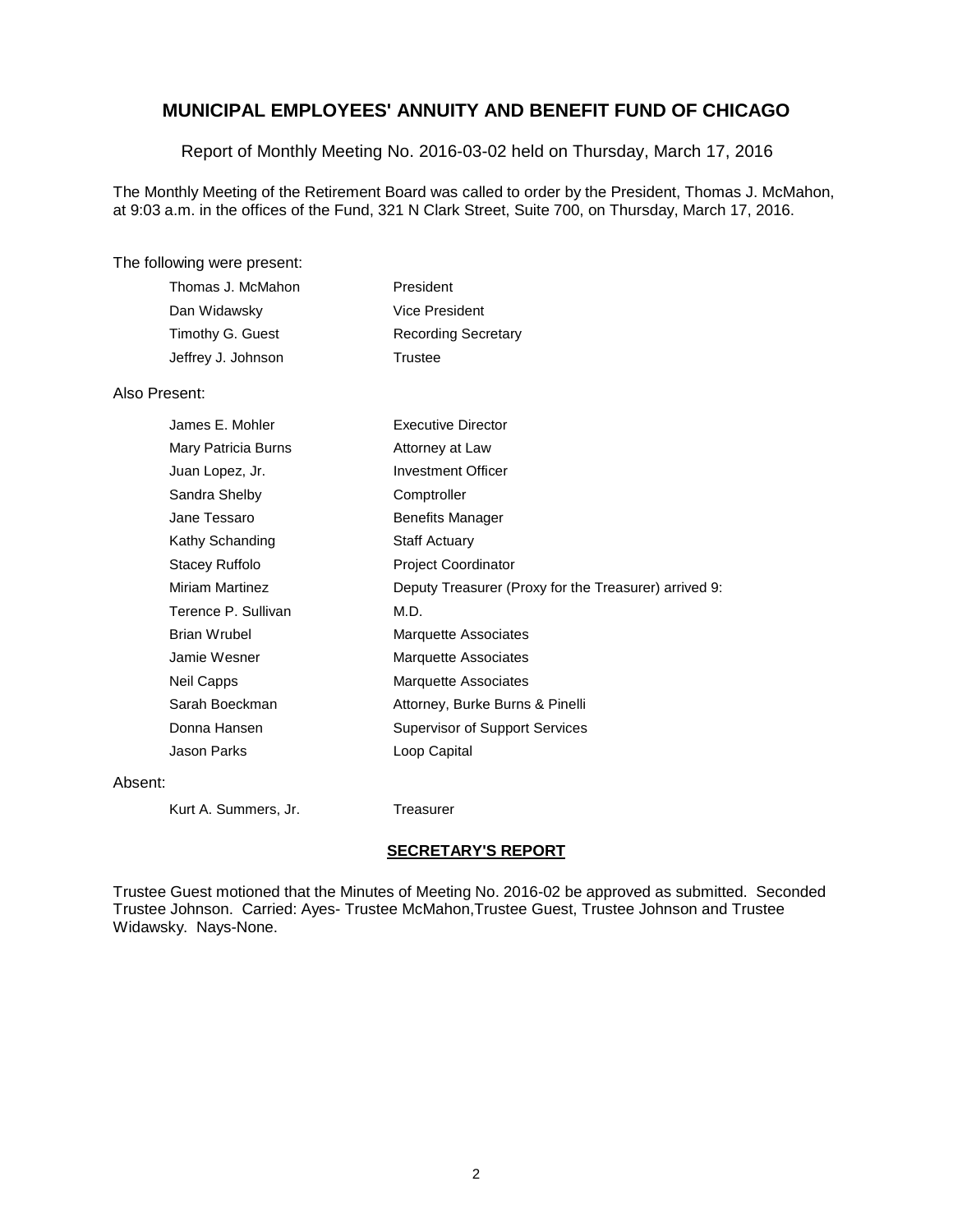Report of Monthly Meeting No. 2016-03-02 held on Thursday, March 17, 2016

### **REFUND DUE TO ERRORS IN DEDUCTION AND NON-MEMBERS**

### **Refund a/c errors in deduction**

| <b>Dept</b>                          | Reason               | <b>Amount</b>                                           |
|--------------------------------------|----------------------|---------------------------------------------------------|
| <b>WATER</b>                         | <b>NEW ANNUITANT</b> | \$355.78                                                |
| STS & SAN                            | <b>NEW ANNUITANT</b> | \$90.58                                                 |
| <b>BE</b>                            | <b>NEW ANNUITANT</b> | \$8.39                                                  |
| <b>WATER</b>                         | <b>NEW ANNUITANT</b> | \$1,355.33                                              |
| <b>OEMC</b>                          | <b>NEW ANNUITANT</b> | \$88.12                                                 |
| <b>BE</b>                            | PAYROLL ADJUSTMENT   | \$8.17                                                  |
| <b>WATER</b>                         | <b>NEW ANNUITANT</b> | \$420.56                                                |
| <b>WATER</b>                         | PAYROLL ADJUSTMENT   | \$4,894.25                                              |
| <b>GENERAL SV</b>                    | <b>NEW ANNUITANT</b> | \$8.99                                                  |
| Total Refund a/c errors in deduction | 9 Case(s)            | \$7,230.17                                              |
|                                      |                      |                                                         |
|                                      | 9 Case(s)            | \$7,230.17                                              |
|                                      |                      | TOTAL REFUND DUE TO ERRORS IN DEDUCTION AND NON-MEMBERS |

| A  | Less than 60 years of age                                    | F   | Female: No Post 9/74 Spouse Contributions |   | REL Released to Return to Work        |
|----|--------------------------------------------------------------|-----|-------------------------------------------|---|---------------------------------------|
| B  | Reversionary                                                 |     | MED Updated Medical Records               |   | RW Returned to Work                   |
|    | Calculated upon death of Employee MMI Maximum Medical Update |     |                                           | S | Less than 10 years of Service         |
| CХ | <b>Credit Expires</b>                                        | N   | See Notes in File                         |   | <b>SPE</b> Specialist Doctor Visit    |
|    | Death                                                        |     | NTE Note for Mercy Works Update           |   | <b>Term Annuity</b>                   |
| DU | Duty Disability                                              | OR. | <b>Ordinary Disability</b>                | W | Withdraw/Waiting to apply             |
|    | DIS Discharged                                               | R   | <b>Reciprocal Annuity</b>                 |   | WC Workmens' Compensation             |
|    | EID Errors in Deduction                                      |     | RES Resigned                              |   | Married @ Res, Not Married @ Eff Date |
|    |                                                              |     |                                           |   |                                       |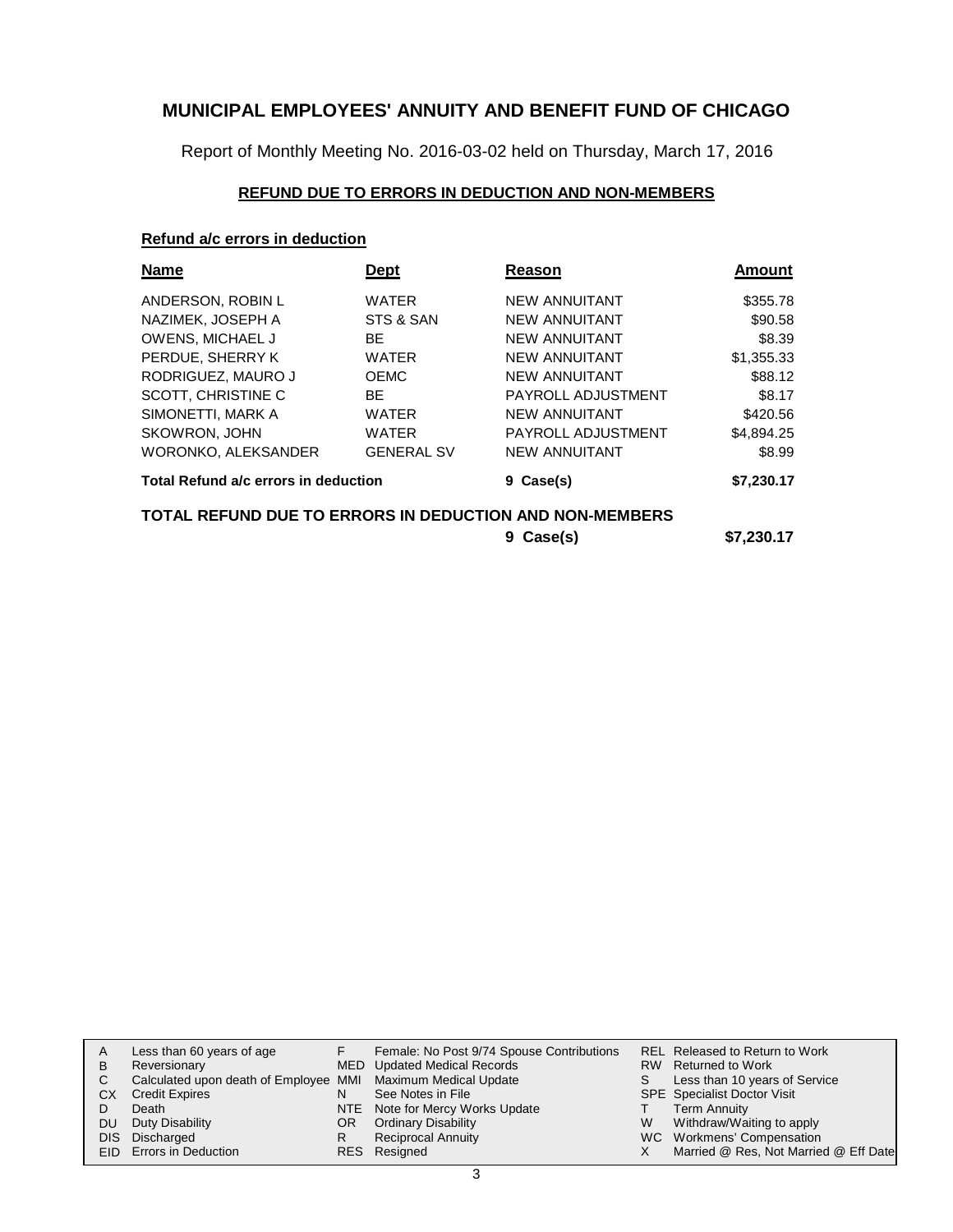Report of Monthly Meeting No. 2016-03-02 held on Thursday, March 17, 2016

### **REFUND TO EMPLOYEES DUE TO SEPARATION FROM SERVICE**

| <u>Name</u>                                           | <b>Dept</b>                                                                      | <b>Resignation Date</b> |          | <b>Amount</b>                                            | <b>Note</b>  |
|-------------------------------------------------------|----------------------------------------------------------------------------------|-------------------------|----------|----------------------------------------------------------|--------------|
| ADAME, KATHIA                                         | BE                                                                               | 01/19/2016              |          | \$12,253.28                                              |              |
| ADAMS, SHONTIA C                                      | BE                                                                               | 11/28/2015              |          | \$4,428.12                                               |              |
| AGUIRRE, ROSA E                                       | <b>BE</b>                                                                        | 08/28/2015              |          | \$8,436.30                                               |              |
| ALBERT, DAMIAN                                        | <b>COMM DEV</b>                                                                  | 01/29/2016              |          | \$12,738.61                                              |              |
| ALLEN, JORDAN W                                       | BE                                                                               | 10/29/2010              |          | \$37,874.04                                              |              |
| ANDERSON, ANDREA U                                    | BE                                                                               | 02/05/2016              |          | \$120,601.72                                             | A:48, S:18   |
| ANDERSON, MARILYN                                     | BE                                                                               | 07/31/2015              |          | \$20,876.51                                              |              |
| <b>BABURI, MAJNURE</b>                                | <b>BE</b>                                                                        | 03/30/2015              |          | \$1,572.89                                               |              |
| <b>BAGGETT, YORIA A</b>                               | BE                                                                               | 02/06/2016              |          | \$11,780.39                                              |              |
| BARCONIA, LEONARD                                     | BE                                                                               | 08/02/2013              |          | \$15,672.94                                              |              |
| BATTLE, MARLENE D                                     | BE                                                                               | 10/03/2015              |          | \$2,991.66                                               |              |
| <b>BOLTON, NATASHA</b>                                | BE                                                                               | 07/31/2015              |          | \$87,669.34                                              | A:41, S:12.5 |
| BOZHKO, MARINA A                                      | BE                                                                               | 02/05/2016              |          | \$19,747.10                                              |              |
| BRUNO, MARGARITO                                      | <b>AVIATION</b>                                                                  | 12/04/2015              |          | \$25,710.94                                              |              |
| CALDERON, ARCELIA                                     | <b>HEALTH</b>                                                                    | 07/02/2014              |          | \$48,590.91                                              |              |
| CAVANAUGH, MARY CLARE                                 | BE                                                                               | 02/05/2016              |          | \$1,359.68                                               |              |
| CAYEMITTE, JEAN M                                     | BE                                                                               | 08/31/2015              |          | \$5,913.76                                               |              |
| CHOJNOWSKA, ELZBIETA                                  | BE                                                                               | 09/03/2015              |          | \$35,033.27                                              |              |
| CRUZ, JULIA F                                         | BE                                                                               | 02/05/2016              |          | \$58,891.82                                              | A:39, S:15.5 |
| <b>CURRY, GRAEME M</b>                                | BE                                                                               | 09/25/2015              |          | \$13,862.22                                              |              |
| DAVILA, SHARONSLABA                                   | BE                                                                               | 09/18/2015              |          | \$28,871.69                                              |              |
| DEBRUCE, CLARICE D                                    | <b>CPL</b>                                                                       | 02/07/2016              |          | \$18,651.67                                              |              |
| DOLECKI, JANET M                                      | DEPT OF LAW                                                                      | 05/31/2001              |          | \$19,370.14                                              |              |
| DONALDSON, RANAKEA S                                  | BE                                                                               | 02/05/2016              |          | \$86,488.46                                              | A:39, S:17   |
| DRASKOVIC, CARA A                                     | BE                                                                               | 08/17/2012              |          | \$9,693.92                                               |              |
| ECHOLS, SHETESE D                                     | BE                                                                               | 07/31/2012              |          | \$28,910.04                                              |              |
| ECTOR, KEITH J                                        | BE                                                                               | 08/24/2013              |          | \$770.69                                                 |              |
| FIGUEREDO, ELIZABETH A                                | BE                                                                               | 05/15/2015              |          | \$5,346.06                                               |              |
| FINE, JONATHAN P                                      | BE                                                                               | 02/05/2016              |          | \$17,587.91                                              |              |
| <b>FRANCHI, CARMEN E</b>                              | BE                                                                               | 02/05/2016              |          | \$18,823.35                                              |              |
| GONZALEZ, REFUGIO                                     | BE                                                                               | 12/18/2015              |          | \$100.66                                                 |              |
| HAMPTON, DE'MARIEN M                                  | BE                                                                               | 10/16/2015              |          | \$4,180.51                                               |              |
| HARPER, MAVIS L                                       | BE                                                                               | 02/05/2016              |          | \$119,195.86                                             | A:52, S:26.5 |
| HARRIS, JEREMIAH A                                    | BE                                                                               | 08/26/2015              |          | \$21,581.94                                              |              |
| ISAAC, ROSA I                                         | BE                                                                               | 08/24/2013              |          | \$7,336.02                                               |              |
| IZGUERRA, JULIO R                                     | BЕ                                                                               | 12/09/2013              |          | \$29,204.77                                              |              |
| JOHNSTON, COLLEEN M                                   | <b>HUMAN RELATIONS</b>                                                           | 03/31/2015              |          | \$9,931.81                                               |              |
| JONES, CHIKA C                                        | BE                                                                               | 02/05/2016              |          | \$36,011.26                                              |              |
| JONES, WILLIE D                                       | <b>OEMC</b>                                                                      | 01/14/2016              |          | \$2,159.85                                               |              |
| KENNEDY, YVONNE M                                     | BЕ                                                                               | 02/06/2016              |          | \$1,181.54                                               |              |
| KHOSHABA, EVA                                         | BЕ                                                                               | 06/22/2009              |          | \$29,784.36                                              |              |
| Less than 60 years of age                             | F.<br>Female: No Post 9/74 Spouse Contributions                                  |                         |          | REL Released to Return to Work                           |              |
| Reversionary<br>Calculated upon death of Employee MMI | <b>MED</b> Updated Medical Records<br>Maximum Medical Update                     |                         | RW.<br>S | <b>Returned to Work</b><br>Less than 10 years of Service |              |
| <b>Credit Expires</b>                                 | See Notes in File<br>N                                                           |                         |          | <b>SPE</b> Specialist Doctor Visit                       |              |
| Death                                                 | NTE<br>Note for Mercy Works Update                                               |                         | Τ        | <b>Term Annuity</b>                                      |              |
| <b>Duty Disability</b><br>Discharged                  | OR <sub>1</sub><br><b>Ordinary Disability</b><br>R.<br><b>Reciprocal Annuity</b> |                         | W        | Withdraw/Waiting to apply<br>WC Workmens' Compensation   |              |

Discharged Errors in Deduction DIS EID

A B C CX D DU

Resigned

RES

Married @ Res, Not Married @ Eff Date

X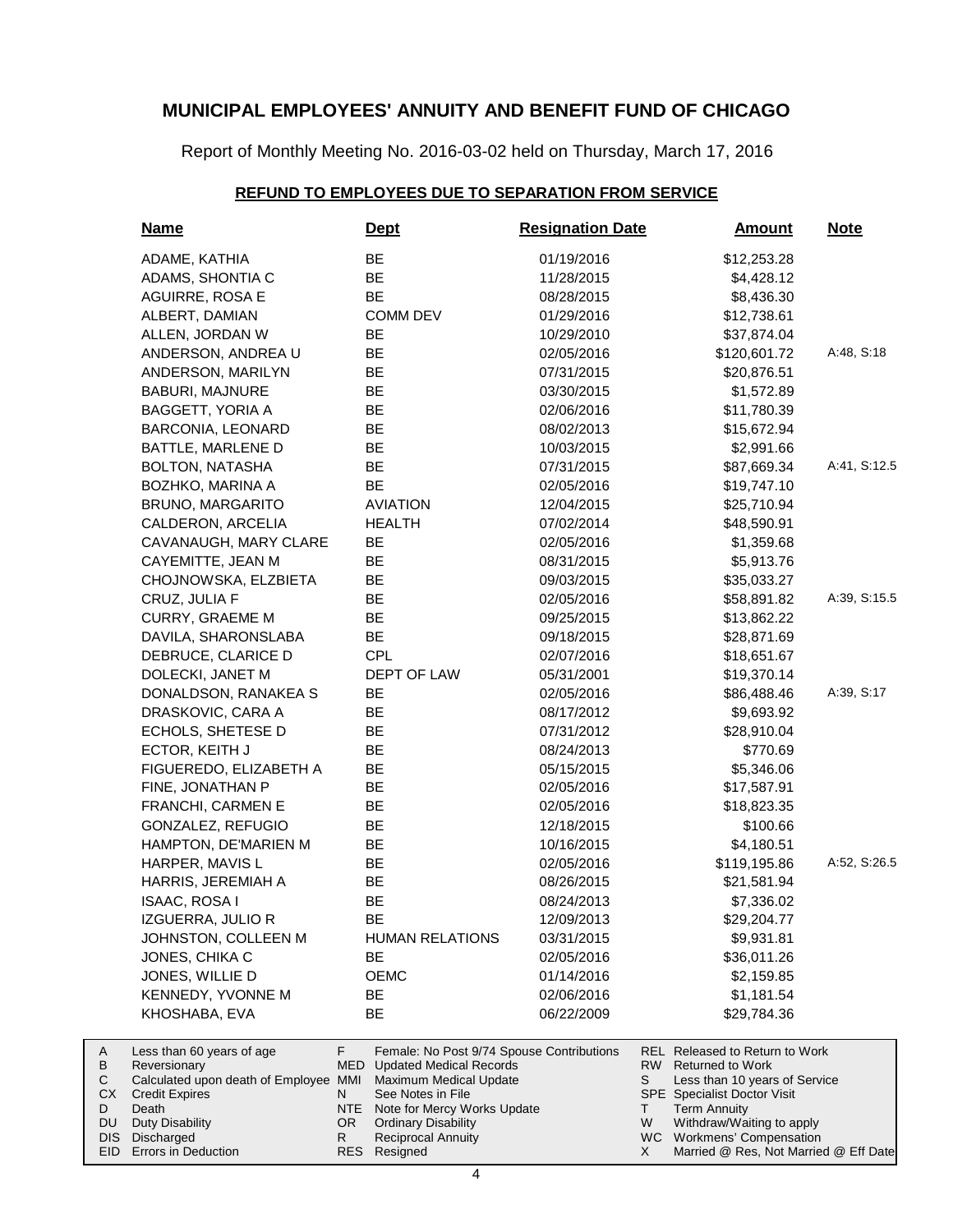Report of Monthly Meeting No. 2016-03-02 held on Thursday, March 17, 2016

### **REFUND TO EMPLOYEES DUE TO SEPARATION FROM SERVICE**

| <b>Name</b>                                                                                                                             | <u>Dept</u>                                                                                                                                                                | <b>Resignation Date</b>                   | <b>Amount</b>                                                                                                                                                                                                      | <u>Note</u> |
|-----------------------------------------------------------------------------------------------------------------------------------------|----------------------------------------------------------------------------------------------------------------------------------------------------------------------------|-------------------------------------------|--------------------------------------------------------------------------------------------------------------------------------------------------------------------------------------------------------------------|-------------|
| KLOTZ, DAVID P                                                                                                                          | BE                                                                                                                                                                         | 08/29/2009                                | \$24,551.51                                                                                                                                                                                                        |             |
| LOPEZ, TANYA                                                                                                                            | <b>HEALTH</b>                                                                                                                                                              | 04/14/2009                                | \$7,157.26                                                                                                                                                                                                         |             |
| LYLES, KRISTAL M                                                                                                                        | <b>BE</b>                                                                                                                                                                  | 08/28/2002                                | \$2,930.02                                                                                                                                                                                                         |             |
| LYONS KASIEM, PHYLICIA                                                                                                                  | BE                                                                                                                                                                         | 02/05/2016                                | \$49,390.82                                                                                                                                                                                                        |             |
| MCCARRELL, TRINA W                                                                                                                      | BE                                                                                                                                                                         | 02/05/2016                                | \$51,559.68                                                                                                                                                                                                        | A:49, S:10  |
| MCINTOSH, STEVEN W                                                                                                                      | <b>BE</b>                                                                                                                                                                  | 01/25/2014                                | \$18,704.47                                                                                                                                                                                                        |             |
| MILLER, KEITH A                                                                                                                         | <b>BE</b>                                                                                                                                                                  | 12/11/2014                                | \$6,373.63                                                                                                                                                                                                         |             |
| MONTERROSO, JOANA                                                                                                                       | <b>BE</b>                                                                                                                                                                  | 09/01/2015                                | \$23,788.97                                                                                                                                                                                                        |             |
| MORRIS, DAVID                                                                                                                           | <b>BE</b>                                                                                                                                                                  | 02/04/2016                                | \$11,368.67                                                                                                                                                                                                        |             |
| NEWMAN, KAWANNA C                                                                                                                       | <b>BE</b>                                                                                                                                                                  | 01/28/2016                                | \$8,204.05                                                                                                                                                                                                         |             |
| NOLAN, MEGAN                                                                                                                            | <b>CITY COUNCIL</b>                                                                                                                                                        | 11/23/2015                                | \$7,380.69                                                                                                                                                                                                         |             |
| ORTEGA, ASTAZIE                                                                                                                         | <b>HEALTH</b>                                                                                                                                                              | 12/07/2015                                | \$1,319.84                                                                                                                                                                                                         |             |
| PALLOZZI, JOHN W                                                                                                                        | BE                                                                                                                                                                         | 01/04/2016                                | \$13,074.10                                                                                                                                                                                                        |             |
| PECK, MEREDITH M                                                                                                                        | BE                                                                                                                                                                         | 08/29/2009                                | \$10,914.80                                                                                                                                                                                                        |             |
| PICON, DAMARIS                                                                                                                          | BE                                                                                                                                                                         | 11/22/2015                                | \$26,588.57                                                                                                                                                                                                        |             |
| POE, MELISSA P                                                                                                                          | BE                                                                                                                                                                         | 09/18/2015                                | \$14,288.88                                                                                                                                                                                                        |             |
| PUN, ERNI                                                                                                                               | <b>BE</b>                                                                                                                                                                  | 05/22/2015                                | \$10,346.11                                                                                                                                                                                                        |             |
| RAMINENI, SRINIVAS                                                                                                                      | <b>BE</b>                                                                                                                                                                  | 05/01/2010                                | \$8,956.01                                                                                                                                                                                                         |             |
| REEVES, JAMILA H                                                                                                                        | <b>BE</b>                                                                                                                                                                  | 07/31/2015                                | \$24,937.34                                                                                                                                                                                                        |             |
| RUCKER, JIMMIE L                                                                                                                        | <b>BE</b>                                                                                                                                                                  | 01/08/2016                                | \$8,105.57                                                                                                                                                                                                         |             |
| SALGADO, CLAUDIA                                                                                                                        | <b>CITY COUNCIL</b>                                                                                                                                                        | 11/27/2015                                | \$2,401.79                                                                                                                                                                                                         |             |
| SCOTT, CHRISTINE C                                                                                                                      | BE                                                                                                                                                                         | 01/22/2016                                | \$22,642.47                                                                                                                                                                                                        |             |
| SEEDER, SHARON T                                                                                                                        | BE                                                                                                                                                                         | 02/05/2016                                | \$18,238.93                                                                                                                                                                                                        |             |
| SEIFERT-CHANPONG, JOAN P                                                                                                                | BE                                                                                                                                                                         | 12/20/2003                                | \$2,527.10                                                                                                                                                                                                         |             |
| SHANNON, KIMBERLY                                                                                                                       | BE                                                                                                                                                                         | 02/05/2016                                | \$18,268.30                                                                                                                                                                                                        |             |
| SIMMONS, LASHONE V                                                                                                                      | <b>BE</b>                                                                                                                                                                  | 09/05/2015                                | \$27,884.31                                                                                                                                                                                                        |             |
| SMITH, CHARMON J                                                                                                                        | <b>BE</b>                                                                                                                                                                  | 01/15/2016                                | \$17,573.32                                                                                                                                                                                                        |             |
| SMITH, JULIE E                                                                                                                          | <b>BE</b>                                                                                                                                                                  | 02/05/2016                                | \$17,755.27                                                                                                                                                                                                        |             |
| SOESBE, PAULA D                                                                                                                         | <b>BE</b>                                                                                                                                                                  | 02/05/2016                                | \$46,660.22                                                                                                                                                                                                        |             |
| TAYLOR, DELUIEZ M                                                                                                                       | <b>BE</b>                                                                                                                                                                  | 02/05/2016                                | \$56,606.02                                                                                                                                                                                                        | A:47, S:7.5 |
| TREVINO, SANDRA A                                                                                                                       | <b>BE</b>                                                                                                                                                                  | 08/30/2014                                | \$14,614.61                                                                                                                                                                                                        |             |
| VELAZQUEZ, LISSETTE                                                                                                                     | <b>CITY COUNCIL</b>                                                                                                                                                        | 07/20/2012                                | \$8,256.19                                                                                                                                                                                                         |             |
| VIRELLA, ELIZABETH                                                                                                                      | BE                                                                                                                                                                         | 09/25/2015                                | \$16,677.25                                                                                                                                                                                                        |             |
| WHEELER, IVORY L                                                                                                                        | <b>CITY COUNCIL</b>                                                                                                                                                        | 12/31/2015                                | \$9,882.26                                                                                                                                                                                                         |             |
| WHITE, TYIESHA L                                                                                                                        | ВE                                                                                                                                                                         | 02/05/2016                                | \$18,516.17                                                                                                                                                                                                        |             |
| WILLIAMS, CHRISTY L                                                                                                                     | <b>OEMC</b>                                                                                                                                                                | 11/12/2015                                | \$2,208.44                                                                                                                                                                                                         |             |
| <b>WILLIAMS, PHYLLIS</b>                                                                                                                | <b>BE</b>                                                                                                                                                                  | 01/15/2016                                | \$17,755.62                                                                                                                                                                                                        |             |
| WOODS, KEVIN C                                                                                                                          | CITY COUNCIL                                                                                                                                                               | 07/31/2014                                | \$36,384.18                                                                                                                                                                                                        |             |
| WOULLARD, TOYA M                                                                                                                        | BE                                                                                                                                                                         | 02/05/2016                                | \$162,121.53                                                                                                                                                                                                       | A:48, S:23  |
| WRIGHT, ADDISON J                                                                                                                       | ВE                                                                                                                                                                         | 02/05/2016                                | \$8,054.21                                                                                                                                                                                                         |             |
| WYATT, CLIFTON D                                                                                                                        | BE                                                                                                                                                                         | 02/05/2016                                | \$41,821.52                                                                                                                                                                                                        |             |
| Less than 60 years of age<br>Reversionary<br>Calculated upon death of Employee MMI<br>Credit Expires<br>Death<br><b>Duty Disability</b> | F.<br>MED<br><b>Updated Medical Records</b><br>Maximum Medical Update<br>See Notes in File<br>N<br>NTE<br>Note for Mercy Works Update<br>OR.<br><b>Ordinary Disability</b> | Female: No Post 9/74 Spouse Contributions | <b>REL Released to Return to Work</b><br>RW  <br><b>Returned to Work</b><br>S<br>Less than 10 years of Service<br><b>SPE</b> Specialist Doctor Visit<br>Τ<br><b>Term Annuity</b><br>Withdraw/Waiting to apply<br>W |             |
| Discharged                                                                                                                              | R.<br><b>Reciprocal Annuity</b>                                                                                                                                            |                                           | WC Workmens' Compensation                                                                                                                                                                                          |             |

Discharged Errors in Deduction DIS EID

A B C CX D DU

5

Resigned

RES

Married @ Res, Not Married @ Eff Date

X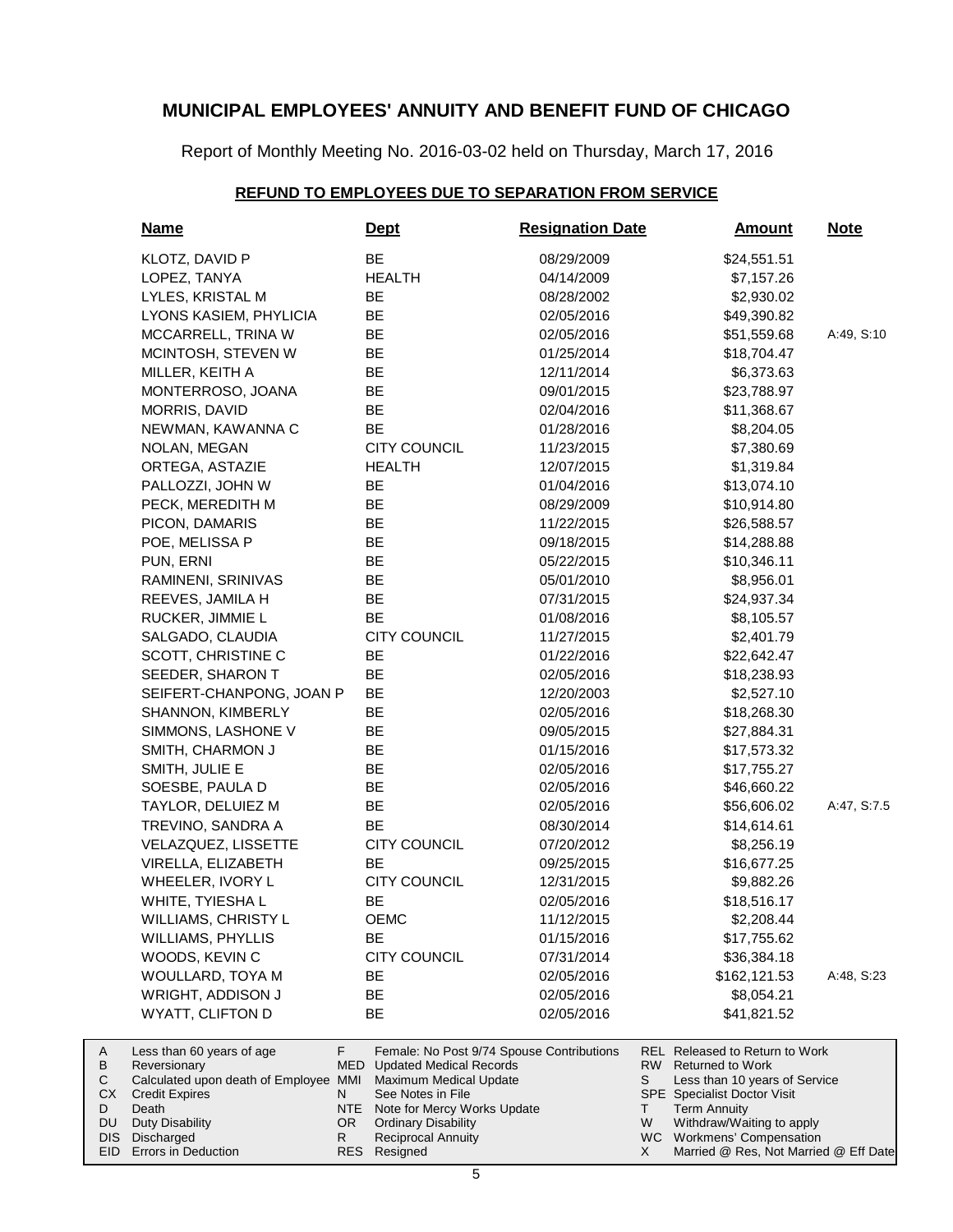Report of Monthly Meeting No. 2016-03-02 held on Thursday, March 17, 2016

### **REFUND TO EMPLOYEES DUE TO SEPARATION FROM SERVICE**

**TOTAL REFUND TO EMPLOYEES DUE TO SEPARATION FROM SERVICE**

**82 Case(s) \$1,937,978.71**

| A   | Less than 60 years of age                                    |     | Female: No Post 9/74 Spouse Contributions |   | REL Released to Return to Work        |
|-----|--------------------------------------------------------------|-----|-------------------------------------------|---|---------------------------------------|
| B   | Reversionary                                                 |     | MED Updated Medical Records               |   | RW Returned to Work                   |
| C.  | Calculated upon death of Employee MMI Maximum Medical Update |     |                                           | S | Less than 10 years of Service         |
| СX  | <b>Credit Expires</b>                                        | N   | See Notes in File                         |   | <b>SPE</b> Specialist Doctor Visit    |
|     | Death                                                        |     | NTE Note for Mercy Works Update           |   | Term Annuity                          |
| DU. | Duty Disability                                              | OR. | <b>Ordinary Disability</b>                | W | Withdraw/Waiting to apply             |
|     | DIS Discharged                                               | R   | <b>Reciprocal Annuity</b>                 |   | WC Workmens' Compensation             |
|     | EID Errors in Deduction                                      |     | RES Resigned                              |   | Married @ Res, Not Married @ Eff Date |
|     |                                                              |     |                                           |   |                                       |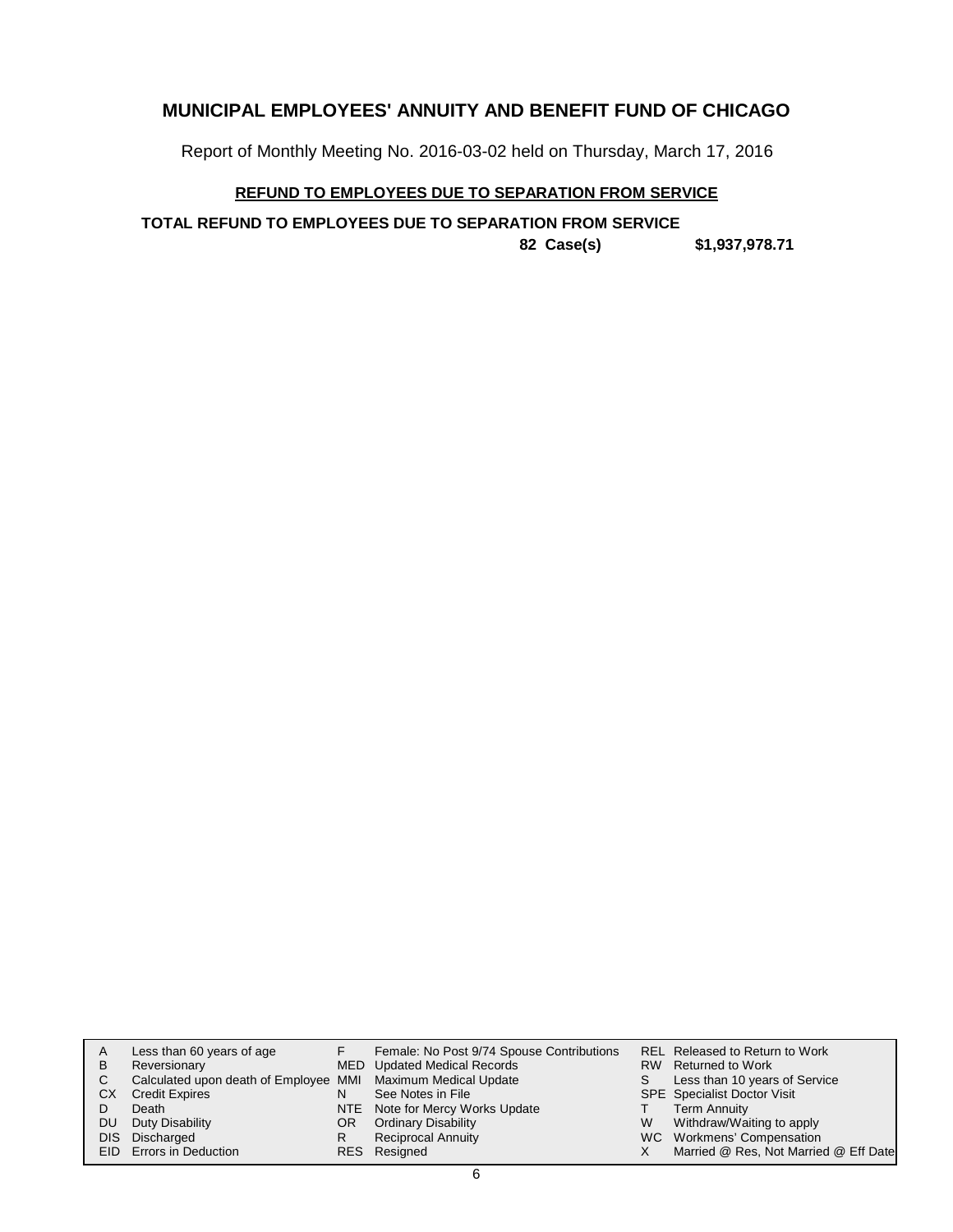Report of Monthly Meeting No. 2016-03-02 held on Thursday, March 17, 2016

#### **REFUND IN ACCORDANCE WITH SECTION 8-170 OF THE LAW GOVERNING THIS FUND**

| <b>Name</b>                                                                            | <b>Dept</b>     | Date of Death Pay to |                | Amount       |
|----------------------------------------------------------------------------------------|-----------------|----------------------|----------------|--------------|
| DAWSON, ROCEIAL                                                                        | <b>CPL</b>      | 10/15/2015           | DesBen $(1/5)$ | \$8,706.75   |
| OLIVER, LEONARD F                                                                      | BE.             | 10/25/2015           | DesBen (1/5)   | \$10,242.23  |
| STUCKIE, WARREN S                                                                      | <b>AVIATION</b> | 09/09/2013           | Estate         | \$100,995.51 |
| <b>Total REFUND IN ACCORDANCE WITH SECTION 8-170 OF</b><br>THE LAW GOVERNING THIS FUND |                 |                      | 3 Case(s)      | \$119,944.49 |

#### **REFUND OF DIFFERENCE IN ACCORDANCE WITH SECTION 8-170 OF THE LAW GOVERNING THIS FUND**

| <b>Name</b>                                                                                          | <b>Dept</b> | Date of Death Pay to     |                              | Amount                     |
|------------------------------------------------------------------------------------------------------|-------------|--------------------------|------------------------------|----------------------------|
| BATTON, BEVERLY E<br>NEELY, TARA V                                                                   | BE.<br>BE.  | 01/21/2016<br>12/17/2014 | DesBen (2/2)<br>DesBen (6/6) | \$15,753.80<br>\$14,913.54 |
| Total REFUND OF DIFFERENCE IN ACCORDANCE WITH<br><b>SECTION 8-170 OF THE LAW GOVERNING THIS FUND</b> |             |                          | 2 Case(s)                    | \$30,667.34                |

#### **REFUND ELECTIONS IN LIEU OF EMPLOYEE ANNUITY 40 ILCS 5/8-171**

| <b>Name</b>                                        | Dept | <b>Resignation Date</b> | Amount       |
|----------------------------------------------------|------|-------------------------|--------------|
| JACKSON, KAREN Y                                   | BЕ   | 01/26/2016              | \$52,293,01  |
| LANE. JUNE M                                       | ВF   | 09/05/2015              | \$48,456,90  |
| Total REFUND ELECTIONS IN LIEU OF EMPLOYEE ANNUITY |      | 2 Case(s)               | \$100,749.91 |

#### **REFUND OF SPOUSAL CONTRIBUTIONS (To New Annuitants with No Spouse at the Time of Retirement)**

|              | <b>Name</b>                               | <u>Dept</u> |                                | <b>Effective Date</b>                     |           | Amount                             |  |
|--------------|-------------------------------------------|-------------|--------------------------------|-------------------------------------------|-----------|------------------------------------|--|
|              | ALEJANDRE, ROCKY J                        |             | <b>TRANS</b>                   | 02/01/2016                                |           | \$32,660.62                        |  |
|              | AMEGASHIE, NAOMIT                         |             | <b>BOARD OF ELECT</b>          | 01/01/2016                                |           | \$3,139.45                         |  |
|              | ANDERSON, ROBIN L                         |             | <b>WATER</b>                   | 02/01/2016                                |           | \$30,271.88                        |  |
|              | <b>BARKER, MONICA</b>                     |             | STS & SAN                      | 02/01/2016                                |           | \$15,431.71                        |  |
|              | BELOCH, JUDITH V                          |             | <b>WATER</b>                   | 02/01/2016                                |           | \$23,635.70                        |  |
|              | BOMAN, JOAN D                             | LAW         |                                | 01/30/2016                                |           | \$39,866.04                        |  |
|              | <b>BUCKLEY, FRANCES M</b>                 |             | <b>HEALTH</b>                  | 02/01/2016                                |           | \$28,237.71                        |  |
|              | <b>BUCKLEY, MARCELINA J</b>               |             | <b>HEALTH</b>                  | 02/01/2016                                |           | \$14,290.98                        |  |
|              | BYRNE, JOHN T                             | BE.         |                                | 02/02/2016                                |           | \$9,258.95                         |  |
|              | CANNON, JOHNNY R                          |             | <b>TRANS</b>                   | 02/01/2016                                |           | \$43,765.90                        |  |
|              | CARRINGTON, ANTHONY T                     | BE          |                                | 01/23/2016                                |           | \$33,196.90                        |  |
|              | DABNEY, LINDA F                           | BE.         |                                | 11/06/2015                                |           | \$8,471.52                         |  |
|              | DAVIDSON, EDDRAINNA M                     | BE          |                                | 02/01/2016                                |           | \$15,035.13                        |  |
|              | DAVILA, PAULA                             |             | <b>HEALTH</b>                  | 02/01/2016                                |           | \$1,591.30                         |  |
|              |                                           | F.          |                                |                                           |           | REL Released to Return to Work     |  |
| A<br>В       | Less than 60 years of age<br>Reversionary | <b>MED</b>  | <b>Updated Medical Records</b> | Female: No Post 9/74 Spouse Contributions | <b>RW</b> | <b>Returned to Work</b>            |  |
| $\mathsf{C}$ | Calculated upon death of Employee         | MMI         | Maximum Medical Update         |                                           | S.        | Less than 10 years of Service      |  |
| CX.          | <b>Credit Expires</b>                     | N.          | See Notes in File              |                                           |           | <b>SPE</b> Specialist Doctor Visit |  |
| D            | Death                                     | <b>NTE</b>  | Note for Mercy Works Update    |                                           | T.        | <b>Term Annuity</b>                |  |
| <b>DU</b>    | Duty Disability                           | OR.         | <b>Ordinary Disability</b>     |                                           | W<br>WC.  | Withdraw/Waiting to apply          |  |
| DIS.         | Discharged                                | R.          | Reciprocal Annuity             |                                           |           | Workmens' Compensation             |  |

Resigned

RES

Married @ Res, Not Married @ Eff Date

X

EID Errors in Deduction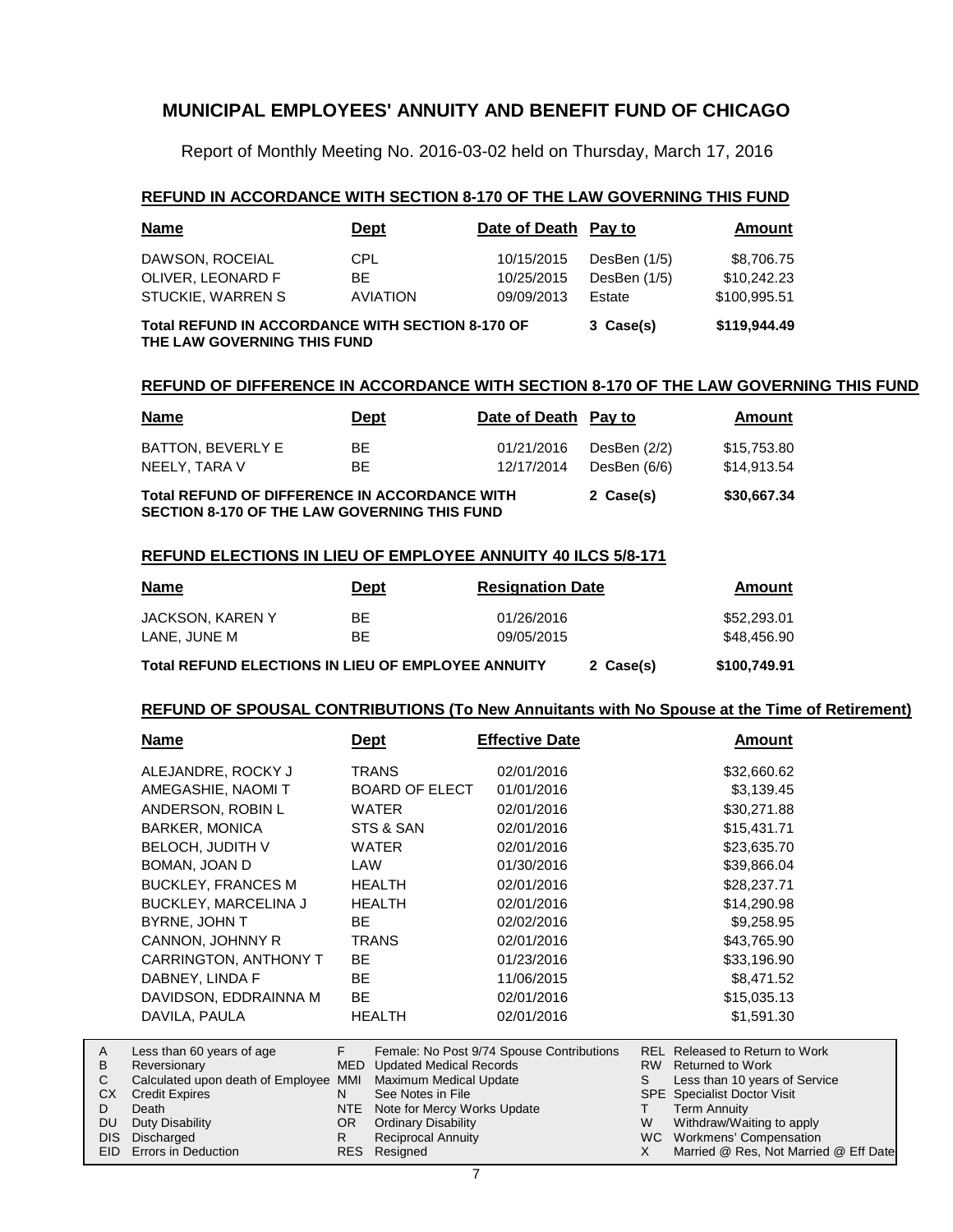Report of Monthly Meeting No. 2016-03-02 held on Thursday, March 17, 2016

### **REFUND OF SPOUSAL CONTRIBUTIONS (To New Annuitants with No Spouse at the Time of Retirement)**

| <b>Name</b>               | <u>Dept</u>        | <b>Effective Date</b>                     | <b>Amount</b>                  |
|---------------------------|--------------------|-------------------------------------------|--------------------------------|
| DENSON, LINDA S           | <b>HEALTH</b>      | 01/01/2016                                | \$10,977.30                    |
| FERRO, PETER M            | <b>BUS AFFAIRS</b> | 02/01/2016                                | \$20,034.01                    |
| FORD, MARSHA A            | <b>OEMC</b>        | 02/01/2016                                | \$18,997.54                    |
| FRANTZ, WILLIAM G         | <b>CPL</b>         | 01/01/2016                                | \$401.37                       |
| HAMILTON, JACQUELINE G    | BE                 | 12/30/2015                                | \$14,117.33                    |
| HARDING, NOLAN            | <b>BE</b>          | 01/30/2016                                | \$5,851.51                     |
| JANES, SUZANNE E          | <b>CPL</b>         | 12/31/2015                                | \$11,500.66                    |
| KRZYZANSKI, EUGENIA J     | <b>TREASURER</b>   | 08/07/2015                                | \$13,023.81                    |
| LERCARA, MARY ANN         | BE                 | 02/06/2016                                | \$32,392.90                    |
| LOHENS, DANIEL A          | <b>AVIATION</b>    | 02/01/2016                                | \$36,503.39                    |
| LYNCH, VALERIE L          | WATER              | 02/03/2016                                | \$28,039.99                    |
| MATHEWS, HOWARD F         | WATER              | 01/01/2016                                | \$31,220.39                    |
| MATTHEWS, DARLENE         | <b>FINANCE</b>     | 02/01/2016                                | \$34,549.30                    |
| MELENDREZ-CRUZ, SUSAN     | BE                 | 02/06/2016                                | \$4,942.61                     |
| METZLER, FREDONIA E       | STS & SAN          | 02/01/2016                                | \$23,511.89                    |
| MOORE, JOHNNIE            | BE                 | 09/05/2015                                | \$17,017.46                    |
| NAZIMEK, JOSEPH A         | STS & SAN          | 02/01/2016                                | \$17,399.36                    |
| NEUMANN, GLENN C          | <b>CPL</b>         | 02/01/2016                                | \$22,376.70                    |
| NICHOLS, VERCEDA          | BE                 | 02/01/2016                                | \$12,638.40                    |
| ORTIZ, VILMA A            | <b>POLICE</b>      | 02/01/2016                                | \$22,215.78                    |
| PARK, RANSIL              | BE                 | 02/07/2016                                | \$743.73                       |
| PATILLO, LINDA J          | BE                 | 01/30/2016                                | \$2,543.56                     |
| PEARRE, RUDOLPH M         | BE                 | 02/01/2016                                | \$6,678.53                     |
| PENA, NARCISA             | BE                 | 12/27/2015                                | \$5,897.85                     |
| PERDUE, SHERRY K          | WATER              | 02/01/2016                                | \$41,197.66                    |
| PERSON, BARBARA J         | BE                 | 09/01/2015                                | \$13,906.59                    |
| PINI, ELIZABETH           | <b>POLICE</b>      | 02/01/2016                                | \$26,887.22                    |
| PINTO, ROSA               | <b>BE</b>          | 02/06/2016                                | \$30,824.20                    |
| PORTER, LISA              | <b>HEALTH</b>      | 02/01/2016                                | \$15,496.75                    |
| RANSOM, DOROTHY L         | BE                 | 02/06/2016                                | \$4,735.01                     |
| RICKS, CHARLOTTE          | BE                 | 01/30/2016                                | \$2,451.54                     |
| ROBERTS, KAROLYN D        | <b>HEALTH</b>      | 01/02/2016                                | \$9,702.01                     |
| ROSA, MARIA A             | BE                 | 02/06/2016                                | \$17,221.69                    |
| RUIZ, MARIA DE LOS AN     | BE                 | 02/06/2016                                | \$32,866.14                    |
| SABLE, JOHN A             | <b>CPL</b>         | 02/01/2016                                | \$16,051.09                    |
| SILVA, SONIA              | <b>HUMAN RES</b>   | 01/01/2016                                | \$8,687.52                     |
| TIMES, WILLIE B           | BE                 | 02/02/2016                                | \$3,916.58                     |
| VOCATY, JOHN F            | STS & SAN          | 02/16/2016                                | \$9,568.65                     |
| <b>WASHINGTON, LISA E</b> | ВE                 | 02/06/2016                                | \$26,084.26                    |
| WOODS, RUBY               | BE                 | 09/03/2015                                | \$17,618.04                    |
| YANOW, GERI LYNN          | LAW                | 01/30/2016                                | \$40,288.21                    |
| Less than 60 years of age | F                  | Female: No Post 9/74 Spouse Contributions | REL Released to Return to Work |

| A   | Less than 60 years of age                                    |     | Female: No Post 9/74 Spouse Contributions |    | REL Released to Return to Work        |
|-----|--------------------------------------------------------------|-----|-------------------------------------------|----|---------------------------------------|
| B   | Reversionary                                                 |     | MED Updated Medical Records               |    | RW Returned to Work                   |
|     | Calculated upon death of Employee MMI Maximum Medical Update |     |                                           | S. | Less than 10 years of Service         |
| CX. | <b>Credit Expires</b>                                        |     | See Notes in File                         |    | <b>SPE</b> Specialist Doctor Visit    |
|     | Death                                                        |     | NTE Note for Mercy Works Update           |    | Term Annuity                          |
|     | DU Duty Disability                                           | OR. | <b>Ordinary Disability</b>                | W  | Withdraw/Waiting to apply             |
|     | DIS Discharged                                               |     | <b>Reciprocal Annuity</b>                 |    | WC Workmens' Compensation             |
|     | EID Errors in Deduction                                      |     | RES Resigned                              |    | Married @ Res, Not Married @ Eff Date |
|     |                                                              |     |                                           |    |                                       |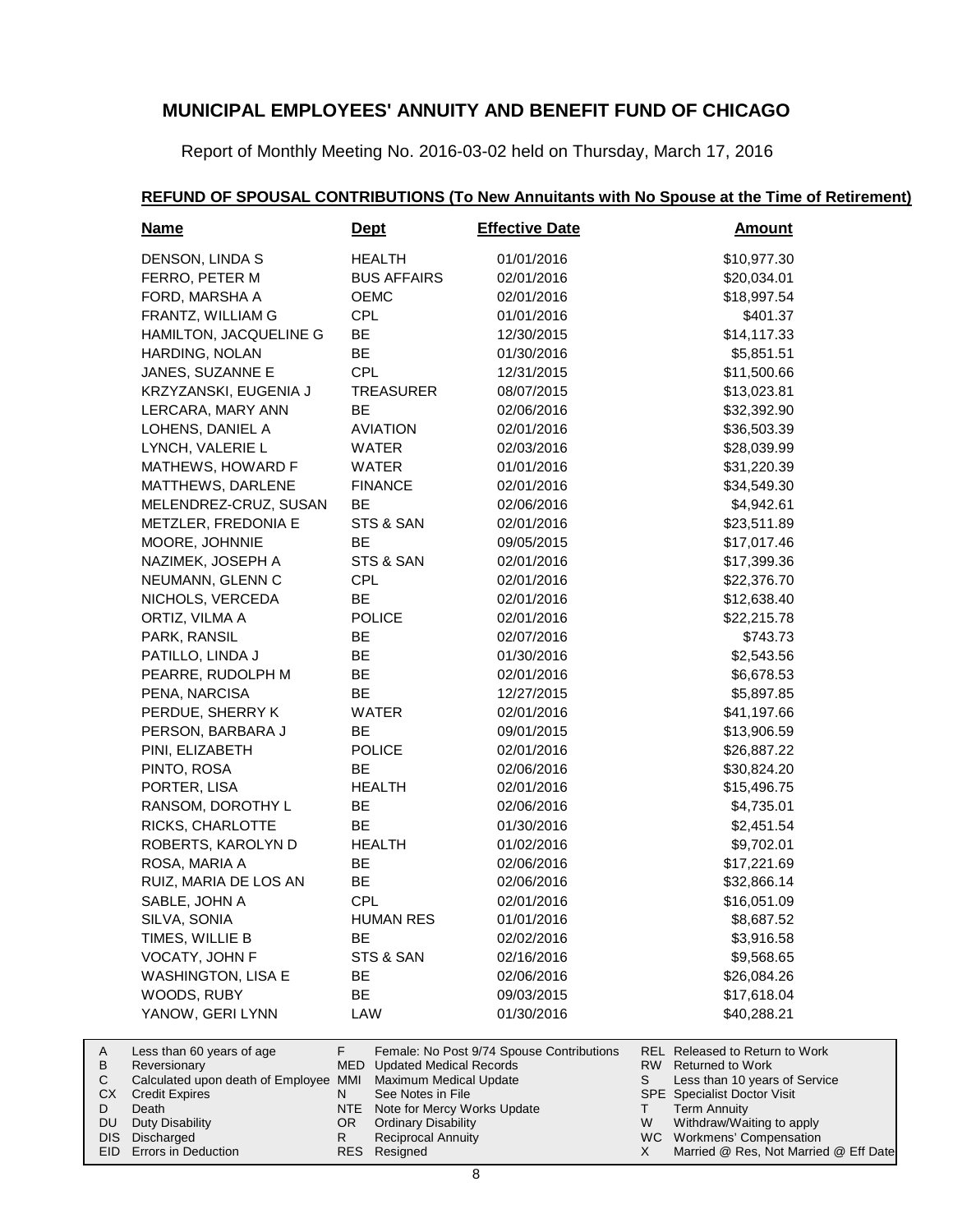Report of Monthly Meeting No. 2016-03-02 held on Thursday, March 17, 2016

### **REFUND OF SPOUSAL CONTRIBUTIONS (To New Annuitants with No Spouse at the Time of Retirement)**

| <b>Name</b>                                  | Dept | <b>Effective Date</b> |            | Amount         |
|----------------------------------------------|------|-----------------------|------------|----------------|
| <b>Total REFUND OF SPOUSAL CONTRIBUTIONS</b> |      |                       | 55 Case(s) | \$1,009,932.32 |
| <b>TOTAL REFUNDS</b>                         |      |                       |            | \$3,206,502.94 |

| A   | Less than 60 years of age                                    |     | Female: No Post 9/74 Spouse Contributions |   | <b>REL Released to Return to Work</b> |
|-----|--------------------------------------------------------------|-----|-------------------------------------------|---|---------------------------------------|
| в   | Reversionary                                                 |     | MED Updated Medical Records               |   | RW Returned to Work                   |
| С   | Calculated upon death of Employee MMI Maximum Medical Update |     |                                           | S | Less than 10 years of Service         |
| CХ  | <b>Credit Expires</b>                                        | N   | See Notes in File                         |   | <b>SPE</b> Specialist Doctor Visit    |
|     | Death                                                        |     | NTE Note for Mercy Works Update           |   | <b>Term Annuity</b>                   |
| DU  | Duty Disability                                              | OR. | <b>Ordinary Disability</b>                | W | Withdraw/Waiting to apply             |
| DIS | Discharged                                                   | R   | <b>Reciprocal Annuity</b>                 |   | WC Workmens' Compensation             |
|     | <b>EID</b> Errors in Deduction                               |     | RES Resigned                              |   | Married @ Res, Not Married @ Eff Date |
|     |                                                              |     |                                           |   |                                       |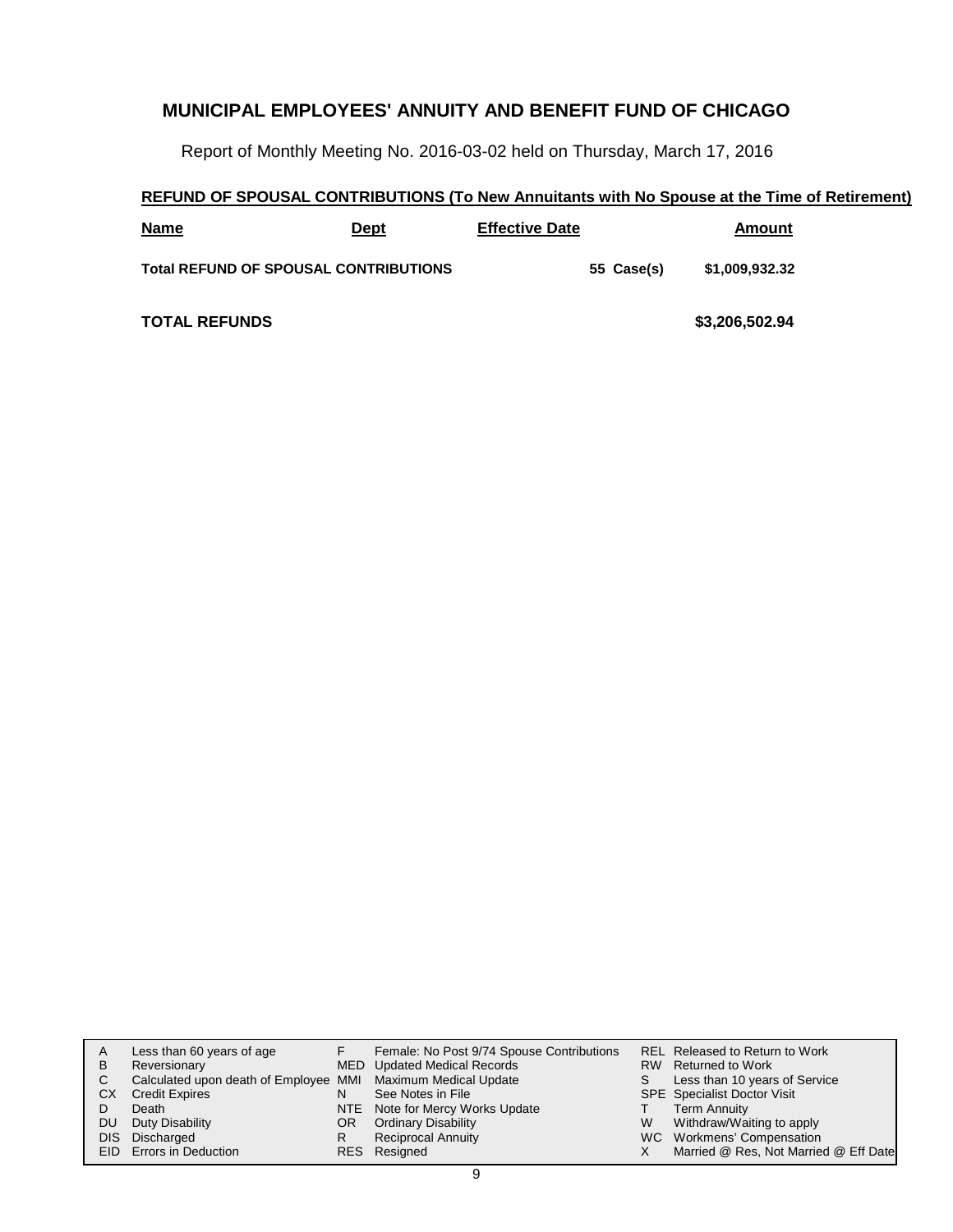Report of Monthly Meeting No. 2016-03-02 held on Thursday, March 17, 2016

### **ADJUSTED REFUND**

| <b>Name</b> | Refund Type Reason | <b>Resignation Date</b> | Amount |             |
|-------------|--------------------|-------------------------|--------|-------------|
| <b>NONE</b> |                    |                         |        | ORG.<br>ADJ |

Trustee Guest moved that the various amounts shown for refunds be approved for payment in the amount shown opposite their respective names. Seconded Trustee Widawsky. Carried: Ayes- Trustee McMahon,Trustee Guest, Trustee Johnson and Trustee Widawsky. Nays - None.

| A  | Less than 60 years of age                                    |    | Female: No Post 9/74 Spouse Contributions |   | REL Released to Return to Work        |
|----|--------------------------------------------------------------|----|-------------------------------------------|---|---------------------------------------|
| B  | Reversionary                                                 |    | MED Updated Medical Records               |   | RW Returned to Work                   |
| C. | Calculated upon death of Employee MMI Maximum Medical Update |    |                                           | S | Less than 10 years of Service         |
| СX | <b>Credit Expires</b>                                        | N  | See Notes in File                         |   | <b>SPE</b> Specialist Doctor Visit    |
|    | Death                                                        |    | NTE Note for Mercy Works Update           |   | <b>Term Annuity</b>                   |
| DU | Duty Disability                                              | OR | <b>Ordinary Disability</b>                | W | Withdraw/Waiting to apply             |
|    | DIS Discharged                                               | R  | <b>Reciprocal Annuity</b>                 |   | WC Workmens' Compensation             |
|    | EID Errors in Deduction                                      |    | RES Resigned                              |   | Married @ Res, Not Married @ Eff Date |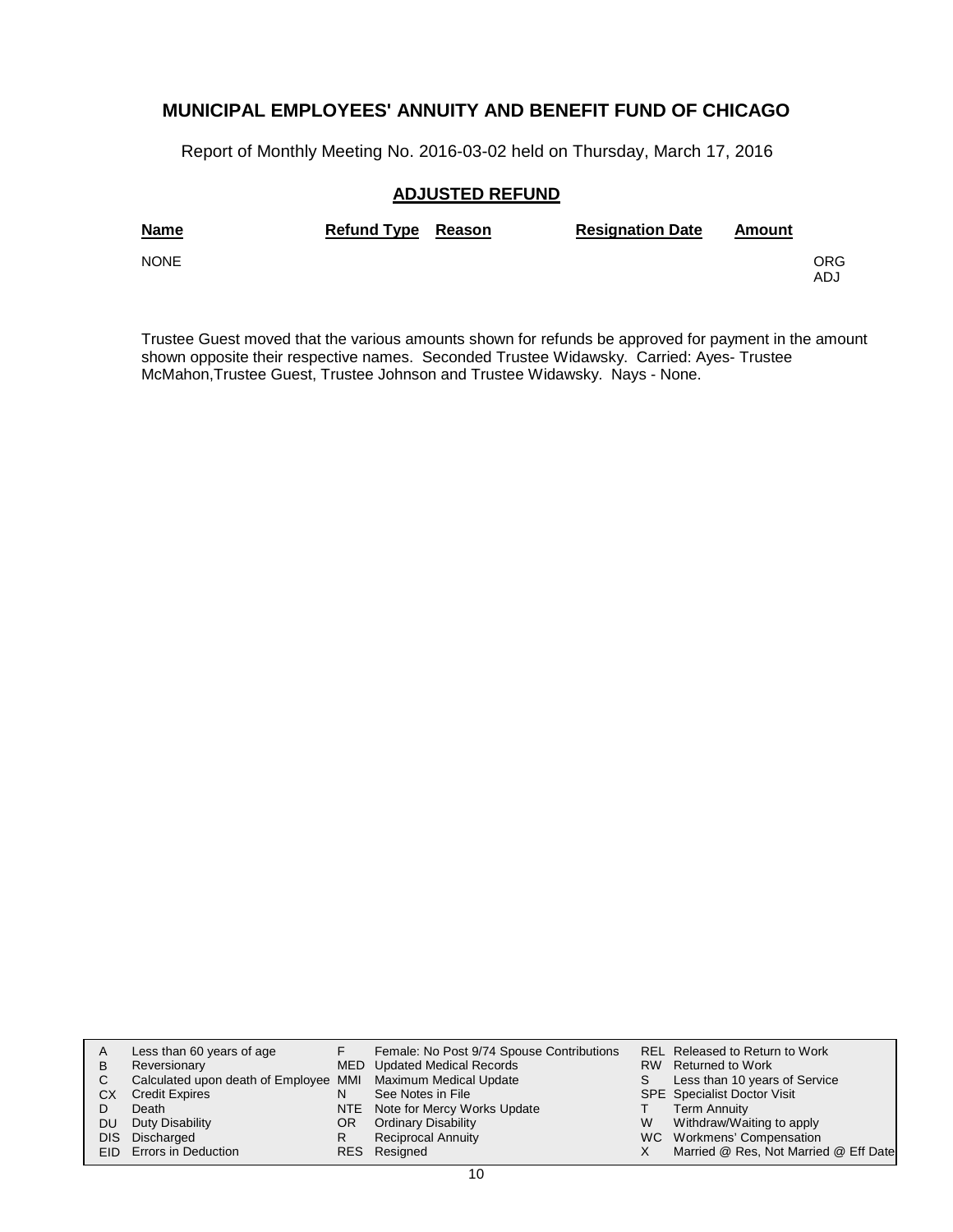### **MUNICIPAL EMPLOYEES' ANNUITY AND BENEFIT FUND OF CHICAGO Report for Monthly Meeting No. 2016-03-02 held on Thursday, March 17, 2016 ADMINISTRATIVE & OPERATING DISBURSEMENTS**

|                                                                                                                                                                                                                                                                                                                                                                            | FEBRUARY 2016      |                  |        |               |                    |    | <b>FOR</b>                                                                     |
|----------------------------------------------------------------------------------------------------------------------------------------------------------------------------------------------------------------------------------------------------------------------------------------------------------------------------------------------------------------------------|--------------------|------------------|--------|---------------|--------------------|----|--------------------------------------------------------------------------------|
|                                                                                                                                                                                                                                                                                                                                                                            | <b>BUDGET</b>      | <b>ACTUAL</b>    |        |               | <b>VARIANCE</b>    |    | <b>APPROVAL</b>                                                                |
| <b>PERSONNEL</b>                                                                                                                                                                                                                                                                                                                                                           | \$<br>571,741.17   | \$<br>503,309.48 |        | $\frac{1}{2}$ | 68,431.69          | \$ | 259,014.40                                                                     |
| Salaries & Wages - Regular                                                                                                                                                                                                                                                                                                                                                 |                    |                  |        |               |                    |    | 254,905.16                                                                     |
| Salaries & Wages - Part-Time                                                                                                                                                                                                                                                                                                                                               |                    |                  |        |               |                    |    | 4,109.24                                                                       |
| <b>Employee Insurance &amp; Benefits</b>                                                                                                                                                                                                                                                                                                                                   | 215,386.83         | 209,857.99       |        |               | 5,528.84           |    | 101,343.75                                                                     |
| Healthcare-Actives, net of EE premium contributions                                                                                                                                                                                                                                                                                                                        |                    |                  |        |               |                    |    | 94,297.51                                                                      |
| Healthcare-MEABF retirees, net of premium contributions                                                                                                                                                                                                                                                                                                                    |                    |                  |        |               |                    |    | 7,046.24                                                                       |
| <b>PROFESSIONAL SERVICES</b>                                                                                                                                                                                                                                                                                                                                               |                    |                  |        |               |                    |    |                                                                                |
| <b>Actuarial Services</b>                                                                                                                                                                                                                                                                                                                                                  | 26,044.50          |                  |        |               | 26,044.50          |    | 600.00                                                                         |
| Segal Consulting, Inv#275356, Impact statement projections                                                                                                                                                                                                                                                                                                                 |                    |                  |        |               |                    |    | 600.00                                                                         |
| <b>Legal Advisory Services</b>                                                                                                                                                                                                                                                                                                                                             | 40,000.00          |                  |        |               | 40,000.00          |    | 20,467.01                                                                      |
| Burke Burns & Pinelli, Ltd.: Legal services<br>02/15/16, Inv#21540, 01/09/16 - 01/30/16<br>02/15/16, Inv#21541, 01/04/16<br>02/15/16, Inv#21542, 01/19/16<br>02/15/16, Inv#21543, 01/05/16 - 01/13/16<br>02/15/16, Inv#21544, 01/08/16 - 01/27/16<br>02/15/16, Inv#21545, 01/04/16 - 01/27/16<br>02/15/16, Inv#21546, 01/06/16<br>02/15/16, Inv#21552, 01/04/16 - 01/30/16 |                    |                  |        |               |                    |    | 3,386.88<br>68.00<br>40.90<br>471.00<br>96.00<br>486.49<br>312.00<br>15,605.74 |
| <b>Other Consulting Services</b>                                                                                                                                                                                                                                                                                                                                           |                    |                  |        |               |                    |    |                                                                                |
| <b>Medical Services - T Sullivan</b>                                                                                                                                                                                                                                                                                                                                       | 8,797.67           | 8,120.96         |        |               | 676.71             |    | 4,060.48                                                                       |
| <b>Audit Services</b>                                                                                                                                                                                                                                                                                                                                                      | 6,333.33           |                  |        |               | 6,333.33           |    |                                                                                |
| Legislative Liason - Robert S. Molaro                                                                                                                                                                                                                                                                                                                                      | 2,952.83           | 1,476.41         |        |               | 1,476.42           |    | 1,476.41                                                                       |
| <b>Tax Consulting</b><br><b>IT Consulting</b>                                                                                                                                                                                                                                                                                                                              | 166.67<br>4,581.67 |                  | 840.00 |               | 166.67<br>3,741.67 |    | 840.00                                                                         |
| Xerillion Corporation, Inv#44986, Network support - onsite<br>Rodman Design, Inv#3942, Consulting - website                                                                                                                                                                                                                                                                |                    |                  |        |               |                    |    | 520.00<br>320.00                                                               |
| <b>Benefit Payment &amp; Payroll Services</b>                                                                                                                                                                                                                                                                                                                              | 65,161.17          | 1,058.20         |        |               | 64,102.97          |    | 1,168.27                                                                       |
| ADP, Inc. - Processing charges re: 2015 W2's & tax reporting<br>ADP, Inc. - Payroll processing<br><b>COMMUNICATIONS EXPENSES</b>                                                                                                                                                                                                                                           |                    |                  |        |               |                    |    | 333.32<br>834.95                                                               |
| <b>Printing &amp; Publications</b>                                                                                                                                                                                                                                                                                                                                         | 25,820.00          |                  | 330.00 |               | 25,490.00          |    | 330.00                                                                         |
| Mayer & Miller Company:<br>02/11/16, Inv#1797, (6) Boxes - business cards                                                                                                                                                                                                                                                                                                  |                    |                  |        |               |                    |    | 330.00                                                                         |
| <b>Postage</b>                                                                                                                                                                                                                                                                                                                                                             | 3,833.33           | 3,462.34         |        |               | 370.99             |    | 1,761.00                                                                       |
| United States Postal Service, 02/16, Regular Postage<br>*** Note: Prepaid postage \$1.34 included YTD<br>US Messenger & Logistics, Inc., 01/31/16, Inv#3234-31974                                                                                                                                                                                                          |                    |                  |        |               |                    |    | 1,700.00<br>61.00                                                              |
| <b>Telephone &amp; Communications</b>                                                                                                                                                                                                                                                                                                                                      | 7,113.33           | 6,057.49         |        |               | 1,055.84           |    | 3,194.11                                                                       |
| Access Point, Inc., VOIP Telefax services, Inv#4043212, 02/16<br>ShoreTel, 02/01/16, Inv#0595848, Phone system, 03/16<br>Cook Co. Pension: 01/31/16, Inv#IV467 - DR Site<br>Cogent Comm, 02/01/16, Internet - Onsite<br><b>Business Continuity - Managers Cell Phone Reimbursement</b><br>for February                                                                     |                    |                  |        |               |                    |    | 152.55<br>2,047.90<br>353.66<br>400.00<br>240.00                               |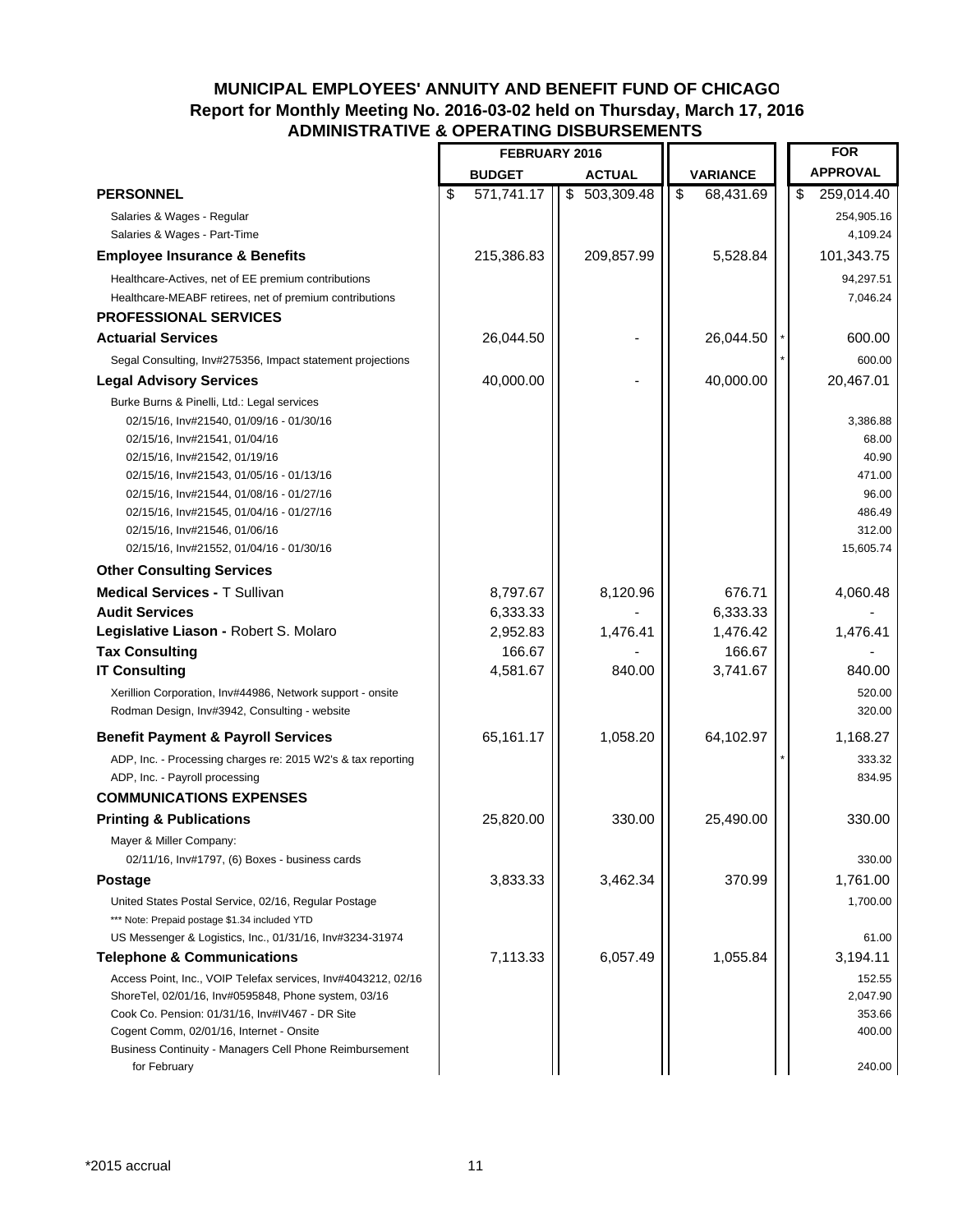### **MUNICIPAL EMPLOYEES' ANNUITY AND BENEFIT FUND OF CHICAGO Report for Monthly Meeting No. 2016-03-02 held on Thursday, March 17, 2016 ADMINISTRATIVE & OPERATING DISBURSEMENTS**

|                                                                                                         | FEBRUARY 2016   |                 | <b>FOR</b>      |                              |
|---------------------------------------------------------------------------------------------------------|-----------------|-----------------|-----------------|------------------------------|
|                                                                                                         | <b>BUDGET</b>   | <b>ACTUAL</b>   | <b>VARIANCE</b> | <b>APPROVAL</b>              |
|                                                                                                         |                 |                 |                 |                              |
| <b>OTHER OPERATING EXPENSES</b>                                                                         |                 |                 |                 |                              |
| <b>Rental &amp; Utilities</b><br>Hines REIT 321 N. Clark St. LLC, 02/16 rent                            | \$<br>97,417.67 | \$<br>93,544.06 | \$<br>3,873.61  | \$<br>52,652.93<br>50,664.47 |
| Cook Co. Pension: 01/31/16, Inv#IV467, Rent 02/16 - DR Site                                             |                 |                 |                 | 1,076.72                     |
| ComEd, 02/08/16, Services from 01/07/16 - 02/05/16<br>Cook Co. Pension: 01/31/16, Inv#IV467 - DR Site   |                 |                 |                 | 803.74<br>108.00             |
| <b>Contractual Services</b>                                                                             |                 |                 |                 |                              |
| <b>Trustee Elections</b>                                                                                | 2,426.67        |                 | 2,426.67        |                              |
| <b>Death Service</b>                                                                                    | 500.00          |                 | 500.00          |                              |
| <b>Shredding &amp; Storage Charges</b>                                                                  | 3,433.33        | 3,016.58        | 416.75          | 1,539.49                     |
| Shred-it USA., Inv#9409148439, Shredding charges                                                        |                 |                 |                 | 62.40                        |
| Iron Mountain, Inv#MFY5128, 02/16 Storage charges                                                       |                 |                 |                 | 674.98                       |
| Federal Companies, Inv#885394, 02/16 Storage charges                                                    |                 |                 |                 | 802.11                       |
| <b>Dues &amp; Subscriptions</b>                                                                         | 2,962.50        | 2,360.05        | 602.45          | 2,360.05                     |
| Association of Illinois Public Retirement Systems:<br>Proportionate share of adm expenses for year 2016 |                 |                 |                 | 2,000.00                     |
| Illinois Notary "Discount" Bonding Co.:                                                                 |                 |                 |                 |                              |
| 4 year commission for Rebecca Harris-Faust                                                              |                 |                 |                 | 53.00                        |
| Secretary of State, Lobbyist Division: 2016 Registration fee                                            |                 |                 |                 | 307.05                       |
| <b>Equipment Rental and Maintenance</b>                                                                 | 1,818.33        | 787.08          | 1,031.25        |                              |
| <b>Repairs and Maintenance Office</b>                                                                   | 483.33          | 420.73          | 62.60           | 130.73                       |
| 1000Bulbs.com, Bulbs for the conference rooms<br>Hines @ 321 North Clark, Inv - January 2016            |                 |                 |                 | 115.73<br>30.00              |
| Re: Lost ID reimbursement                                                                               |                 |                 |                 | (15.00)                      |
| <b>Insurance-Fiduciary, Fidelity Bond, Property, Employmt Practices</b>                                 | 34,627.83       | 4,787.42        | 29,840.41       | 641.60                       |
| Cook Co. Pension: 01/31/16, Inv#IV467 - DR Site                                                         |                 |                 |                 |                              |
| Annual Premium - Property Equipment Insurance                                                           |                 |                 |                 | 641.60                       |
| <b>Travel Expenses - Conferences &amp; Others</b>                                                       | 3,833.33        |                 | 3,833.33        |                              |
| <b>Office and Computer Supplies</b>                                                                     | 12,900.00       | 1,511.59        | 11,388.41       | 1,783.10                     |
| <b>Office Supplies</b>                                                                                  |                 |                 |                 |                              |
| Corporate MasterCard, (6) Folding office chairs                                                         |                 |                 |                 | 137.18                       |
| <b>Materials and Supplies - Equipment</b>                                                               |                 |                 |                 |                              |
| Purchase Power:<br>01/25/16, Inv#687460-01/01, Postage machine supplies                                 |                 |                 |                 | 605.95                       |
| <b>Computer/Technical Supplies</b>                                                                      |                 |                 |                 |                              |
| Dell Marketing L.P.:                                                                                    |                 |                 |                 |                              |
|                                                                                                         |                 |                 |                 | 902.97<br>137.00             |
| Tape4Backup.com, Inv#19690, (6) Tape Cartridges                                                         | 1,005.00        | 154.75          | 850.25          | 178.75                       |
| <b>Miscellaneous Expense</b>                                                                            |                 |                 |                 |                              |
| 02/16, Qildro & Subpoena Fees:<br>Alonti Café & Catering, 02/18/16, Board Room Supplies                 |                 |                 |                 | (100.00)<br>278.75           |
| <b>Reserve for Contingencies</b>                                                                        | 3,333.33        |                 | 3,333.33        |                              |
| TOTAL ADMINISTRATIVE OPERATING EXPENSES                                                                 |                 |                 |                 |                              |
| Before Special Projects and Investments                                                                 | 1,142,673.83    | 841,095.13      | 301,578.70      | 453,542.08                   |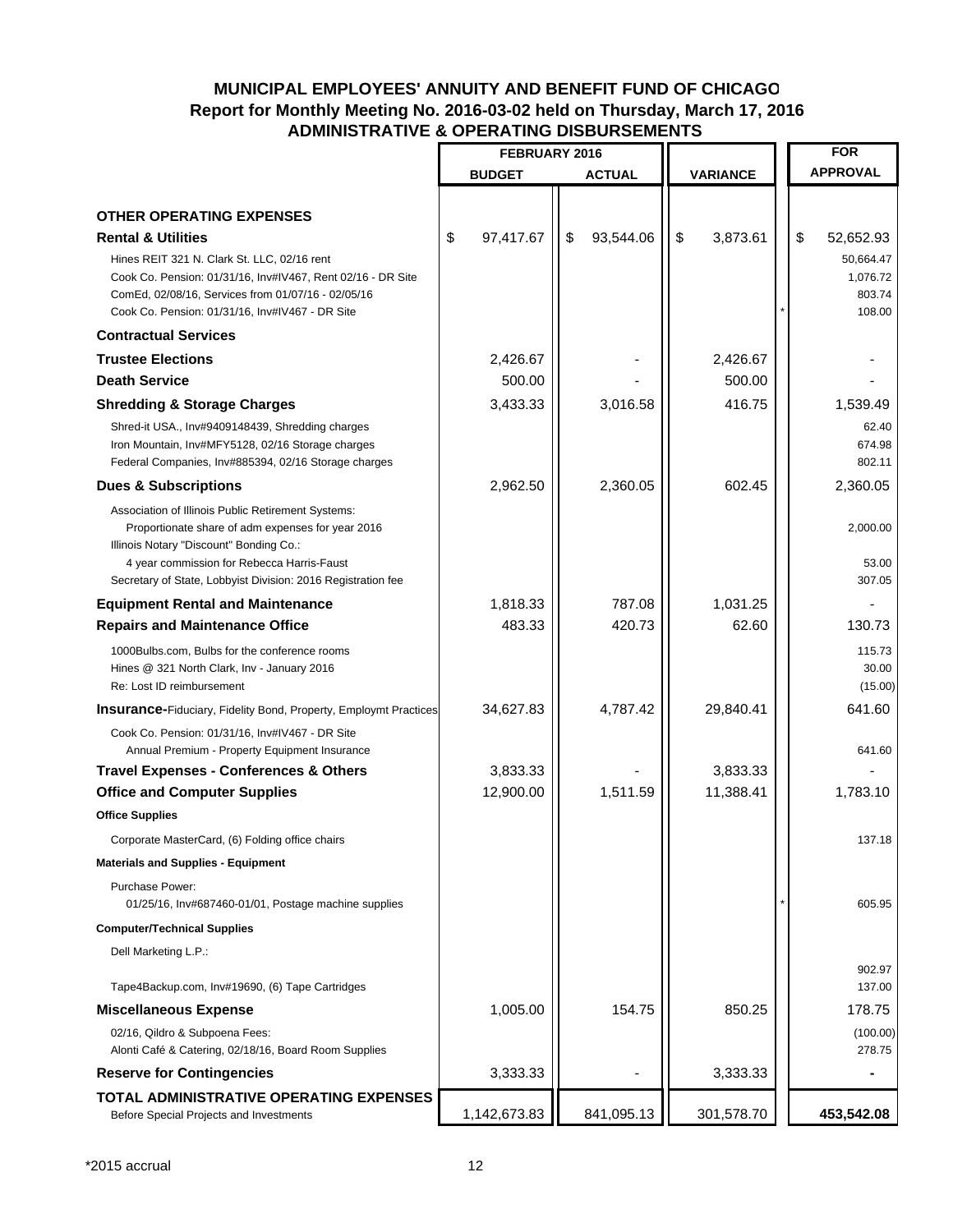### **MUNICIPAL EMPLOYEES' ANNUITY AND BENEFIT FUND OF CHICAGO Report for Monthly Meeting No. 2016-03-02 held on Thursday, March 17, 2016 ADMINISTRATIVE & OPERATING DISBURSEMENTS**

|                                                                                                                                                                                                              | FEBRUARY 2016                         |               | <b>FOR</b>                            |                        |
|--------------------------------------------------------------------------------------------------------------------------------------------------------------------------------------------------------------|---------------------------------------|---------------|---------------------------------------|------------------------|
|                                                                                                                                                                                                              | <b>BUDGET</b>                         | <b>ACTUAL</b> | <b>VARIANCE</b>                       | <b>APPROVAL</b>        |
| <b>SPECIAL PROJECTS</b><br><b>Information Systems</b><br>Imaging and Pension Benefit System (PBS)<br>Consulting: Website Redesign<br>Document Mgmt. System: Insite<br>Development Costs: PBS                 | \$<br>333.33<br>4,166.67<br>50,000.00 | \$            | \$<br>333.33<br>4,166.67<br>50,000.00 | \$                     |
| <b>TOTAL ADMINISTRATIVE OPERATING EXPENSES</b><br><b>Before Investments</b>                                                                                                                                  | 1,197,173.83                          | 841,095.13    | 356,078.70                            | 453,542.08             |
| <b>INVESTMENT EXPENSES</b><br><b>Investment Management Fees *</b><br>*Management Fees paid through operating cash account<br>Herndon Capital Management, LLC.:<br>Service period 01/01/16 - 02/18/16 (Final) | 1,576,666.67                          |               | 1,576,666.67                          | 30,117.50<br>30,117.50 |
| <b>Custodial Management</b>                                                                                                                                                                                  | 75,000.00                             |               | 75,000.00                             |                        |
| <b>Investment Advisory Services</b>                                                                                                                                                                          | 48,333.33                             |               | 48,333.33                             |                        |
| <b>Investment Legal Services</b>                                                                                                                                                                             | 33,333.33                             |               | 33,333.33                             | 700.29                 |
| Ross Aronstam & Moritz LLP:<br>03/02/16, Inv#6671, 05/29/15 - 12/04/15<br>03/02/16, Inv#6671, 02/01/16 - 02/25/16                                                                                            |                                       |               |                                       | 78.75<br>621.54        |
| <b>TOTAL INVESTMENT EXPENSES</b>                                                                                                                                                                             | 1,733,333.33                          |               | 1,733,333.33                          | \$<br>30,817.79        |
| <b>TOTAL ADMINISTRATIVE OPERATING AND INVESTMENT EXPENSES</b>                                                                                                                                                |                                       |               |                                       | \$<br>484,359.87       |

Trustee Guest moved to approve disbursements as reflected above, to persons or firms in the amounts shown opposite their respective names. Second by Trustee Johnson.

Carried: Ayes - Trustee Guest, Ms. Martinez, Trustee McMahon and Trustee Widawsky. Nays - None.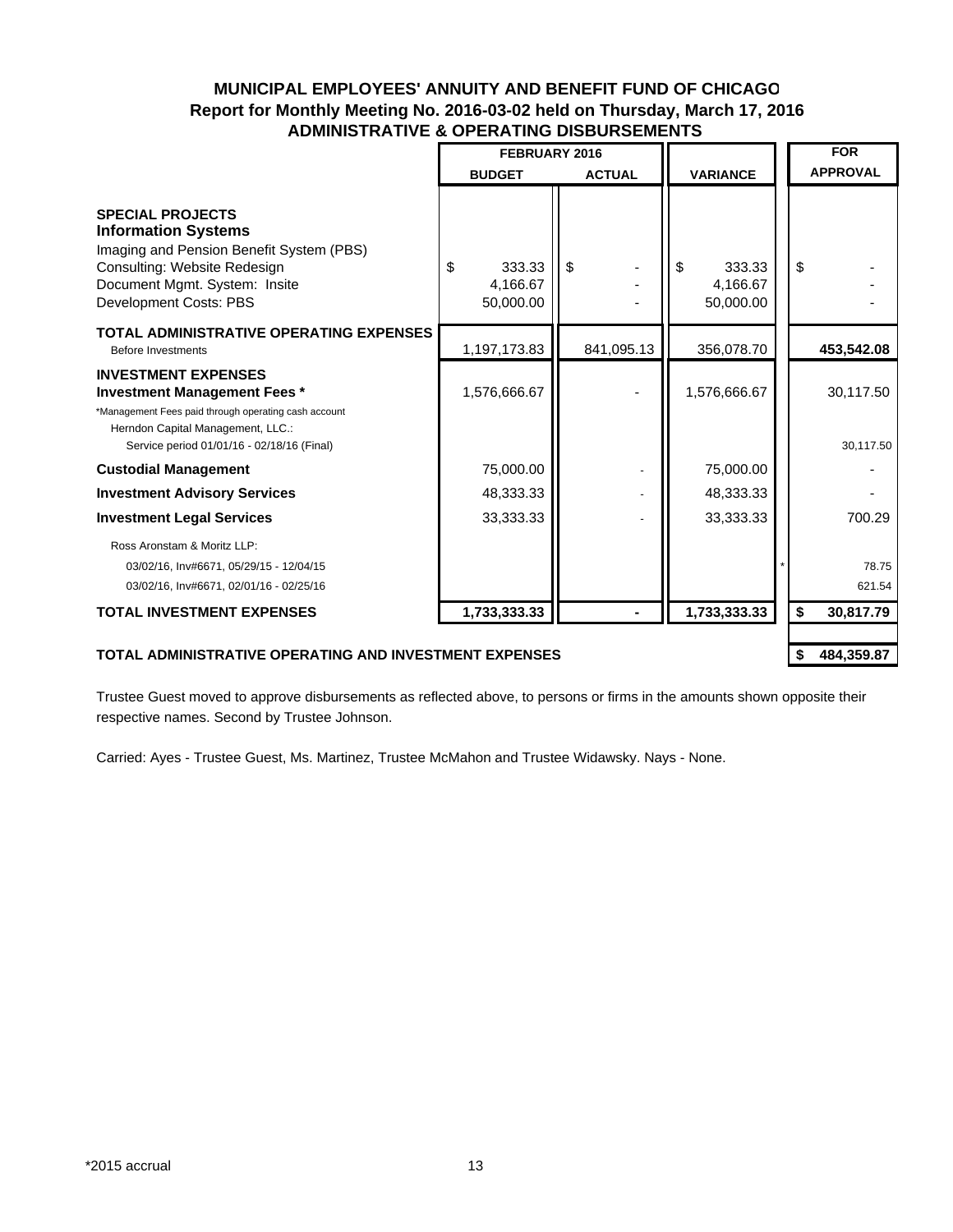Report of Monthly Meeting No. 2016-03-02 held on Thursday, March 17, 2016

Resolved, that each of the following named members of the Fund be granted an annuity of the amount stated, and to continue for life, unless otherwise stated in the notes, provided that separation from the service of the City of Chicago shall have become effective as of such date:

# **EMPLOYEE ANNUITIES**

| <b>Name</b>                                         | Dept - Title                                                                         | <b>Eff Date</b> | <b>Employee</b>                                           | <b>Spouse</b> | <b>Notes</b> |
|-----------------------------------------------------|--------------------------------------------------------------------------------------|-----------------|-----------------------------------------------------------|---------------|--------------|
| ALEJANDRE, ROCKY J                                  | <b>TRANS - MTD</b>                                                                   | 02/01/2016      | \$4,391.82                                                | N/A           |              |
| AMEGASHIE, NAOMI T                                  | BOARD OF ELECTIONS - CHIEF CLERK 01/01/2016                                          |                 | \$704.43                                                  | N/A           | ${\sf R}$    |
| ANDERSON, ROBIN L                                   | WATER - OPER ENG GROUP C                                                             | 02/01/2016      | \$5,532.76                                                | N/A           |              |
| <b>BALIK, BARRY M</b>                               | DOIT - PRINC PROGRAMMER/ANALYST 02/01/2016                                           |                 | \$6,372.92                                                | \$3,397.77    |              |
| <b>BARKER, MONICA</b>                               | STS & SAN - MTD                                                                      | 02/01/2016      | \$2,150.15                                                | N/A           |              |
| <b>BASHAM, GLADYS N</b>                             | FAMILY & SUPP - DOMESTIC<br><b>VIOLENCE ADVOCATE</b>                                 | 02/01/2016      | \$1,147.74                                                | \$800.00      |              |
| <b>BASHAM, WALTER E</b>                             | <b>FAMILY &amp; SUPP - SUPPORT SERV</b><br>ASST                                      | 02/01/2016      | \$4,170.64                                                | \$2,085.32    |              |
| BELOCH, JUDITH V                                    | <b>WATER - MTD</b>                                                                   | 02/01/2016      | \$3,925.06                                                | N/A           |              |
| <b>BERANEK, THOMAS E</b>                            | <b>TRANS - FOREMAN LINEMEN</b>                                                       | 02/16/2016      | \$6,207.18                                                | \$2,808.75    |              |
| BEVER, GRETA M                                      | CPL - ASST COMM                                                                      | 02/01/2016      | \$6,720.29                                                | \$3,360.14    |              |
| <b>BICAKCIC, TAHIR</b>                              | TRANS - ENG TECH VI                                                                  | 02/01/2016      | \$3,829.56                                                | \$1,914.78    |              |
| <b>BLUEMKE, PHYLLIS</b>                             | <b>BE - TEACHER ASST</b>                                                             | 02/01/2016      | \$380.20                                                  | \$217.30      | R.           |
| <b>BOLSTER, JAMES R</b>                             | TRANS - ENG TECH VI                                                                  | 02/01/2016      | \$6,970.11                                                | \$3,485.06    |              |
| BOMAN, JOAN D                                       | LAW - ASST CORP COUN SUPV                                                            | 01/30/2016      | \$5,513.07                                                | N/A           |              |
| <b>BRETT, THOMAS M</b>                              | <b>WATER - HOISTING ENG</b>                                                          | 02/01/2016      | \$5,846.89                                                | \$1,622.51    |              |
| BROWN, JEFFREY D                                    | <b>BUS AFFAIRS - MGR PUBLIC VEHICLE</b><br><b>INSP</b>                               | 02/01/2016      | \$6,310.40                                                | \$3,155.20    |              |
| <b>BUCKLEY, FRANCES M</b>                           | HEALTH - PUB HEALTH NURSE II                                                         | 02/01/2016      | \$4,304.34                                                | N/A           |              |
| BUCKLEY, MARCELINA J                                | HEALTH - CERT MED ASST                                                               | 02/01/2016      | \$2,318.37                                                | N/A           |              |
| BYRNE, JOHN T                                       | BE - PROJECT ANALYST                                                                 | 02/02/2016      | \$1,401.21                                                | N/A           |              |
| CANNON, JOHNNY R                                    | <b>TRANS - FOREMAN LINEMEN</b>                                                       | 02/01/2016      | \$6,200.89                                                | N/A           |              |
| CARRINGTON, ANTHONY T BE - ENG II                   |                                                                                      | 01/23/2016      | \$4,052.21                                                | N/A           |              |
| CHERNIKOVICH, BARBARA LBE - TEACHER ASST            |                                                                                      | 09/01/2014      | \$960.97                                                  | \$800.00      |              |
| CHRISTIAN WILLIAMS,<br><b>YVONNE L</b>              | LAW - ASST CORP COUNSEL                                                              | 01/01/2016      | \$259.51                                                  | \$129.76      | R            |
| COLIN, ROBERTO                                      | SEWER - MASON INSPECTOR                                                              | 11/05/2015      | \$2,687.46                                                | \$930.93      |              |
| COLLINS, CEDRIC M                                   | HUMAN SERV - COMM INTERVENTION<br>WKR                                                | 01/01/2016      | \$3,100.91                                                | \$1,550.46    | R.           |
| DABNEY, LINDA F                                     | BE - CWA                                                                             | 11/06/2015      | \$1,272.22                                                | N/A           |              |
| DAVENPORT, CHARLOTTE R BE - TEACHER ASST            |                                                                                      | 02/09/2016      | \$1,510.71                                                | \$800.00      |              |
| DAVIDSON, EDDRAINNA M                               | <b>BE - TEACHER ASST</b>                                                             | 02/01/2016      | \$2,358.67                                                | N/A           |              |
| DAVILA, PAULA                                       | HEALTH - PERSONAL AIDE                                                               | 02/01/2016      | \$437.83                                                  | N/A           | R            |
| DE ANDA, YOLANDA                                    | <b>BE - TEACHER ASST</b>                                                             | 10/29/2015      | \$1,026.28                                                | \$513.14      | R.           |
| DE LA ROSA, MARGARITA                               | <b>BE - ADMIN ASST</b>                                                               | 01/01/2016      | \$3,533.35                                                | \$1,954.37    |              |
| DENSON, LINDA S                                     | HEALTH - PROGRAM COORD                                                               | 01/01/2016      | \$1,953.74                                                | N/A           |              |
| EL AMIN, JUDITH A                                   | LAW - ASST CORP COUNSEL                                                              | 01/30/2016      | \$2,433.89                                                | \$1,503.25    |              |
| Α<br>Less than 60 years of age<br>B<br>Reversionary | F<br>Female: No Post 9/74 Spouse Contributions<br><b>MED</b> Updated Medical Records | <b>RW</b>       | REL Released to Return to Work<br><b>Returned to Work</b> |               |              |

| B            | Reversionary                                                 | MED Updated Medical Records     |   | RW Returned to Work                   |
|--------------|--------------------------------------------------------------|---------------------------------|---|---------------------------------------|
| $\mathsf{C}$ | Calculated upon death of Employee MMI Maximum Medical Update |                                 |   | Less than 10 years of Service         |
|              | CX Credit Expires                                            | See Notes in File               |   | <b>SPE</b> Specialist Doctor Visit    |
| D            | Death                                                        | NTE Note for Mercy Works Update |   | Term Annuity                          |
|              | DU Duty Disability                                           | OR Ordinary Disability          | W | Withdraw/Waiting to apply             |
|              | DIS Discharged                                               | <b>Reciprocal Annuity</b>       |   | WC Workmens' Compensation             |
|              | EID Errors in Deduction                                      | RES Resigned                    |   | Married @ Res, Not Married @ Eff Date |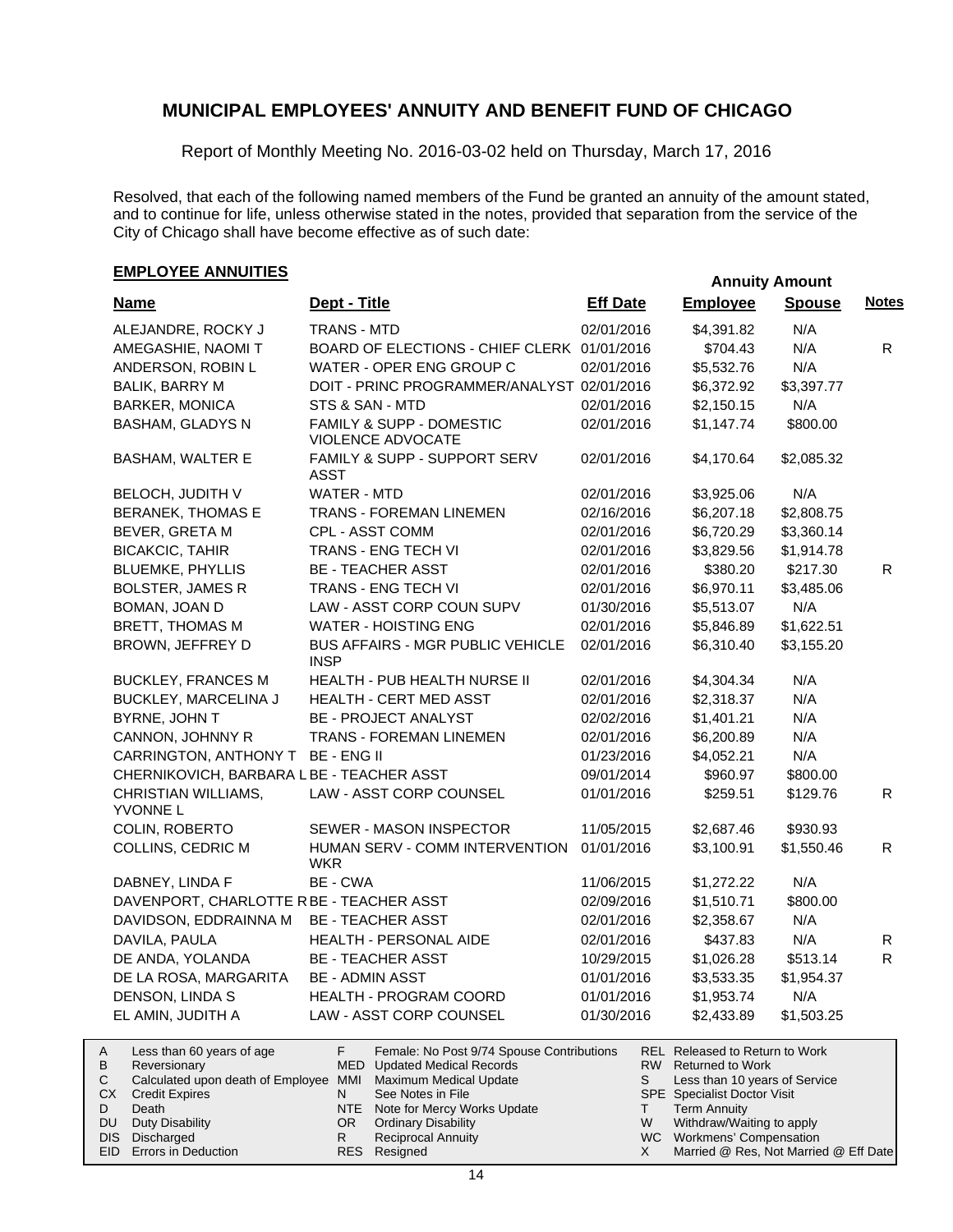Report of Monthly Meeting No. 2016-03-02 held on Thursday, March 17, 2016

Resolved, that each of the following named members of the Fund be granted an annuity of the amount stated, and to continue for life, unless otherwise stated in the notes, provided that separation from the service of the City of Chicago shall have become effective as of such date:

# **EMPLOYEE ANNUITIES**

| <b>Name</b>                              | Dept - Title                                         | <b>Eff Date</b> | <b>Employee</b> | <b>Spouse</b> | <b>Notes</b> |
|------------------------------------------|------------------------------------------------------|-----------------|-----------------|---------------|--------------|
| FERRO, PETER M                           | <b>BUS AFFAIRS - PROJECT MGR</b>                     | 02/01/2016      | \$2,664.01      | N/A           | R.           |
| FORD, MARSHA A                           | OEMC - DISPATCHER AIDE I                             | 02/01/2016      | \$3,083.54      | N/A           |              |
| FRANTZ, WILLIAM G                        | <b>CPL - LIBRARY PAGE</b>                            | 01/01/2016      | \$428.95        | N/A           | R            |
| <b>GARCIA, MARIA G</b>                   | <b>BE - ADMIN ASST</b>                               | 02/06/2016      | \$2,558.60      | \$1,451.61    |              |
| HAGUE, NEREIDA                           | CPL - ASST TO THE COMM                               | 02/01/2016      | \$3,516.95      | \$1,815.54    |              |
| HAMILTON, JACQUELINE G BE - TEACHER ASST |                                                      | 12/30/2015      | \$2,141.84      | N/A           |              |
| HARDING, NOLAN                           | <b>BE - TEACHER ASST</b>                             | 01/30/2016      | \$852.62        | N/A           |              |
| HILL, PAMELA                             | BE - SUPV ACCOUNTS PAYABLE                           | 02/06/2016      | \$3,357.08      | \$1,726.93    |              |
| JANES, SUZANNE E                         | CPL - LIBRARIAN IV                                   | 12/31/2015      | \$1,539.07      | N/A           |              |
| JASINSKI, MICHAEL A                      | <b>WATER - FILTRATION ENG V</b>                      | 02/01/2016      | \$7,521.12      | \$3,760.56    |              |
| KELLY, MARGARET R                        | LAW - ASST CORP COUN SUPV                            | 02/12/2016      | \$4,632.38      | \$2,475.44    | R            |
| KRZYZANSKI, EUGENIA J                    | TREASURER - ASST TO TREASURER                        | 08/07/2015      | \$1,386.72      | N/A           | R            |
| LAU, ANITA                               | <b>BE - COMPLIANCE ANALYST</b>                       | 02/06/2016      | \$5,896.08      | \$2,948.04    |              |
| LERCARA, MARY ANN                        | BE - SENIOR ADMIN ASST                               | 02/06/2016      | \$5,048.80      | N/A           |              |
| LERNER, ELIZABETH A                      | IPRA - DEPUTY CHIEF ADMIN                            | 02/01/2016      | \$6,204.58      | \$3,102.29    | R.           |
| LOHENS, DANIEL A                         | <b>AVIATION - ELEC MECH</b>                          | 02/01/2016      | \$4,824.38      | N/A           |              |
| LYNCH, VALERIE L                         | WATER - ADMIN ASST III                               | 02/03/2016      | \$4,907.86      | N/A           |              |
|                                          | MANNERINO, KATHERINE A PROCUREMENT - STAFF ASSISTANT | 01/30/2016      | \$2,385.27      | \$1,192.64    |              |
| MATHEWS, HOWARD F                        | WATER - MTD                                          | 01/01/2016      | \$4,231.65      | N/A           |              |
| MATTHEWS, DARLENE                        | FINANCE - FINANCE OFFICER                            | 02/01/2016      | \$5,007.30      | N/A           |              |
| MCCOLLUM, ROBERT L                       | <b>BE - ENG II</b>                                   | 01/01/2016      | \$4,959.60      | \$2,479.80    |              |
| MEILAHN, MICHAEL P                       | FIRE - HELICOPTER MECHANIC                           | 02/01/2016      | \$2,300.49      | \$1,150.24    |              |
| MELENDREZ-CRUZ, SUSAN                    | <b>BE - ASSOC LR MGR III</b>                         | 02/06/2016      | \$850.00        | N/A           |              |
| METZLER, FREDONIA E                      | STS & SAN - SANITATION CLERK                         | 02/01/2016      | \$3,142.61      | N/A           |              |
| MOORE, JOHNNIE                           | BE - CWA                                             | 09/05/2015      | \$2,316.08      | N/A           |              |
| NAZIMEK, JOSEPH A                        | STS & SAN - MTD                                      | 02/01/2016      | \$2,216.48      | N/A           |              |
| NEUMANN, GLENN C                         | CPL - LIBRARIAN I                                    | 02/01/2016      | \$3,086.44      | N/A           |              |
| NICHOLS, VERCEDA                         | <b>BE - TEACHER ASST</b>                             | 02/01/2016      | \$2,374.75      | N/A           |              |
| O CONNOR, JOAN M                         | BE - SCH CLERK I                                     | 12/27/2015      | \$2,022.16      | \$1,011.08    | $\mathsf R$  |
| ORTIZ, VILMA A                           | POLICE - ACCT TECH II                                | 02/01/2016      | \$3,457.97      | N/A           |              |
| OWENS, MICHAEL J                         | BE - ENG I                                           | 02/01/2016      | \$7,226.26      | \$3,613.13    |              |
| PARK, RANSIL                             | <b>BE - TEACHER ASST</b>                             | 02/07/2016      | \$600.34        | N/A           | $\mathsf{R}$ |
| PAS, THOMAS E                            | BE - PRODUCTION EDITING COORD                        | 02/06/2016      | \$2,672.60      | \$1,336.30    |              |
| PATILLO, LINDA J                         | BE - LRA                                             | 01/30/2016      | \$850.00        | N/A           |              |
| PEARRE, RUDOLPH M                        | <b>BE - TEACHER ASST</b>                             | 02/01/2016      | \$898.82        | N/A           |              |
| PENA, NARCISA                            | <b>BE - TEACHER ASST</b>                             | 12/27/2015      | \$2,046.18      | N/A           | R            |
| PERDUE, SHERRY K                         | WATER - OPER ENG GROUP C                             | 02/01/2016      | \$5,639.18      | N/A           |              |

|           | Less than 60 years of age                                    |     | Female: No Post 9/74 Spouse Contributions |   | REL Released to Return to Work        |
|-----------|--------------------------------------------------------------|-----|-------------------------------------------|---|---------------------------------------|
| B         | Reversionary                                                 |     | MED Updated Medical Records               |   | RW Returned to Work                   |
|           | Calculated upon death of Employee MMI Maximum Medical Update |     |                                           |   | Less than 10 years of Service         |
| СX        | <b>Credit Expires</b>                                        |     | See Notes in File                         |   | <b>SPE</b> Specialist Doctor Visit    |
|           | Death                                                        |     | NTE Note for Mercy Works Update           |   | <b>Term Annuity</b>                   |
| <b>DU</b> | Duty Disability                                              | OR. | <b>Ordinary Disability</b>                | W | Withdraw/Waiting to apply             |
|           | DIS Discharged                                               |     | <b>Reciprocal Annuity</b>                 |   | WC Workmens' Compensation             |
|           | EID Errors in Deduction                                      |     | RES Resigned                              |   | Married @ Res, Not Married @ Eff Date |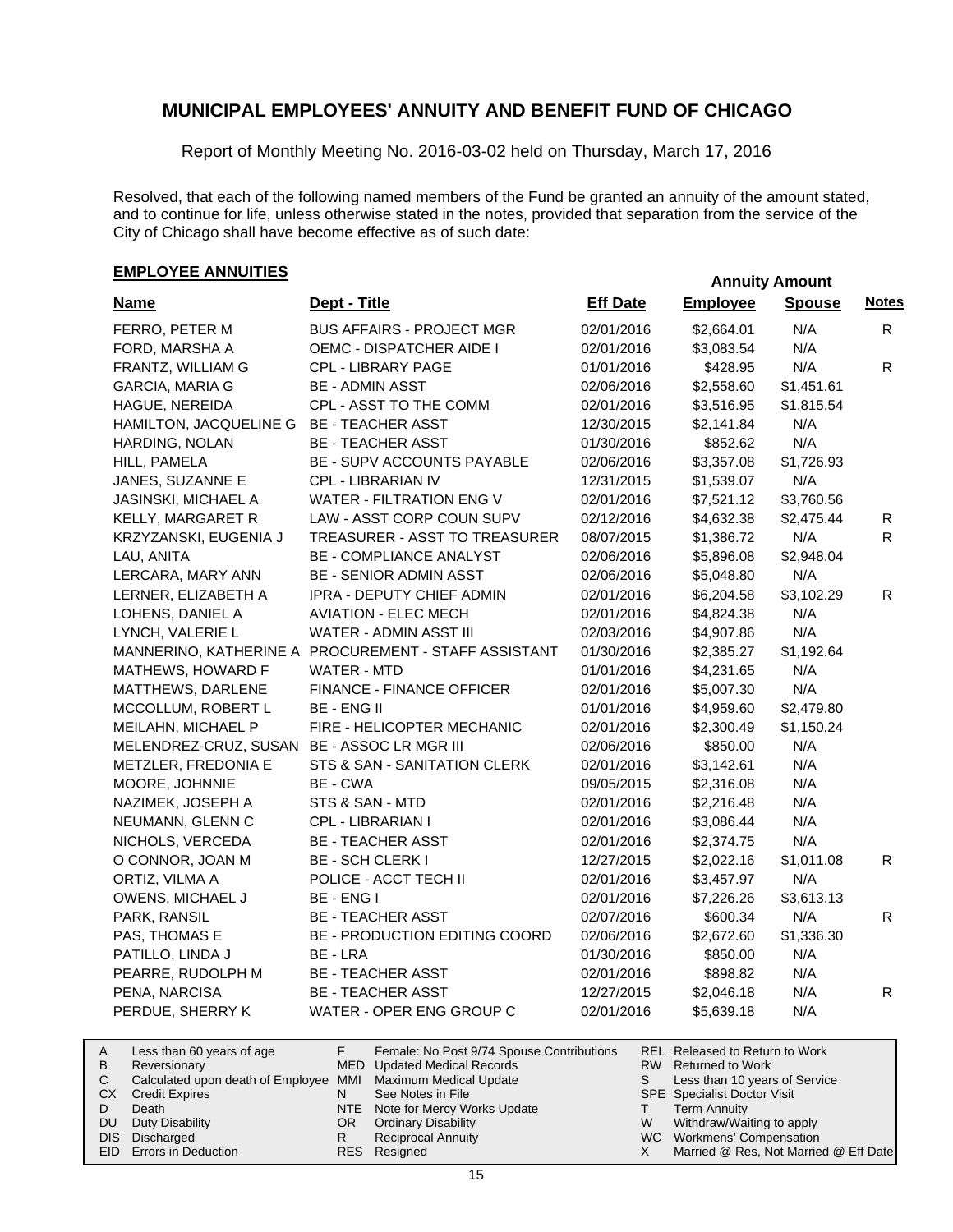Report of Monthly Meeting No. 2016-03-02 held on Thursday, March 17, 2016

Resolved, that each of the following named members of the Fund be granted an annuity of the amount stated, and to continue for life, unless otherwise stated in the notes, provided that separation from the service of the City of Chicago shall have become effective as of such date:

### **EMPLOYEE ANNUITIES**

|                            |                                                  |                 | , ,,,,,,,,,,,   |               |              |
|----------------------------|--------------------------------------------------|-----------------|-----------------|---------------|--------------|
| <b>Name</b>                | Dept - Title                                     | <b>Eff Date</b> | <b>Employee</b> | <b>Spouse</b> | <b>Notes</b> |
| PERSON, BARBARA J          | <b>BE - TEACHER ASST</b>                         | 09/01/2015      | \$1,987.37      | N/A           |              |
| PINI, ELIZABETH            | POLICE - DETENTION AIDE                          | 02/01/2016      | \$4,455.69      | N/A           |              |
| PINTO, ROSA                | <b>BE - ADMIN ASST</b>                           | 02/06/2016      | \$4,248.38      | N/A           |              |
| PORTER, LISA               | <b>HEALTH - LAB TECH III</b>                     | 02/01/2016      | \$2,306.47      | N/A           |              |
| RANSOM, DOROTHY L          | BE - COOK II                                     | 02/06/2016      | \$850.00        | N/A           |              |
| REESE, HAZEL               | BE - SENIOR LEGAL SECRETARY                      | 02/06/2016      | \$4,049.05      | \$2,279.31    |              |
| RICKS, CHARLOTTE           | BE - LRA                                         | 01/30/2016      | \$850.00        | N/A           |              |
| RIDDLE, DEBRA R            | <b>BE - SCH CLERK I</b>                          | 08/24/2015      | \$1,203.65      | \$800.00      |              |
| ROBERTS, KAROLYN D         | <b>HEALTH - CDCI II</b>                          | 01/02/2016      | \$1,891.45      | N/A           |              |
| RODRIGUEZ, MAURO J         | <b>OEMC - LINEMAN</b>                            | 02/01/2016      | \$4,357.23      | \$2,178.61    | R.           |
| ROSA, MARIA A              | <b>BE - ADMIN ASST</b>                           | 02/06/2016      | \$2,289.89      | N/A           |              |
| RUIZ, MARIA DE LOS AN      | <b>BE - SR EXEC ASST</b>                         | 02/06/2016      | \$5,306.06      | N/A           |              |
| SABLE, JOHN A              | CPL - LIBRARIAN I                                | 02/01/2016      | \$2,296.89      | N/A           |              |
| SCACCABARROZZI, MARIA<br>B | BE - DUE PROCESS COORD                           | 02/01/2016      | \$4,771.70      | \$2,726.38    |              |
| SCHAFFER, KIMBERLEY A      | BE - PERSONNEL ASST I                            | 01/01/2016      | \$400.49        | \$200.24      | R            |
| SCOTT, MARTHA A            | <b>HEALTH - CLERK III</b>                        | 02/01/2016      | \$1,831.76      | \$915.88      |              |
| SILVA, SONIA               | HUMAN RES - AFFIRMATIVE ACTION<br><b>OFFICER</b> | 01/01/2016      | \$1,501.25      | N/A           | R.           |
| SIMONETTI, MARK A          | <b>WATER - HOISTING ENG</b>                      | 02/01/2016      | \$6,513.87      | \$3,167.37    |              |
| SMITH, JOSHUA              | <b>BE - ENG CUST GR II</b>                       | 02/12/2016      | \$1,763.23      | \$800.00      |              |
| SMITH, LINDA A             | <b>BE-ENGII</b>                                  | 02/01/2016      | \$5,866.57      | \$2,933.28    |              |
| SOMERVILLE, WILLIAM        | <b>WATER - SEWER BRICKLAYER</b>                  | 02/01/2016      | \$5,151.18      | \$2,308.17    | R            |
| SPIELES, PAUL N            | PBC - DIR OF DEVELOPMENT                         | 01/30/2016      | \$11,105.66     | \$5,552.83    |              |
| STEELE, SUSAN              | <b>OEMC - DISPATCHER AIDE I</b>                  | 02/08/2016      | \$1,719.61      | \$1,590.14    |              |
| STRONG, CAROLINE           | BE - CWA                                         | 02/02/2016      | \$2,245.95      | \$1,122.97    |              |
| TIMES, WILLIE B            | BE - LRA                                         | 02/02/2016      | \$850.00        | N/A           |              |
| VOCATY, JOHN F             | STS & SAN - POOL MTD                             | 02/16/2016      | \$1,421.16      | N/A           |              |
| <b>WASHINGTON, LISA E</b>  | <b>BE - IMPACT MGR - ESP</b>                     | 02/06/2016      | \$3,299.13      | N/A           |              |
| <b>WINSTON, FELISE D</b>   | BE - CWA                                         | 09/06/2015      | \$1,963.73      | \$981.86      |              |
| WOODS, RUBY                | <b>BE - TEACHER ASST</b>                         | 09/03/2015      | \$2,487.15      | N/A           |              |
| WORONKO, ALEKSANDER        | <b>GENERAL SVCS - SHEET METAL WKR</b>            | 01/01/2016      | \$1,326.91      | \$663.46      | R            |
| YANOW, GERI LYNN           | LAW - ASST CORP COUN SUPV                        | 01/30/2016      | \$4,781.30      | N/A           | R.           |

**Total Employee Annuities 101 Case(s) \$323,927.32**

|     | Less than 60 years of age                                    |     | Female: No Post 9/74 Spouse Contributions |   | REL Released to Return to Work        |
|-----|--------------------------------------------------------------|-----|-------------------------------------------|---|---------------------------------------|
| B   | Reversionary                                                 |     | MED Updated Medical Records               |   | RW Returned to Work                   |
|     | Calculated upon death of Employee MMI Maximum Medical Update |     |                                           |   | Less than 10 years of Service         |
| CX. | <b>Credit Expires</b>                                        |     | See Notes in File                         |   | <b>SPE</b> Specialist Doctor Visit    |
|     | Death                                                        |     | NTE Note for Mercy Works Update           |   | <b>Term Annuity</b>                   |
| DU  | Duty Disability                                              | OR. | <b>Ordinary Disability</b>                | W | Withdraw/Waiting to apply             |
|     | DIS Discharged                                               |     | <b>Reciprocal Annuity</b>                 |   | WC Workmens' Compensation             |
|     | <b>EID</b> Errors in Deduction                               |     | RES Resigned                              |   | Married @ Res, Not Married @ Eff Date |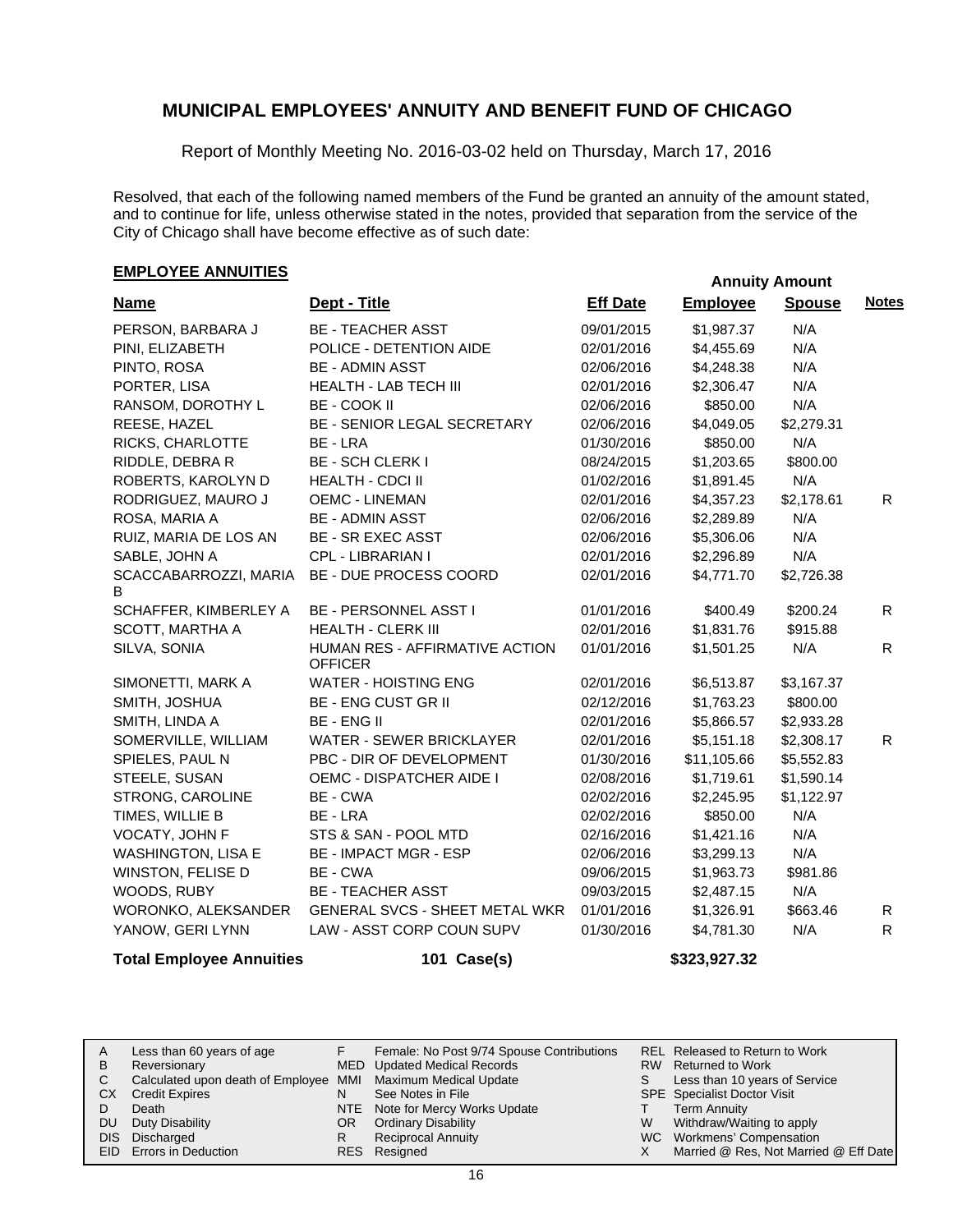Report of Monthly Meeting No. 2016-03-02 held on Thursday, March 17, 2016

Resolved, that each of the following widows, widowers, minor children, and certain other relatives of former members of the Fund be granted annuities of the amounts stated, and to continue until the expiration date indicated.

# **SPOUSE ANNUITIES**<br> **SPOUSE ANNUITIES**

| <b>Name</b>                   | Dept - Title                                                         | <b>Eff Date</b> | <b>Annuity</b> | <b>Expires</b> | <b>Notes</b> |
|-------------------------------|----------------------------------------------------------------------|-----------------|----------------|----------------|--------------|
| <b>BELL, NINA</b>             | CITY COUNCIL - CHIEF ADMIN<br><b>OFFICER</b>                         | 01/18/2016      | \$5,025.30     | Death          |              |
| <b>BROWN, SHIRLEY</b>         | <b>BE - SCHOOL MAINT ASST</b>                                        | 01/01/2016      | \$1,622.99     | Death          |              |
| COURTNEY, FRANCINE            | STS & SAN - GENERAL FOREMAN OF<br><b>ELECTRICAL MECHANICS</b>        | 02/08/2016      | \$3,664.20     | Death          |              |
| GALVAN, SANTIAGO              | BE - LRA                                                             | 09/03/2015      | \$402.56       | Death          |              |
| <b>GRAEFEN, JANICE L</b>      | <b>BE - JANITOR</b>                                                  | 02/05/2016      | \$233.65       | Death          | R.           |
| GRIFFIN, BARBARA A            | <b>BE - ENGINEER CUST V</b>                                          | 02/02/2016      | \$800.00       | Death          |              |
| HARBUT, MARJORIE              | <b>BE - CUST WRK</b>                                                 | 12/24/2015      | \$800.00       | Death          |              |
| HOLIDAY, PHILLIS A            | POLICE - DETENTION AIDE                                              | 01/14/2016      | \$1,018.98     | Death          |              |
| <b>JANOWSKI, VIRGINIA</b>     | STS & SAN - MTD                                                      | 01/11/2016      | \$1,859.76     | Death          |              |
| KANE, ESTHER                  | <b>WATER - PLUMBER</b>                                               | 11/12/2015      | \$3,015.02     | Death          |              |
| <b>KEY, CURTIS R</b>          | <b>BE - ASSOC LR MGR III</b>                                         | 05/17/2015      | \$764.56       | Death          |              |
|                               | KOLACZEWSKI, JOSEPHINE CITY COUNCIL - ASST TO THE<br><b>ALDERMAN</b> | 01/09/2016      | \$855.59       | Death          |              |
| LEE, DIANE                    | CONSUMER SERVICES - ADMIN ASST<br>Ш                                  | 01/24/2016      | \$1,065.65     | Death          | R.           |
| LEWIS, JAMES E                | <b>BE - SCHOOL LIBRARY ASST</b>                                      | 09/27/2015      | \$952.88       | Death          |              |
| MCSHANE, MARY C               | <b>WATER - PLUMBER</b>                                               | 01/12/2016      | \$2,017.48     | Death          | R.           |
| MORGAN, EMORY L               | HUMAN SERV - COORD OF SOCIAL<br><b>SERVICES</b>                      | 01/29/2016      | \$1,906.92     | Death          |              |
| O DWYER, LORA                 | STS & SAN - FOREMAN HOIST ENG                                        | 02/01/2016      | \$3,479.13     | Death          |              |
| PEREZ, ALBA N                 | <b>INSP GEN - MTD</b>                                                | 12/31/2015      | \$1,941.09     | Death          |              |
| PULLEN, EVERSE                | <b>BE - TEACHER ASST</b>                                             | 11/30/2015      | \$800.00       | Death          |              |
| ROBINSON, ALICE T             | <b>WATER - CEMENT FINISHER</b>                                       | 02/02/2016      | \$723.53       | Death          | S            |
| SCHAEFER, NANCY C             | <b>BE - ENG CUST IV</b>                                              | 01/28/2016      | \$2,239.44     | Death          |              |
| SEIDELL, ROBERT W             | <b>BE - SCH CLERK</b>                                                | 01/15/2016      | \$800.00       | Death          |              |
| TARDI, MARY L                 | PARK - PARK SUPERVISOR                                               | 01/13/2016      | \$1,843.51     | Death          |              |
| URBAN, JEAN                   | AVIATION - SUPV AVIATION DISBURSM 01/20/2016                         |                 | \$1,578.28     | Death          |              |
| VALENTINE, ARLENE F           | PUBLIC WORKS - STATIONARY<br><b>FIREMAN</b>                          | 01/17/2016      | \$800.00       | Death          |              |
| WICKS, MELENDIA J             | TRANS - DISTRICT CONCRETE<br><b>SUPVSR</b>                           | 11/08/2015      | \$2,393.02     | Death          |              |
| <b>Total Spouse Annuities</b> | 26 Case(s)                                                           |                 | \$42,603.54    |                |              |

| A  | Less than 60 years of age                                    |     | Female: No Post 9/74 Spouse Contributions |   | REL Released to Return to Work        |
|----|--------------------------------------------------------------|-----|-------------------------------------------|---|---------------------------------------|
| В  | Reversionary                                                 |     | MED Updated Medical Records               |   | RW Returned to Work                   |
|    | Calculated upon death of Employee MMI Maximum Medical Update |     |                                           | S | Less than 10 years of Service         |
| СX | <b>Credit Expires</b>                                        | N   | See Notes in File                         |   | <b>SPE</b> Specialist Doctor Visit    |
|    | Death                                                        |     | NTE Note for Mercy Works Update           |   | <b>Term Annuity</b>                   |
| DU | Duty Disability                                              | OR. | <b>Ordinary Disability</b>                | W | Withdraw/Waiting to apply             |
|    | DIS Discharged                                               | R   | <b>Reciprocal Annuity</b>                 |   | WC Workmens' Compensation             |
|    | EID Errors in Deduction                                      |     | RES Resigned                              |   | Married @ Res, Not Married @ Eff Date |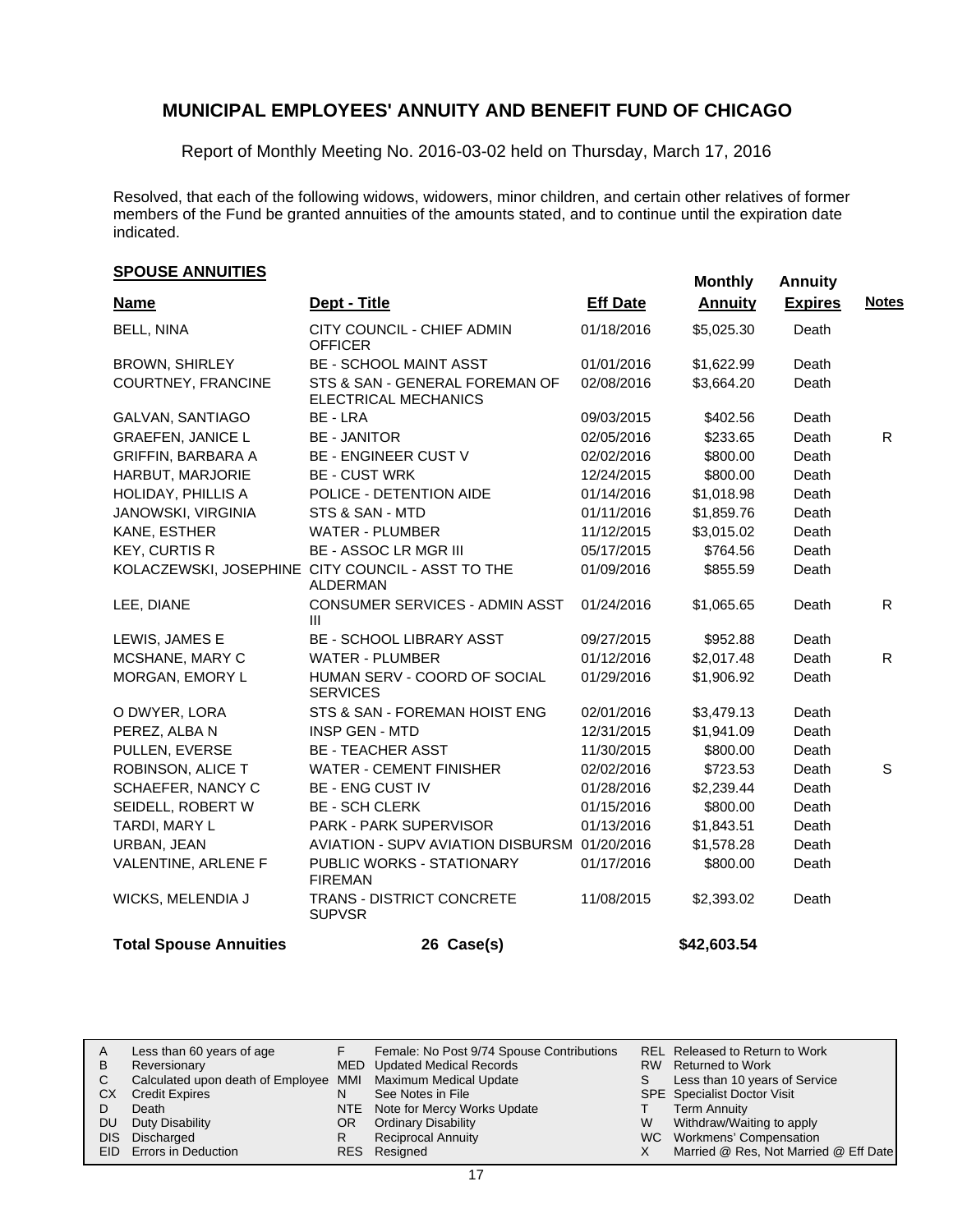Report of Monthly Meeting No. 2016-03-02 held on Thursday, March 17, 2016

Resolved, that each of the following widows, widowers, minor children, and certain other relatives of former members of the Fund be granted annuities of the amounts stated, and to continue until the expiration date indicated.

### **CHILD(REN) ANNUITIES**<br> **CHILD(REN) ANNUITIES**

| <b>Name</b>                       | <b>Employee</b> |           | <b>Eff Date</b> | <b>IVIVIILIIV</b><br>Annuitv | <b>AURUS</b><br><b>Expires</b> | <u>Notes</u> |
|-----------------------------------|-----------------|-----------|-----------------|------------------------------|--------------------------------|--------------|
| EVANS, ALFRED                     | NEELY. TARA     |           | 12/18/2014      | \$250.00                     | 01/2016                        |              |
| <b>Total Child(ren) Annuities</b> |                 | 1 Case(s) |                 | \$250.00                     |                                |              |

| A<br>B<br>C<br>СX<br>DU. | Less than 60 years of age<br>Reversionary<br>Calculated upon death of Employee MMI Maximum Medical Update<br><b>Credit Expires</b><br>Death<br>Duty Disability<br>DIS Discharged | N<br>OR<br>R | Female: No Post 9/74 Spouse Contributions<br>MED Updated Medical Records<br>See Notes in File<br>NTE Note for Mercy Works Update<br><b>Ordinary Disability</b><br><b>Reciprocal Annuity</b> | S.<br>W | REL Released to Return to Work<br>RW Returned to Work<br>Less than 10 years of Service<br><b>SPE</b> Specialist Doctor Visit<br><b>Term Annuity</b><br>Withdraw/Waiting to apply<br>WC Workmens' Compensation |
|--------------------------|----------------------------------------------------------------------------------------------------------------------------------------------------------------------------------|--------------|---------------------------------------------------------------------------------------------------------------------------------------------------------------------------------------------|---------|---------------------------------------------------------------------------------------------------------------------------------------------------------------------------------------------------------------|
|                          | <b>EID</b> Errors in Deduction                                                                                                                                                   |              | RES Resigned                                                                                                                                                                                |         | Married @ Res, Not Married @ Eff Date                                                                                                                                                                         |
|                          |                                                                                                                                                                                  |              |                                                                                                                                                                                             |         |                                                                                                                                                                                                               |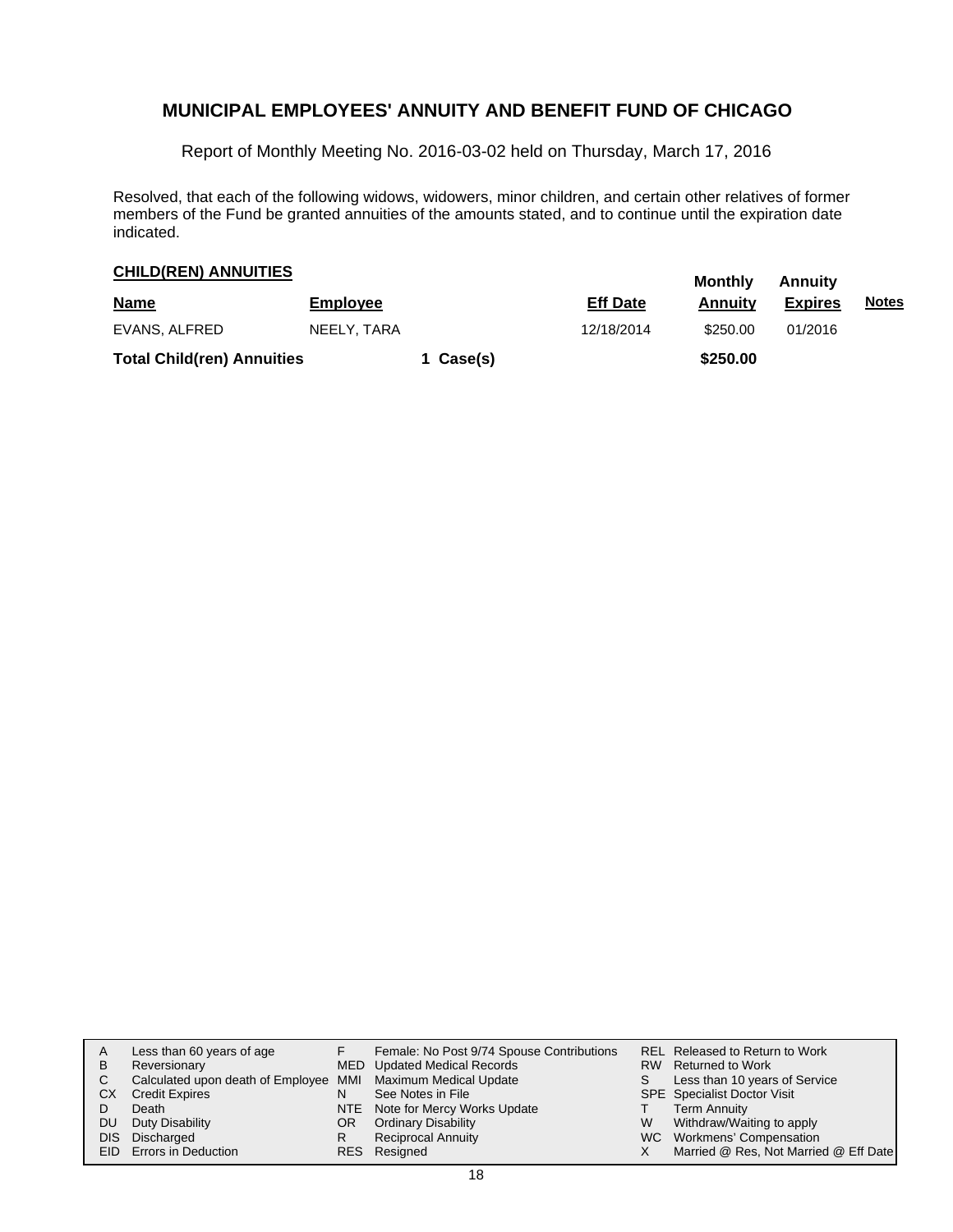Report of Monthly Meeting No. 2016-03-02 held on Thursday, March 17, 2016

Resolved, that each of the following widows, widowers, minor children, and certain other relatives of former members of the Fund be granted annuities of the amounts stated, and to continue until the expiration date indicated.

# **Monthly Annuity REVERSIONARY ANNUITIES**

|                                        |                 |           |                 |          | , , , , , , , , , , |              |
|----------------------------------------|-----------------|-----------|-----------------|----------|---------------------|--------------|
| <b>Name</b>                            | <b>Employee</b> |           | <b>Eff Date</b> | Annuitv  | <b>Expires</b>      | <u>Notes</u> |
| SCHAEFER, NANCY C<br>SCHAEFER, WILLIAM |                 |           | 01/28/2016      | \$103.20 | Death               |              |
| <b>Total Reversionary Annuities</b>    |                 | 1 Case(s) |                 | \$103.20 |                     |              |

| A<br>B<br>C.<br>СX<br>DU. | Less than 60 years of age<br>Reversionary<br>Calculated upon death of Employee MMI Maximum Medical Update<br><b>Credit Expires</b><br>Death<br>Duty Disability | N<br>OR.<br>R | Female: No Post 9/74 Spouse Contributions<br>MED Updated Medical Records<br>See Notes in File<br>NTE Note for Mercy Works Update<br><b>Ordinary Disability</b> | S.<br>W | REL Released to Return to Work<br>RW Returned to Work<br>Less than 10 years of Service<br><b>SPE</b> Specialist Doctor Visit<br><b>Term Annuity</b><br>Withdraw/Waiting to apply |
|---------------------------|----------------------------------------------------------------------------------------------------------------------------------------------------------------|---------------|----------------------------------------------------------------------------------------------------------------------------------------------------------------|---------|----------------------------------------------------------------------------------------------------------------------------------------------------------------------------------|
|                           | DIS Discharged<br>EID Errors in Deduction                                                                                                                      |               | <b>Reciprocal Annuity</b><br>RES Resigned                                                                                                                      |         | WC Workmens' Compensation<br>Married @ Res, Not Married @ Eff Date                                                                                                               |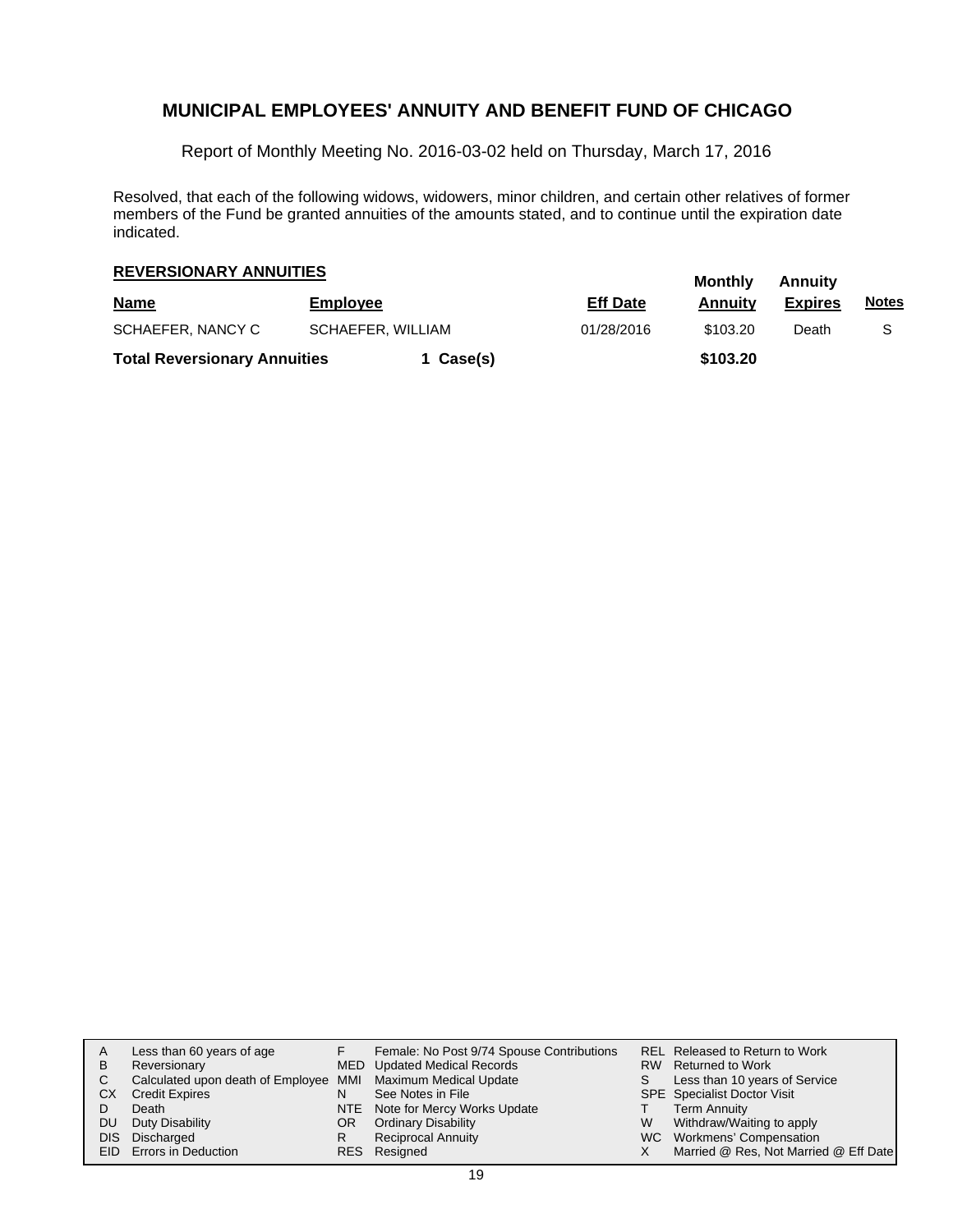Report of Monthly Meeting No. 2016-03-02 held on Thursday, March 17, 2016

Resolved, that each of the following named members of the Fund, or widows, widowers, or minor children of former members of the Fund be granted an adjusted annuity of the amount stated, and to continue for life, unless otherwise stated.

# **Annuity Amount ADJUSTED ANNUITIES**

**Name Reason Eff Date Employee Spouse/Child** NONE CONSTRUCTION CONTINUES ON A SERVICE OF STRUCTURE OR CONTINUES ON A SERVICE OF STRUCTURE OR ORG

ADJ

| A   | Less than 60 years of age                                    |     | Female: No Post 9/74 Spouse Contributions |   | REL Released to Return to Work        |
|-----|--------------------------------------------------------------|-----|-------------------------------------------|---|---------------------------------------|
| B   | Reversionary                                                 |     | MED Updated Medical Records               |   | RW Returned to Work                   |
| C.  | Calculated upon death of Employee MMI Maximum Medical Update |     |                                           | S | Less than 10 years of Service         |
| CX. | <b>Credit Expires</b>                                        |     | See Notes in File                         |   | <b>SPE</b> Specialist Doctor Visit    |
|     | Death                                                        |     | NTE Note for Mercy Works Update           |   | <b>Term Annuity</b>                   |
| DU. | Duty Disability                                              | OR. | <b>Ordinary Disability</b>                | W | Withdraw/Waiting to apply             |
|     | DIS Discharged                                               |     | <b>Reciprocal Annuity</b>                 |   | WC Workmens' Compensation             |
|     | EID Errors in Deduction                                      |     | RES Resigned                              |   | Married @ Res, Not Married @ Eff Date |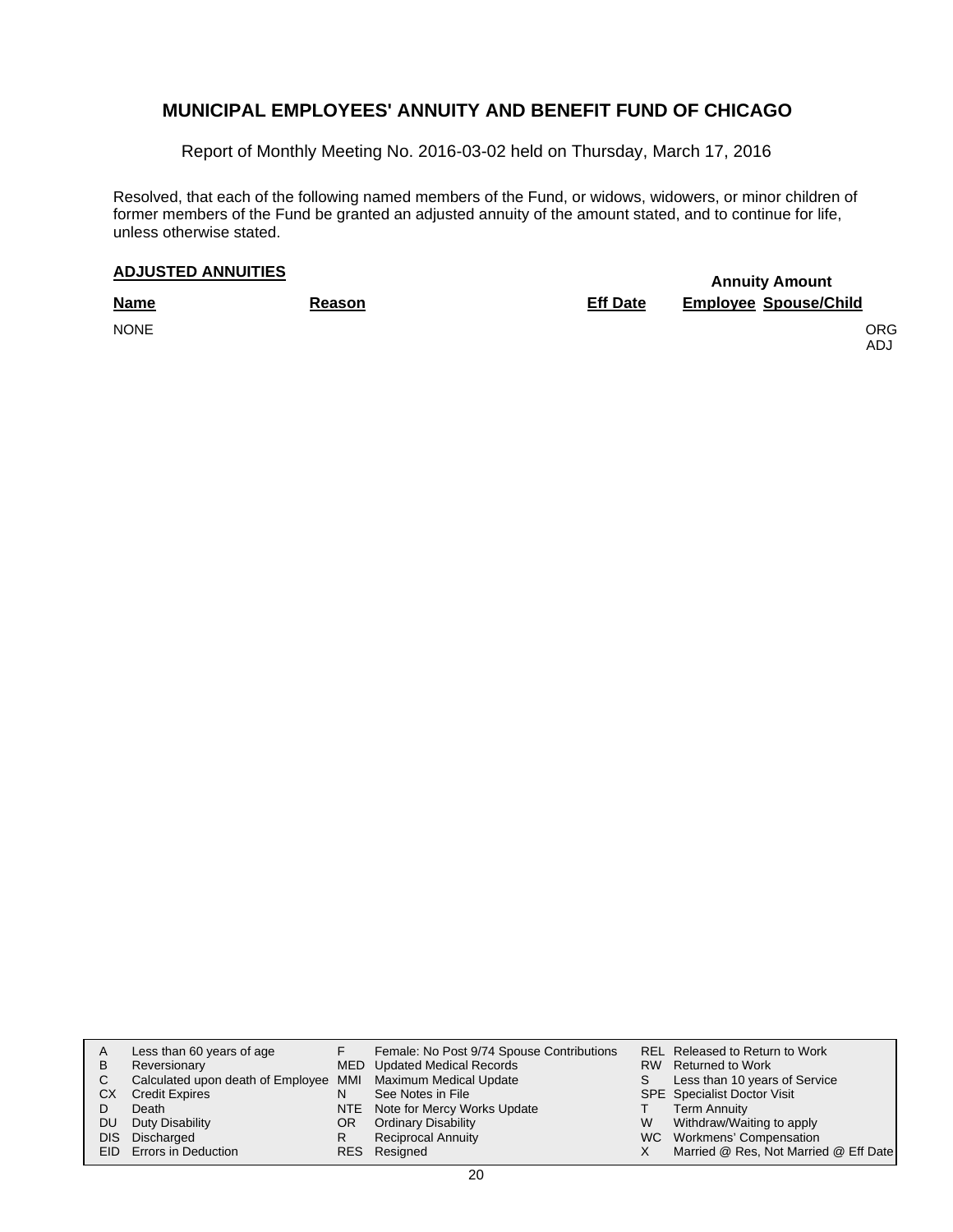Report of Monthly Meeting No. 2016-03-02 held on Thursday, March 17, 2016

Resolved, that each of the following named members of the Fund be granted an annuity of the amount stated, and to continue for life, unless otherwise stated in the notes, provided that separation from the service of the City of Chicago shall have become effective as of such date:

# **CARMICHAEL WIDOW**<br> **CARMICHAEL WIDOW**

| <b>Name</b>                   | <b>Employee</b> | <b>Eff Date</b> | <br>Annuitv | <b>Expires</b> | <u>Notes</u> |
|-------------------------------|-----------------|-----------------|-------------|----------------|--------------|
| MAHONEY. KATHLEEN L           | MAHONEY. JOHN   | 02/05/2016      | \$2.288.42  | Death          |              |
| <b>Total Carmichael Widow</b> | 1 Case(s)       |                 | \$2,288.42  |                |              |

Trustee Guest moved that the resolutions be adopted and that the applications be granted employee, widow(er), child, reversionary, or adjusted annuities for the period and at the rates stated opposite their respective names. Seconded by Trustee Johnson.

Carried: Ayes - Trustee McMahon, Trustee Guest, Trustee Johnson, Ms. Martinez and Trustee Widawsky. Nays - Trustee Johnson votes "NO" with respect to the Carmichael Widow.

|    | Less than 60 years of age                                    |    | Female: No Post 9/74 Spouse Contributions |    | <b>REL Released to Return to Work</b> |
|----|--------------------------------------------------------------|----|-------------------------------------------|----|---------------------------------------|
| A  |                                                              |    |                                           |    |                                       |
| в  | Reversionary                                                 |    | MED Updated Medical Records               |    | RW Returned to Work                   |
|    | Calculated upon death of Employee MMI Maximum Medical Update |    |                                           | S. | Less than 10 years of Service         |
| CХ | <b>Credit Expires</b>                                        | N  | See Notes in File                         |    | <b>SPE</b> Specialist Doctor Visit    |
|    | Death                                                        |    | NTE Note for Mercy Works Update           |    | <b>Term Annuity</b>                   |
| DU | Duty Disability                                              | OR | <b>Ordinary Disability</b>                | W  | Withdraw/Waiting to apply             |
|    | DIS Discharged                                               | R  | <b>Reciprocal Annuity</b>                 |    | WC Workmens' Compensation             |
|    | <b>EID</b> Errors in Deduction                               |    | RES Resigned                              |    | Married @ Res, Not Married @ Eff Date |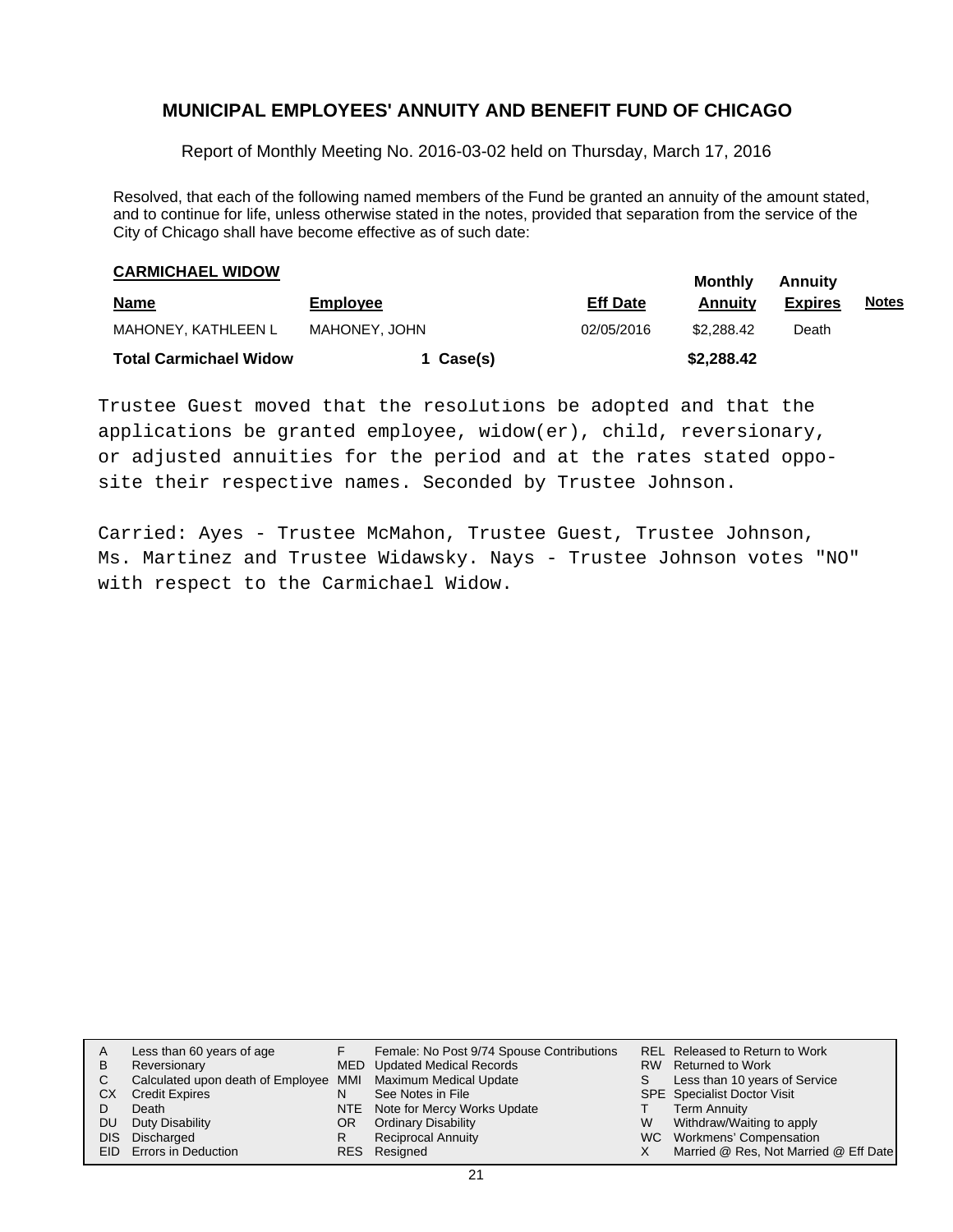Report of Monthly Meeting No. 2016-03-02 held on Thursday, March 17, 2016

The following employees have filed application for Duty Disability Benefits. The applications have been examined by the Medical Examiner for this Fund who recommended the following periods of disability.

#### **DUTY DISABILITY**

| <u> , , , , , , , , , , , , , ,</u>    |                 |                             |          |                  | <u>Rate</u> | <u>*No. of</u> |
|----------------------------------------|-----------------|-----------------------------|----------|------------------|-------------|----------------|
| <u>Name</u>                            | <u>Dept</u>     | <b>Eff Date Fol-Up Date</b> |          | <b>Term Date</b> | Per Day     | Children       |
| BREWER, EDWARD E                       | <b>TRANS</b>    | 02/05/16                    | 06/01/16 |                  | \$183.99    |                |
| CALDERON RAMOS, ANGELINA               | <b>AVIATION</b> | 09/30/15                    |          | 11/15/15         | \$127.13    |                |
| CLONEY, DAMIAN P                       | <b>GEN SERV</b> | 01/03/16                    | 12/01/16 |                  | \$202.76    | 2              |
| EISENHAUER, BRIAN C                    | <b>WATER</b>    | 11/12/15                    | 06/01/16 |                  | \$201.94    | 1              |
| FENTON, CURTIS                         | <b>WATER</b>    | 07/17/15                    |          | 02/08/16         | \$167.54    |                |
| GLADNEY, WADDELL                       | STS & SAN       | 12/19/15                    | 08/01/16 |                  | \$149.72    |                |
| JOHNSON-SMALLEY,<br><b>CHRISTINE L</b> | <b>CPL</b>      | 01/07/16                    |          | 01/11/16         | \$96.36     |                |
| <b>KEKOS, LABROS T</b>                 | <b>WATER</b>    | 11/03/15                    | 07/01/16 |                  | \$149.72    |                |
| MINNICK, EDWARD T                      | <b>TRANS</b>    | 11/26/15                    |          | 02/22/16         | \$149.72    |                |
| NOE, JUAN C                            | <b>BE</b>       | 11/03/15                    | 06/01/16 |                  | \$199.97    |                |
| PATTERSON, ANDRE                       | <b>WATER</b>    | 01/13/16                    |          | 01/27/16         | \$149.72    |                |
| PRYOR, DERRICK D                       | STS & SAN       | 08/20/15                    |          | 12/11/15         | \$134.76    | 1              |
| RAMIREZ, RODOLFO H                     | <b>GEN SERV</b> | 07/02/15                    | 07/01/16 |                  | \$101.21    |                |
| SUERTH, STEPHEN J                      | <b>WATER</b>    | 02/17/16                    | 12/01/16 |                  | \$205.58    |                |
| TUMMILLO, ANTHONY P                    | <b>AVIATION</b> | 09/29/15                    |          | 10/20/15         | \$183.99    | 1              |
| TUMMILLO, ANTHONY P                    | <b>AVIATION</b> | 01/21/16                    | 07/01/16 |                  | \$183.99    | 1              |
| <b>VERZONI, JOSEPH G</b>               | STS & SAN       | 12/29/15                    | 10/01/16 |                  | \$222.67    | 3              |
|                                        |                 | (Less 1 days)               |          |                  |             |                |
| WELLS, KIMBERLY A                      | <b>WATER</b>    | 01/20/16                    | 10/01/16 |                  | \$149.72    | 1              |
| <b>WILSON, TREDLES B</b>               | STS & SAN       | 09/17/15                    | 08/01/16 |                  | \$144.67    |                |
| <b>Total DUTY DISABILITY</b>           |                 | 19 Case(s)                  |          |                  | \$3,105.16  |                |

\* Based on 40 ILCS 5/8-160, the Employee shall also have a right to receive child's disability benefit of \$10.00 a month on account of each child less than 18 years of age. Rates will be prorated based on days of eligibility.

|    | Less than 60 years of age                                    |    | Female: No Post 9/74 Spouse Contributions |    | <b>REL Released to Return to Work</b> |
|----|--------------------------------------------------------------|----|-------------------------------------------|----|---------------------------------------|
|    |                                                              |    |                                           |    |                                       |
| В  | Reversionary                                                 |    | MED Updated Medical Records               |    | RW Returned to Work                   |
|    | Calculated upon death of Employee MMI Maximum Medical Update |    |                                           | S. | Less than 10 years of Service         |
| СX | <b>Credit Expires</b>                                        | N  | See Notes in File                         |    | <b>SPE</b> Specialist Doctor Visit    |
|    | Death                                                        |    | NTE Note for Mercy Works Update           |    | Term Annuity                          |
| DU | Duty Disability                                              | OR | <b>Ordinary Disability</b>                | W  | Withdraw/Waiting to apply             |
|    | DIS Discharged                                               |    | <b>Reciprocal Annuity</b>                 |    | WC Workmens' Compensation             |
|    | EID Errors in Deduction                                      |    | RES Resigned                              |    | Married @ Res, Not Married @ Eff Date |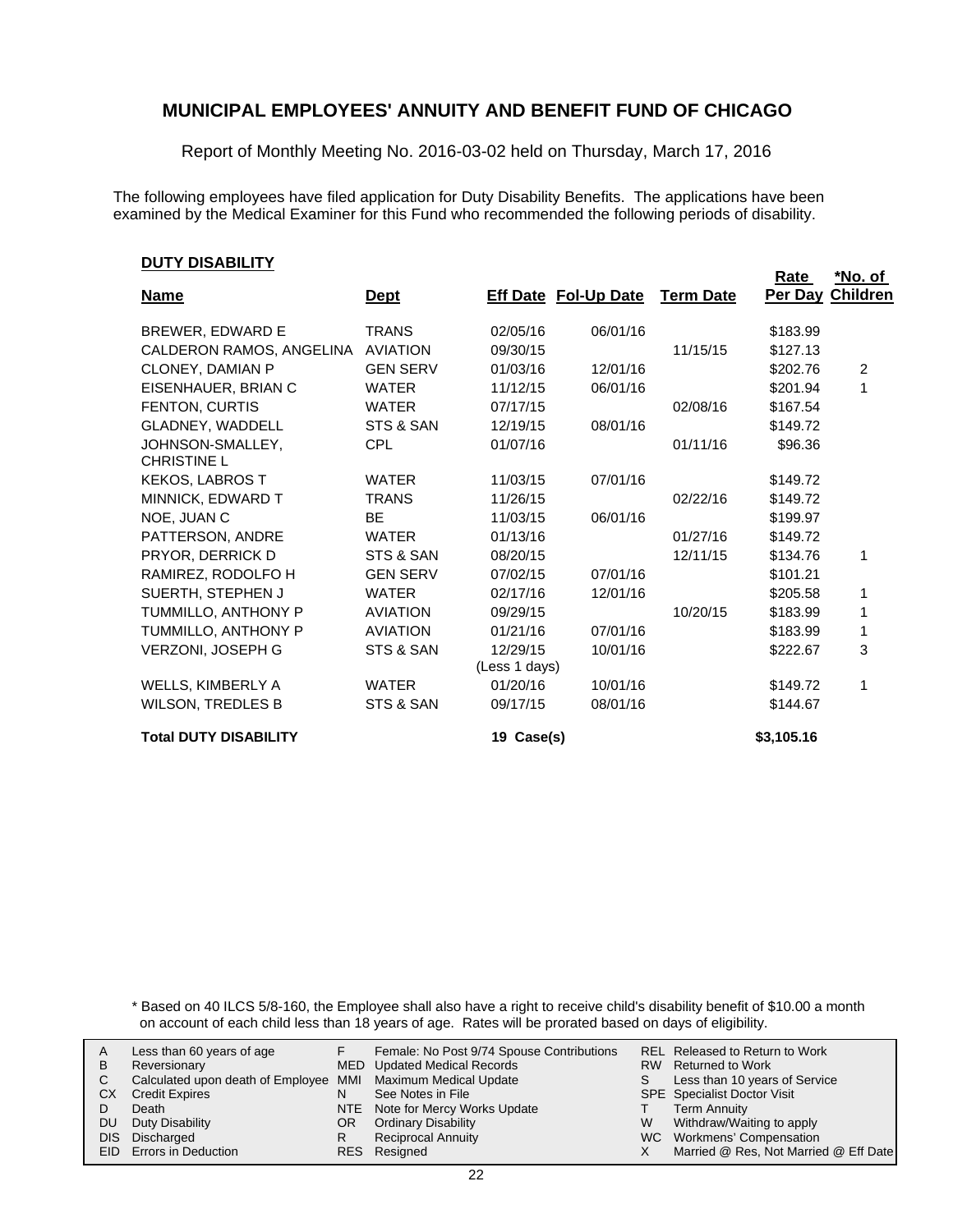Report of Monthly Meeting No. 2016-03-02 held on Thursday, March 17, 2016

The following employees have filed application for Ordinary Disability Benefits. The applications have been examined by the Medical Examiner for this Fund who recommended the following periods of disability.

**Rate** 

#### **ORDINARY DISABILITY**

| <b>Name</b>                      | <u>Dept</u>              |               | Eff Date Fol-Up Date | <b>Term Date</b> | <b>Rate</b><br>Per Day |
|----------------------------------|--------------------------|---------------|----------------------|------------------|------------------------|
| BILLINGSLEA, KEVIN A             | <b>WATER</b>             | 01/20/16      | 08/01/16             |                  | \$128.42               |
| CANCHOLA, FRANK A                | STS & SAN                | 01/30/16      | 07/01/16             |                  | \$133.69               |
| FAHY, MARK A                     | STS & SAN                | 01/15/16      | 05/01/16             |                  | \$99.81                |
| FERNANDEZ. JOSE M                | <b>AVIATION</b>          | 02/14/16      | 02/01/17             |                  | \$146.74               |
| GVOJIC, MITZI                    | STS & SAN                | 02/29/16      |                      | 05/02/16         | \$101.15               |
| HARPER, MECHELLE R               | <b>OEMC</b>              | 11/09/15      | 05/01/16             |                  | \$111.98               |
| HARRINGTON, CHANDRA              | BE                       | 01/06/16      | 06/01/16             |                  | \$29.33                |
| JOHNSON, DIANE Y                 | <b>FAMILY &amp; SUPP</b> | 11/20/15      | 06/01/16             |                  | \$101.28               |
| KING, LEONTYNE                   | <b>POLICE</b>            | 12/09/15      | 06/01/16             |                  | \$19.45                |
| <b>VELEZ, CHRISTINE</b>          | <b>FAMILY &amp; SUPP</b> | 12/14/15      | 05/01/16             |                  | \$85.23                |
| WILLIAMS, PELAURA                | <b>FINANCE</b>           | 03/10/16      |                      | 03/14/16         | \$50.71                |
| <b>Total ORDINARY DISABILITY</b> |                          | Case(s)<br>11 |                      |                  | \$1,007.79             |

Trustee Widawsky moved that the applicants for Ordinary and Duty disability benefits be granted such benefits for the period and at the rate shown opposite their respective names. Seconded Trustee Johnson. Carried: Ayes- Trustee McMahon,Trustee Guest, Trustee Johnson, Ms. Martinez and Trustee Widawsky. Nays-None.

| A    | Less than 60 years of age                                    |    | Female: No Post 9/74 Spouse Contributions |   | REL Released to Return to Work        |
|------|--------------------------------------------------------------|----|-------------------------------------------|---|---------------------------------------|
| B    | Reversionary                                                 |    | MED Updated Medical Records               |   | RW Returned to Work                   |
| C.   | Calculated upon death of Employee MMI Maximum Medical Update |    |                                           | S | Less than 10 years of Service         |
| СX   | <b>Credit Expires</b>                                        | N  | See Notes in File                         |   | <b>SPE</b> Specialist Doctor Visit    |
|      | Death                                                        |    | NTE Note for Mercy Works Update           |   | <b>Term Annuity</b>                   |
| DU.  | Duty Disability                                              | OR | <b>Ordinary Disability</b>                | W | Withdraw/Waiting to apply             |
| DIS. | Discharged                                                   | R  | <b>Reciprocal Annuity</b>                 |   | WC Workmens' Compensation             |
|      | <b>EID</b> Errors in Deduction                               |    | RES Resigned                              |   | Married @ Res, Not Married @ Eff Date |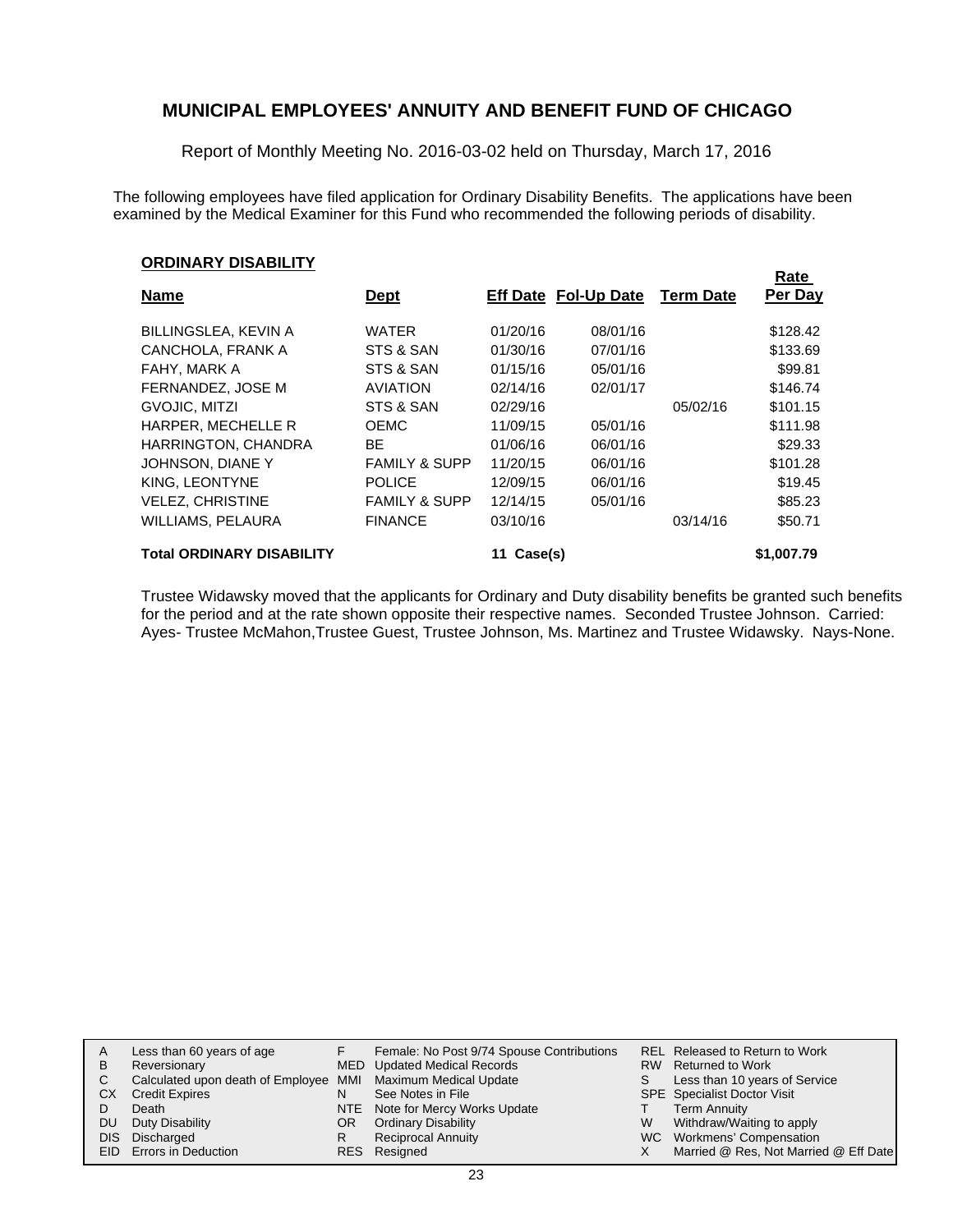Report of Monthly Meeting No. 2016-03-02 held on Thursday, March 17, 2016

The following employees receiving Duty Disability Benefits have applied for extension of such benefits. The applications have been examined by the Medical Examiner for this Fund who recommended the following extensions.

| <u>UU ILLATLINJIUN UL</u> |                 |                      |               |                | <b>Rate</b> | *No. of          |
|---------------------------|-----------------|----------------------|---------------|----------------|-------------|------------------|
| <b>Name</b>               | <b>Dept</b>     | <b>Start Date</b>    | <b>Period</b> | <b>Ext Req</b> |             | Per Day Children |
| ADAME, JORGE A            | <b>GEN SERV</b> | 01/29/16<br>07/17/15 | 09/01/16      | <b>MED</b>     | \$193.82    | 3                |
| BANE, JAMES J             | STS & SAN       | 01/08/16<br>07/15/11 | 02/01/17      | <b>MED</b>     | \$144.67    |                  |
| BERGLIND, KENNETH R       | <b>TRANS</b>    | 02/01/16<br>07/02/15 | 08/01/16      | <b>MED</b>     | \$174.17    |                  |
| <b>BIBBS, LATONYA</b>     | STS & SAN       | 02/18/16<br>08/20/15 | 08/01/16      | <b>NTE</b>     | \$151.98    |                  |
| CALDERON, ARMANDO         | STS & SAN       | 01/04/16<br>01/16/15 | 02/01/17      | <b>MED</b>     | \$147.49    |                  |
| DUARTE, JOSE M            | <b>GEN SERV</b> | 01/18/16<br>01/21/06 | 02/01/17      | <b>NTE</b>     | \$150.96    |                  |
| IZQUIERDO, CESAR A        | STS & SAN       | 10/28/15<br>08/12/08 | 12/01/16      | <b>MED</b>     | \$131.21    | 1                |
| JOHNSON, DELILAH          | STS & SAN       | 02/11/16<br>07/07/15 | 07/01/16      | <b>MED</b>     | \$137.02    |                  |
| LOMBARDO, RONY            | <b>AVIATION</b> | 02/19/16<br>04/03/13 | 02/01/17      | <b>MED</b>     | \$144.67    |                  |
| MC DUFFY, YULONDA         | <b>WATER</b>    | 02/09/16<br>09/17/15 | 09/01/16      | <b>MED</b>     | \$89.15     | 1                |
| MOORE, THOMAS M           | <b>TRANS</b>    | 02/10/16<br>08/28/15 | 03/08/16      | <b>RW</b>      | \$192.33    | 1                |
| MUNOZ, NOEL               | <b>GEN SERV</b> | 03/02/16<br>11/14/15 | 11/01/16      | <b>MED</b>     | \$95.74     |                  |
| REYES, DOMINIQUE G        | <b>TRANS</b>    | 02/18/16<br>06/08/15 | 09/01/16      | <b>MED</b>     | \$195.75    | 1                |
| RIOS, CHRISTOPHE T        | <b>GEN SERV</b> | 02/29/16<br>10/25/10 | 03/01/17      | <b>MED</b>     | \$81.97     |                  |
| SCOTT, ROBIN A            | <b>WATER</b>    | 12/31/15<br>03/11/15 | 12/01/16      | <b>MED</b>     | \$181.99    |                  |
| SHAW, GERALD              | <b>WATER</b>    | 02/09/16<br>07/28/15 | 07/01/16      | <b>MED</b>     | \$149.72    |                  |
| TELLEZ JR, MANUEL A       | STS & SAN       | 01/18/16<br>12/28/12 | 06/01/16      | <b>MED</b>     | \$144.20    |                  |
| <b>THOMAS, JEANETTE</b>   | STS & SAN       | 02/09/16<br>08/14/15 | 07/01/16      | <b>MED</b>     | \$134.76    | 1                |

\* Based on 40 ILCS 5/8-160, the Employee shall also have a right to receive child's disability benefit of \$10.00 a month on account of each child less than 18 years of age. Rates will be prorated based on days of eligibility.

| A<br>В<br>CХ<br>DU | Less than 60 years of age<br>Reversionary<br>Calculated upon death of Employee MMI Maximum Medical Update<br><b>Credit Expires</b><br>Death<br>Duty Disability<br>DIS Discharged<br>EID Errors in Deduction | N<br>OR<br>R | Female: No Post 9/74 Spouse Contributions<br>MED Updated Medical Records<br>See Notes in File<br>NTE Note for Mercy Works Update<br><b>Ordinary Disability</b><br><b>Reciprocal Annuity</b><br>RES Resigned | S.<br>W | <b>REL Released to Return to Work</b><br>RW Returned to Work<br>Less than 10 years of Service<br><b>SPE</b> Specialist Doctor Visit<br><b>Term Annuity</b><br>Withdraw/Waiting to apply<br>WC Workmens' Compensation<br>Married @ Res, Not Married @ Eff Date |
|--------------------|-------------------------------------------------------------------------------------------------------------------------------------------------------------------------------------------------------------|--------------|-------------------------------------------------------------------------------------------------------------------------------------------------------------------------------------------------------------|---------|---------------------------------------------------------------------------------------------------------------------------------------------------------------------------------------------------------------------------------------------------------------|
|--------------------|-------------------------------------------------------------------------------------------------------------------------------------------------------------------------------------------------------------|--------------|-------------------------------------------------------------------------------------------------------------------------------------------------------------------------------------------------------------|---------|---------------------------------------------------------------------------------------------------------------------------------------------------------------------------------------------------------------------------------------------------------------|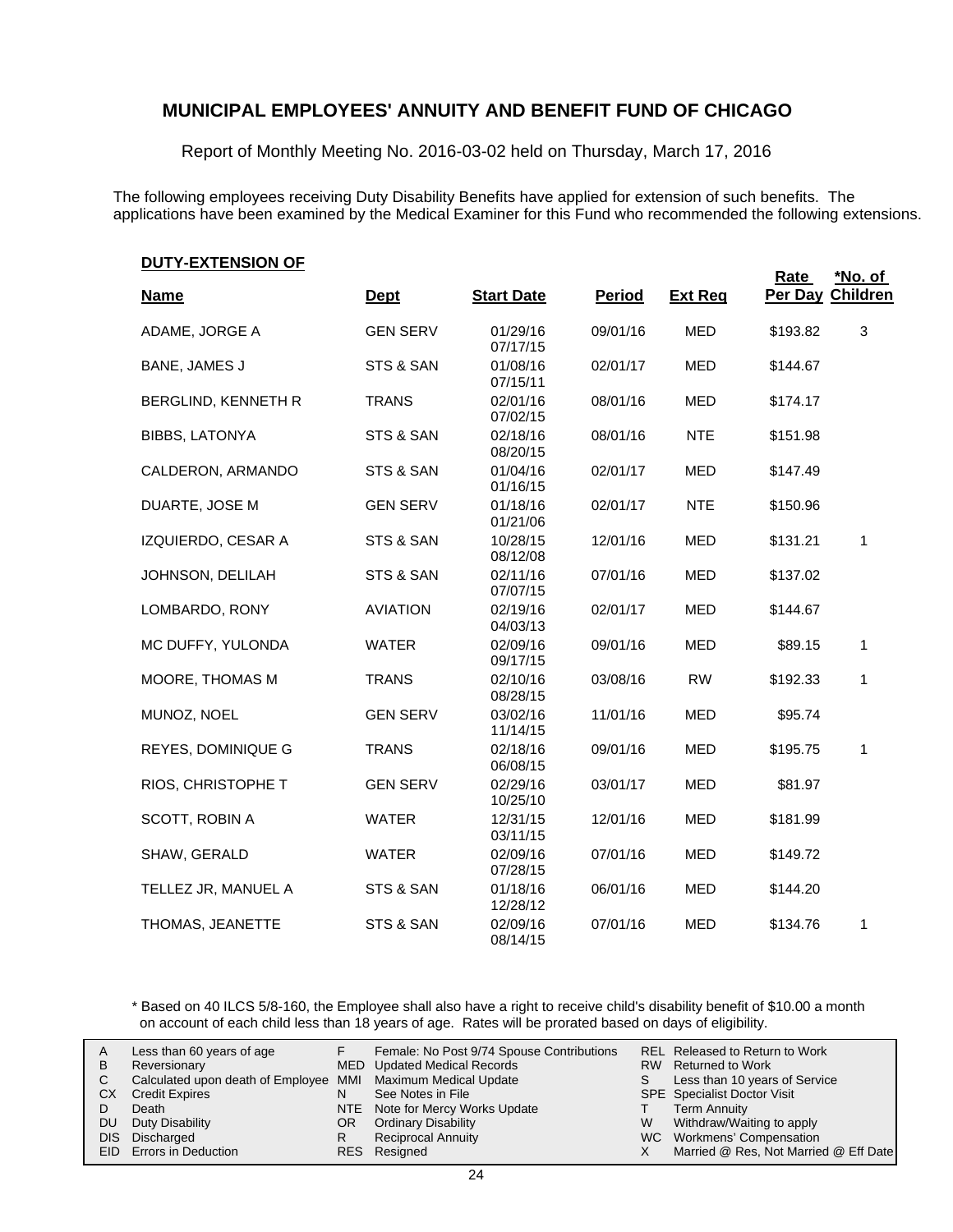Report of Monthly Meeting No. 2016-03-02 held on Thursday, March 17, 2016

The following employees receiving Duty Disability Benefits have applied for extension of such benefits. The applications have been examined by the Medical Examiner for this Fund who recommended the following extensions.

#### **DUTY-EXTENSION OF**

| <b>Name</b>                    | <u>Dept</u>     | <b>Start Date</b>    | <b>Period</b> | <b>Ext Reg</b> | Rate       | *No. of<br>Per Day Children |
|--------------------------------|-----------------|----------------------|---------------|----------------|------------|-----------------------------|
| VAZQUEZ, ANTHONY               | STS & SAN       | 01/29/16<br>09/16/15 | 09/01/16      | <b>MED</b>     | \$151.98   | 3                           |
| <b>VEGA, JOSE</b>              | <b>GEN SERV</b> | 01/08/16<br>03/04/14 | 02/01/17      | MED            | \$200.88   |                             |
| <b>WALTON, VIRGINIA</b>        | STS & SAN       | 01/06/16<br>03/04/15 | 12/01/16      | MED            | \$149.72   |                             |
| <b>WASHINGTON, NANCY</b>       | <b>OEMC</b>     | 01/08/16<br>12/01/05 | 05/26/16      | CX.            | \$85.40    |                             |
| <b>WASHINGTON, VANESSA E</b>   | <b>POLICE</b>   | 01/14/16<br>03/01/15 | 01/01/17      | MED            | \$151.57   |                             |
| <b>WOJNICKI, ROBERT A</b>      | <b>WATER</b>    | 03/01/16<br>10/27/15 | 09/01/16      | <b>MED</b>     | \$147.49   |                             |
| <b>Total DUTY-EXTENSION OF</b> |                 | 24 Case(s)           |               |                | \$3,528,64 |                             |

\* Based on 40 ILCS 5/8-160, the Employee shall also have a right to receive child's disability benefit of \$10.00 a month on account of each child less than 18 years of age. Rates will be prorated based on days of eligibility.

| A  | Less than 60 years of age                                    |     | Female: No Post 9/74 Spouse Contributions |    | <b>REL Released to Return to Work</b> |
|----|--------------------------------------------------------------|-----|-------------------------------------------|----|---------------------------------------|
| В  | Reversionary                                                 |     | MED Updated Medical Records               |    | RW Returned to Work                   |
| C. | Calculated upon death of Employee MMI Maximum Medical Update |     |                                           | S. | Less than 10 years of Service         |
| СX | <b>Credit Expires</b>                                        | N   | See Notes in File                         |    | <b>SPE</b> Specialist Doctor Visit    |
|    | Death                                                        |     | NTE Note for Mercy Works Update           |    | <b>Term Annuity</b>                   |
| DU | Duty Disability                                              | OR. | <b>Ordinary Disability</b>                | W  | Withdraw/Waiting to apply             |
|    | DIS Discharged                                               | R   | <b>Reciprocal Annuity</b>                 |    | WC Workmens' Compensation             |
|    | EID Errors in Deduction                                      |     | RES Resigned                              |    | Married @ Res, Not Married @ Eff Date |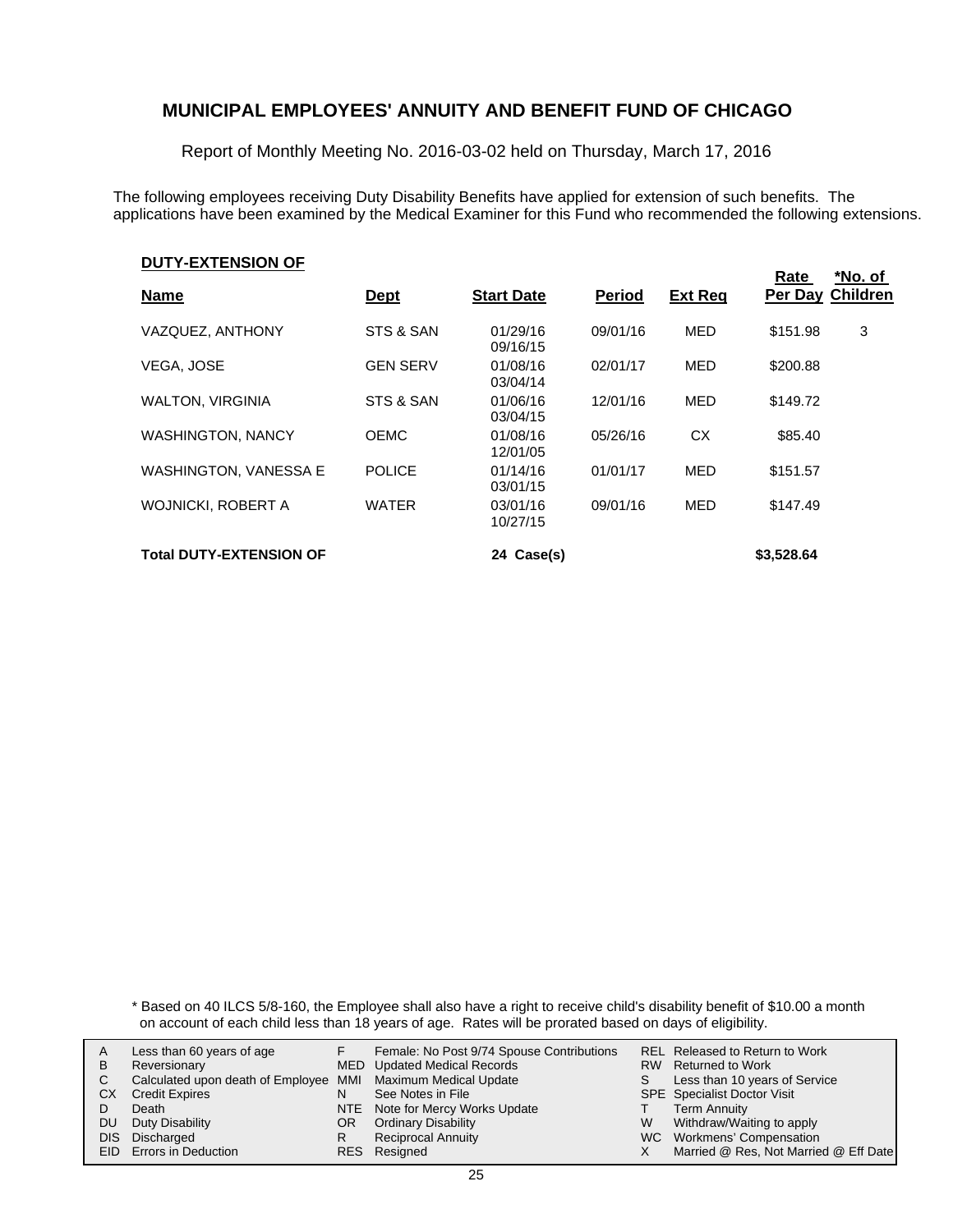Report of Monthly Meeting No. 2016-03-02 held on Thursday, March 17, 2016

The following employees receiving Ordinary Disability Benefits have applied for extension of such benefits. The applications have been examined by the Medical Examiner for this Fund who recommended the following extensions.

### **ORDINARY-EXTENSION OF**

|                              |                 |                      |               |                | <b>Rate</b> |
|------------------------------|-----------------|----------------------|---------------|----------------|-------------|
| <b>Name</b>                  | <b>Dept</b>     | <b>Start Date</b>    | <b>Period</b> | <b>Ext Req</b> | Per Day     |
| CASTILLO, ROBERT J           | STS & SAN       | 02/12/16<br>10/22/15 | 09/01/16      | <b>SPE</b>     | \$99.81     |
| CAXTON-IDOWU, STEPHEN O      | <b>HEALTH</b>   | 01/21/16<br>11/30/15 | 04/04/16      | <b>REL</b>     | \$74.43     |
| COOPER, JETTIE               | <b>BLDGS</b>    | 01/15/16<br>06/15/12 | 02/01/17      | <b>MED</b>     | \$166.44    |
| DAVIS, SAMUEL L              | <b>AVIATION</b> | 02/23/16<br>06/05/15 | 02/01/17      | <b>MED</b>     | \$92.07     |
| FOX, RENEE D                 | <b>POLICE</b>   | 10/14/15<br>03/30/12 | 08/14/16      | <b>CX</b>      | \$20.60     |
| GILLIGAN, MARY J             | <b>GEN SERV</b> | 01/15/16<br>02/20/15 | 02/01/17      | <b>MED</b>     | \$91.35     |
| <b>GROSS, ANDRE</b>          | STS & SAN       | 01/05/16<br>04/28/14 | 02/09/17      | <b>CX</b>      | \$97.22     |
| JOHNSON, DARWIN E            | <b>WATER</b>    | 02/26/16<br>12/04/14 | 02/05/17      | CX             | \$108.27    |
| <b>JULIEN, HARRIET P</b>     | <b>BE</b>       | 01/28/16<br>10/08/15 | 02/01/17      | <b>MED</b>     | \$78.18     |
| KARREMAN, ROSS O             | <b>CPL</b>      | 02/12/16<br>09/28/13 | 07/01/16      | <b>MED</b>     | \$86.93     |
| KENNEDY, JANET M             | <b>POLICE</b>   | 01/19/16<br>03/21/13 | 02/01/17      | <b>MED</b>     | \$20.91     |
| LARAMORE-BASSETT, TONYA A BE |                 | 02/29/16<br>10/30/14 | 10/01/16      | <b>MED</b>     | \$44.58     |
| LUCKOW, MICHAEL E            | STS & SAN       | 02/22/16<br>08/31/15 | 07/01/16      | <b>MED</b>     | \$99.81     |
| MARTINEZ, MARIA R            | <b>BE</b>       | 02/11/16<br>04/11/14 | 08/01/16      | <b>MED</b>     | \$26.40     |
| MAYERBOCK, JOSEPH            | <b>POLICE</b>   | 02/25/16<br>02/05/15 | 07/13/16      | CX             | \$18.41     |
| MOLINA, MARIA D              | <b>BE</b>       | 02/01/16<br>05/16/15 | 08/01/16      | <b>MED</b>     | \$73.32     |
| NOWAK, RICHARD D             | <b>BLDGS</b>    | 02/11/16<br>09/13/15 | 03/01/16      | <b>RW</b>      | \$121.87    |
| RAMOS, ARTHUR J              | <b>GEN SERV</b> | 03/29/16<br>02/06/15 | 02/01/17      | <b>MED</b>     | \$135.17    |

|    | Less than 60 years of age                                    |    | Female: No Post 9/74 Spouse Contributions |    | REL Released to Return to Work        |
|----|--------------------------------------------------------------|----|-------------------------------------------|----|---------------------------------------|
| В  | Reversionary                                                 |    | MED Updated Medical Records               |    | RW Returned to Work                   |
|    | Calculated upon death of Employee MMI Maximum Medical Update |    |                                           | S. | Less than 10 years of Service         |
| CХ | <b>Credit Expires</b>                                        | N  | See Notes in File                         |    | <b>SPE</b> Specialist Doctor Visit    |
|    | Death                                                        |    | NTE Note for Mercy Works Update           |    | <b>Term Annuity</b>                   |
| DU | Duty Disability                                              | OR | <b>Ordinary Disability</b>                | W  | Withdraw/Waiting to apply             |
|    | DIS Discharged                                               |    | <b>Reciprocal Annuity</b>                 |    | WC Workmens' Compensation             |
|    | EID Errors in Deduction                                      |    | RES Resigned                              |    | Married @ Res, Not Married @ Eff Date |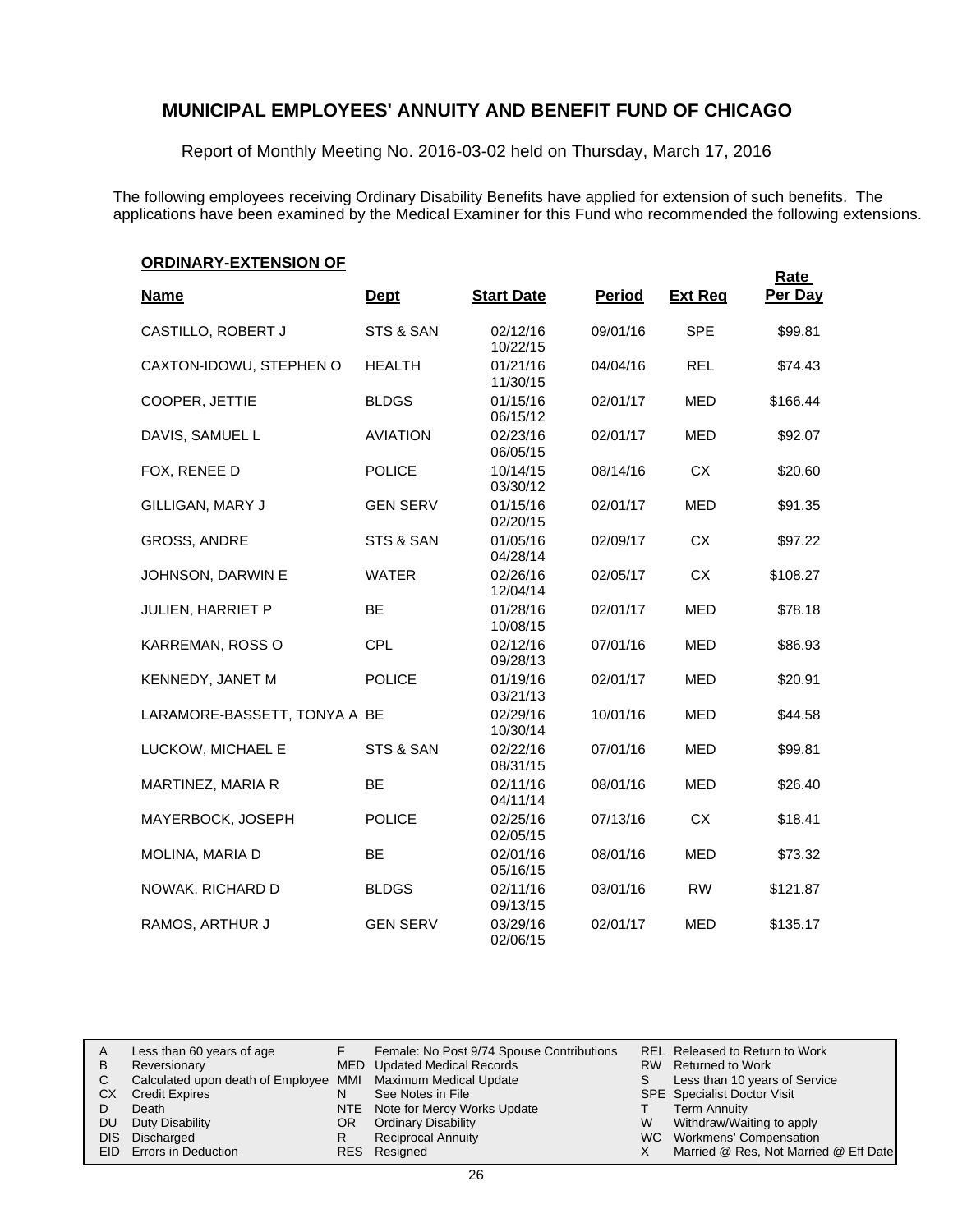Report of Monthly Meeting No. 2016-03-02 held on Thursday, March 17, 2016

The following employees receiving Ordinary Disability Benefits have applied for extension of such benefits. The applications have been examined by the Medical Examiner for this Fund who recommended the following extensions.

| <b>ORDINARY-EXTENSION OF</b>       |                 |                      |               |                | <b>Rate</b> |
|------------------------------------|-----------------|----------------------|---------------|----------------|-------------|
| <u>Name</u>                        | <u>Dept</u>     | <b>Start Date</b>    | <b>Period</b> | <u>Ext Req</u> | Per Day     |
| RAY, VERONICA T                    | <b>TRANS</b>    | 01/29/16<br>12/12/15 | 05/01/16      | MED            | \$124.66    |
| ROSARIO, RAQUEL                    | <b>BE</b>       | 02/18/16<br>01/27/15 | 03/01/17      | MED            | \$53.27     |
| SIMS, LEAD                         | <b>CPL</b>      | 02/17/16<br>10/16/15 | 04/01/16      | <b>REL</b>     | \$62.98     |
| SMILEY, VANESSA M                  | <b>HEALTH</b>   | 02/10/16<br>09/28/15 | 08/01/16      | MED            | \$133.76    |
| STRUBBE, BRIDGET J                 | LAW             | 01/05/16<br>04/15/14 | 12/01/16      | MED            | \$105.86    |
| TIMATYOS, SOUAD D                  | <b>COMM DEV</b> | 01/21/16<br>07/01/15 | 07/01/16      | MED            | \$95.74     |
| VISTO PEREZ, MARIA                 | <b>OEMC</b>     | 01/28/16<br>08/05/15 | 07/01/16      | <b>MED</b>     | \$105.78    |
| <b>WALKER, EAFON D</b>             | <b>WATER</b>    | 01/18/16<br>02/13/15 | 02/01/17      | MED            | \$98.33     |
| <b>Total ORDINARY-EXTENSION OF</b> |                 | 26 Case(s)           |               |                | \$2,236.15  |

Trustee Johnson moved that the applicants for extension of Ordinary and Duty disability benefits shown hereinbefore be granted such extension for the period of one month and at the rate shown opposite their respective names. Seconded Trustee Guest. Carried: Ayes- Trustee McMahon,Trustee Guest, Trustee Johnson, Ms. Martinez and Trustee Widawsky. Nays-None.

|           | Less than 60 years of age                                    |     | Female: No Post 9/74 Spouse Contributions |    | REL Released to Return to Work        |
|-----------|--------------------------------------------------------------|-----|-------------------------------------------|----|---------------------------------------|
| B         | Reversionary                                                 |     | <b>MED</b> Updated Medical Records        |    | RW Returned to Work                   |
|           | Calculated upon death of Employee MMI Maximum Medical Update |     |                                           | S. | Less than 10 years of Service         |
| <b>CX</b> | <b>Credit Expires</b>                                        |     | See Notes in File                         |    | <b>SPE</b> Specialist Doctor Visit    |
|           | Death                                                        |     | NTE Note for Mercy Works Update           |    | Term Annuity                          |
| DU        | Duty Disability                                              | OR. | <b>Ordinary Disability</b>                | W  | Withdraw/Waiting to apply             |
|           | DIS Discharged                                               |     | <b>Reciprocal Annuity</b>                 |    | WC Workmens' Compensation             |
|           | EID Errors in Deduction                                      |     | RES Resigned                              |    | Married @ Res, Not Married @ Eff Date |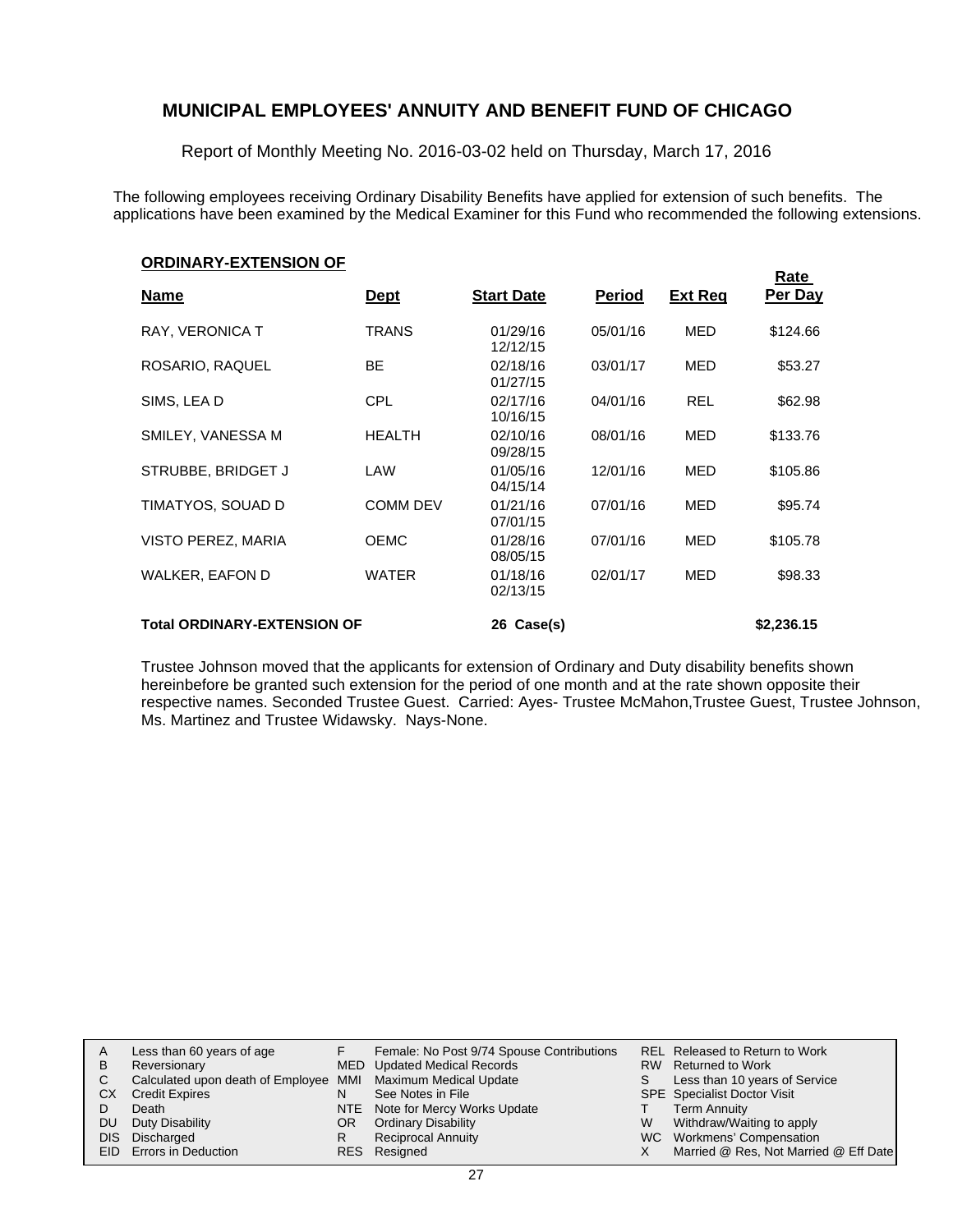Report of Monthly Meeting No. 2016-03-02 held on Thursday, March 17, 2016

### **Start Date Reason To Date Name Per Day ADJUSTED DUTY DISABILITY Rate**  NONE CONTRACT ON A SERVICE OF SALE OF SALE ORGANIZATION CONTRACT ON A SERVICE OF SALE OF SALE OF SALE OF SALE ADJ

| B           | Less than 60 years of age<br>Reversionary                                                      |         | Female: No Post 9/74 Spouse Contributions<br>MED Updated Medical Records | S | REL Released to Return to Work<br>RW Returned to Work                                           |
|-------------|------------------------------------------------------------------------------------------------|---------|--------------------------------------------------------------------------|---|-------------------------------------------------------------------------------------------------|
| СX          | Calculated upon death of Employee MMI Maximum Medical Update<br><b>Credit Expires</b><br>Death | N       | See Notes in File<br>NTE Note for Mercy Works Update                     |   | Less than 10 years of Service<br><b>SPE</b> Specialist Doctor Visit<br>Term Annuity             |
| DU.<br>DIS. | Duty Disability<br>Discharged<br>EID Errors in Deduction                                       | OR<br>R | <b>Ordinary Disability</b><br><b>Reciprocal Annuity</b><br>RES Resigned  | W | Withdraw/Waiting to apply<br>WC Workmens' Compensation<br>Married @ Res, Not Married @ Eff Date |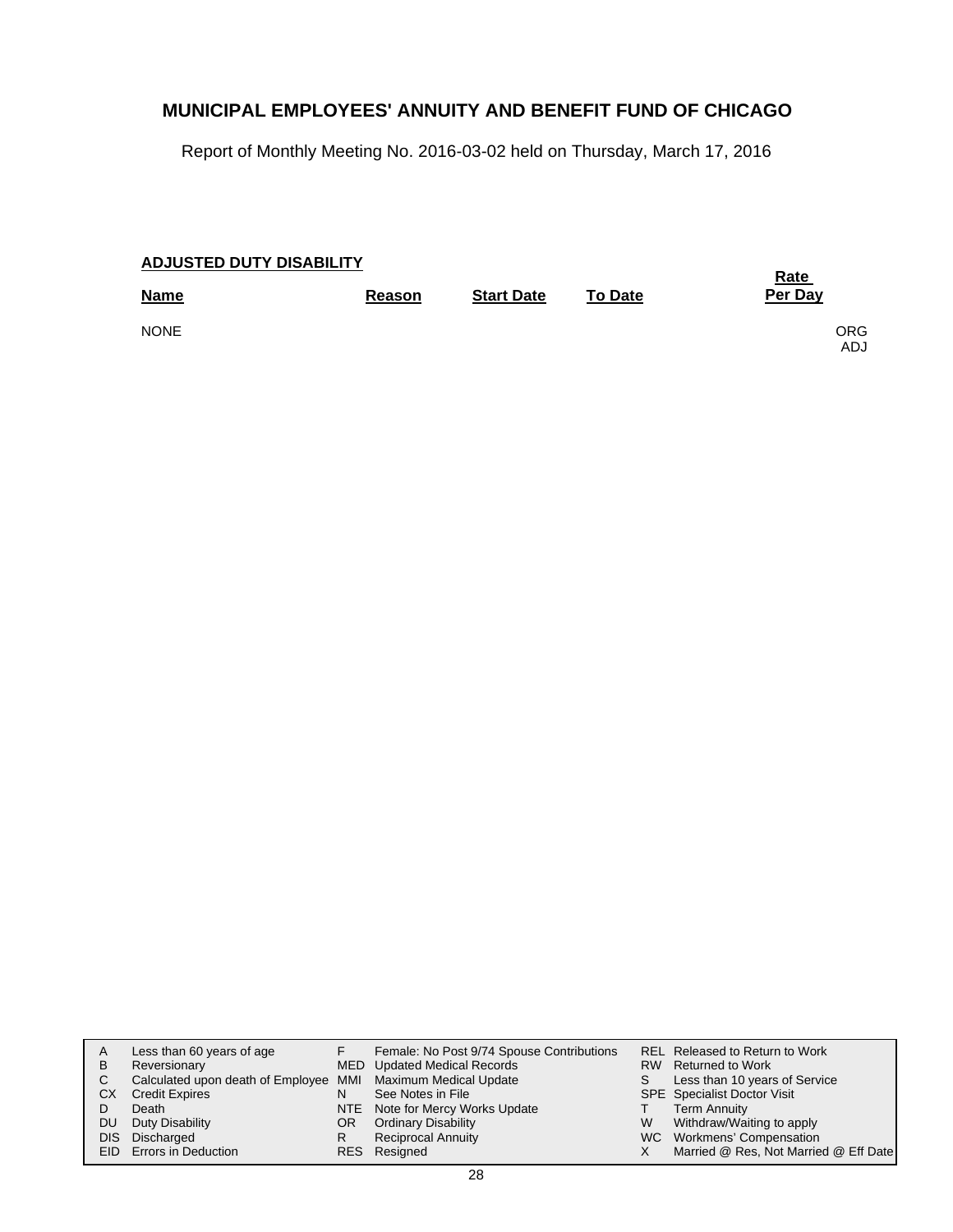Report of Monthly Meeting No. 2016-03-02 held on Thursday, March 17, 2016

#### **ADJUSTED ORDINARY DISABILITY**

|                                           | <b>Rate</b>   |                      |                      |                    |                   |
|-------------------------------------------|---------------|----------------------|----------------------|--------------------|-------------------|
| <b>Name</b>                               | Reason        | <b>Start Date</b>    | <b>To Date</b>       | Per Day            |                   |
| DENSON, LINDA S                           | Retro Pay Inc | 02/16/13<br>02/16/13 | 12/02/15<br>12/02/15 | \$83.01<br>\$83.34 | <b>ORG</b><br>ADJ |
| ROBERTS, KAROLYN D                        | Retro Pay Inc | 01/13/14<br>01/13/14 | 10/29/15<br>10/29/15 | \$86.93<br>\$88.67 | <b>ORG</b><br>ADJ |
| <b>Total ADJUSTED ORDINARY DISABILITY</b> | 2 Case(s)     |                      |                      |                    |                   |

Trustee Johnson moved that the adjusted Ordinary and Duty disability benefits shown hereinbefore be approved for payment for the period and at the rate shown opposite their respective names. Seconded Trustee Widawsky. Carried: Ayes- Trustee McMahon,Trustee Guest, Trustee Johnson, Ms. Martinez and Trustee Widawsky. Nays-None.

| Α    | Less than 60 years of age                                    |    | Female: No Post 9/74 Spouse Contributions |   | REL Released to Return to Work        |
|------|--------------------------------------------------------------|----|-------------------------------------------|---|---------------------------------------|
|      |                                                              |    |                                           |   |                                       |
| В    | Reversionary                                                 |    | MED Updated Medical Records               |   | RW Returned to Work                   |
|      | Calculated upon death of Employee MMI Maximum Medical Update |    |                                           | S | Less than 10 years of Service         |
| СX   | <b>Credit Expires</b>                                        | N  | See Notes in File                         |   | <b>SPE</b> Specialist Doctor Visit    |
|      | Death                                                        |    | NTE Note for Mercy Works Update           |   | <b>Term Annuity</b>                   |
| DU   | Duty Disability                                              | OR | <b>Ordinary Disability</b>                | W | Withdraw/Waiting to apply             |
| DIS. | Discharged                                                   |    | <b>Reciprocal Annuity</b>                 |   | WC Workmens' Compensation             |
|      | <b>EID</b> Errors in Deduction                               |    | RES Resigned                              |   | Married @ Res, Not Married @ Eff Date |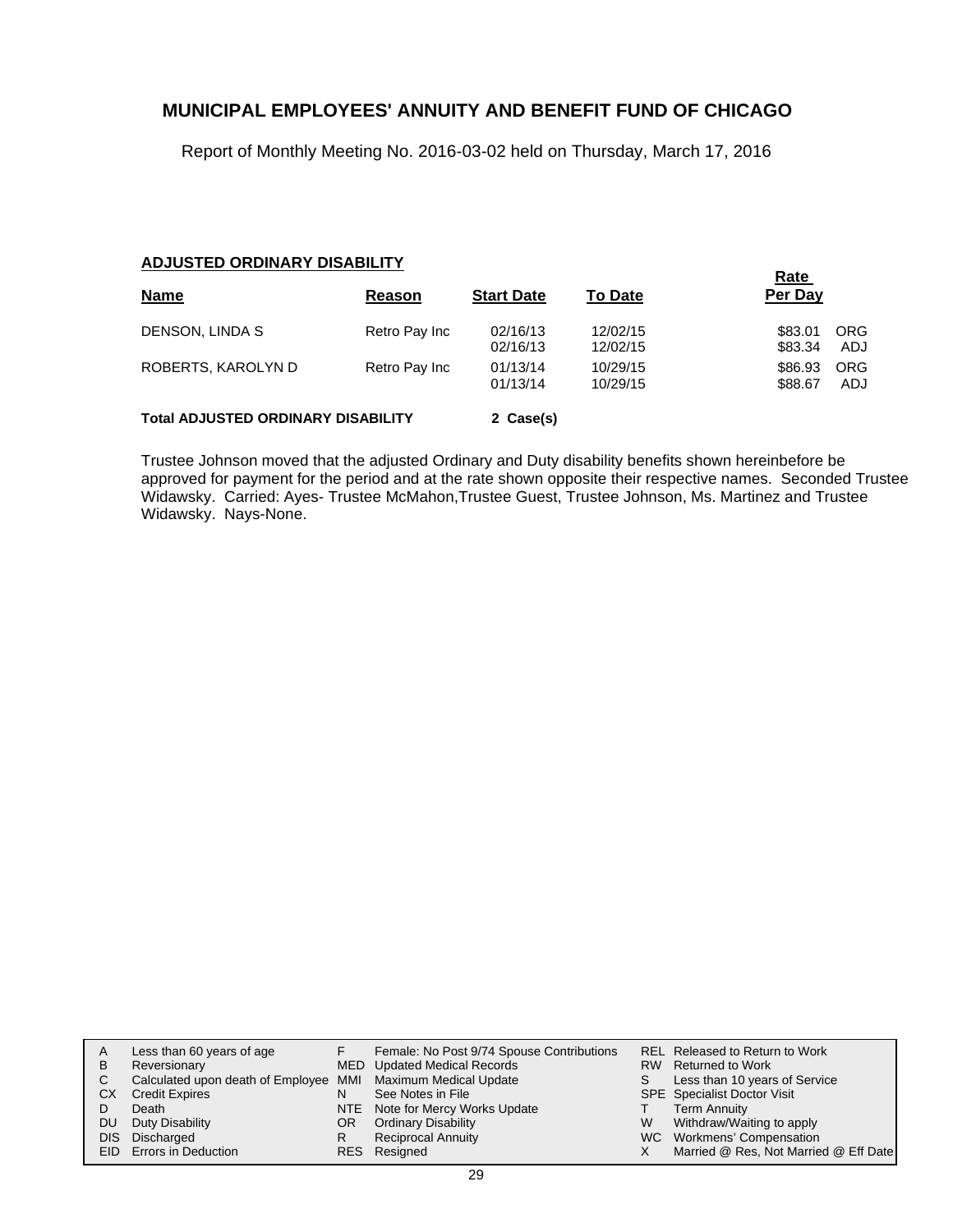Report of Monthly Meeting No. 2016-03-02 held on Thursday, March 17, 2016

### **APPLICATION FOR MEMBERSHIP**

The following named employees, officers, or officials, required to file written application for membership in the Fund, have filed such application, and the records indicate they qualify for membership by reason of having the necessary service or other requirements.

#### **Name**

**Title Department**

NONE

### **CHANGE OF BIRTHS**

The following named employees have submitted documentation showing a date of birth different from the Fund's records and have requested that the Fund correct its records in accordance with the supporting documentation provided.

| <b>Name</b>      | Date of Birth     |                                          | <b>Supporting Document</b> |
|------------------|-------------------|------------------------------------------|----------------------------|
| MOORE, JOHNNIE   | <b>From</b><br>To | September 23, 1947<br>September 12, 1947 | <b>Birth Certificate</b>   |
| NICHOLS, VERCEDA | <b>From</b><br>To | January 30, 1960<br>January 30, 1961     | <b>Birth Certificate</b>   |
| VOCATY, JOHN F   | From<br>To        | June 10, 1948<br>June 10, 1949           | <b>Birth Certificate</b>   |

Trustee Guest moved that the records of the Fund shown hereinbefore be corrected to show that each individual was born on the date indicated on the document submitted by the member as proof to this Board. Seconded Trustee Johnson. Carried: Ayes- Trustee McMahon,Trustee Guest, Trustee Johnson, Ms. Martinez and Trustee Widawsky. Nays-None.

### **ADMINISTRATIVE REVIEW 40 ILCS 5/8-252**

The following named members are recommended for a hearing before the Board in accordance with 40 ILCS 5/8-252.

**Name**

**Status Relevant Statute** 

NONE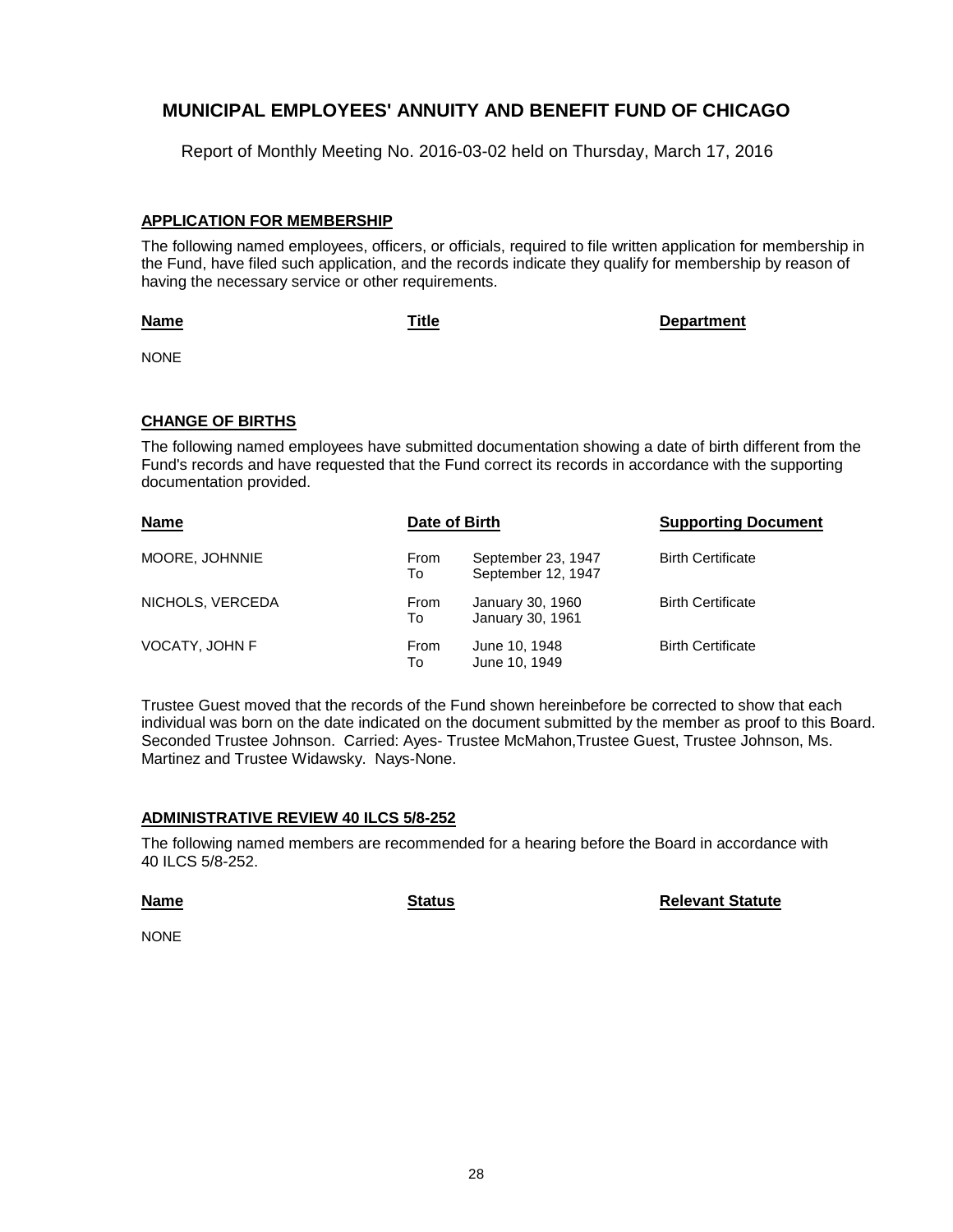Report of Monthly Meeting No. 2016-03-02 held on Thursday, March 17, 2016

**City Treasurer's Statement of Account as of 02/29/2016**

#### **Investments at Market:**

| City Treasurer's Office, 02/29/2016    | \$488,836.82       |                    |
|----------------------------------------|--------------------|--------------------|
| Northern Trust, 02/29/2016 - Unaudited | \$4,309,156,917.25 |                    |
| <b>Total Investments</b>               |                    | \$4,309,645,754.07 |
| <b>Petty Cash Fund:</b>                |                    | \$400.00           |
| <b>Total Cash and Investments</b>      |                    | \$4,309,646,154.07 |

Trustee Guest moved that the Treasurer's Report be received and placed on file. Seconded Trustee Widawsky. Carried: Ayes- Trustee McMahon, Trustee Guest, Trustee Johnson and Trustee Widawsky. Ms. Martinez votes Present. Nays-None.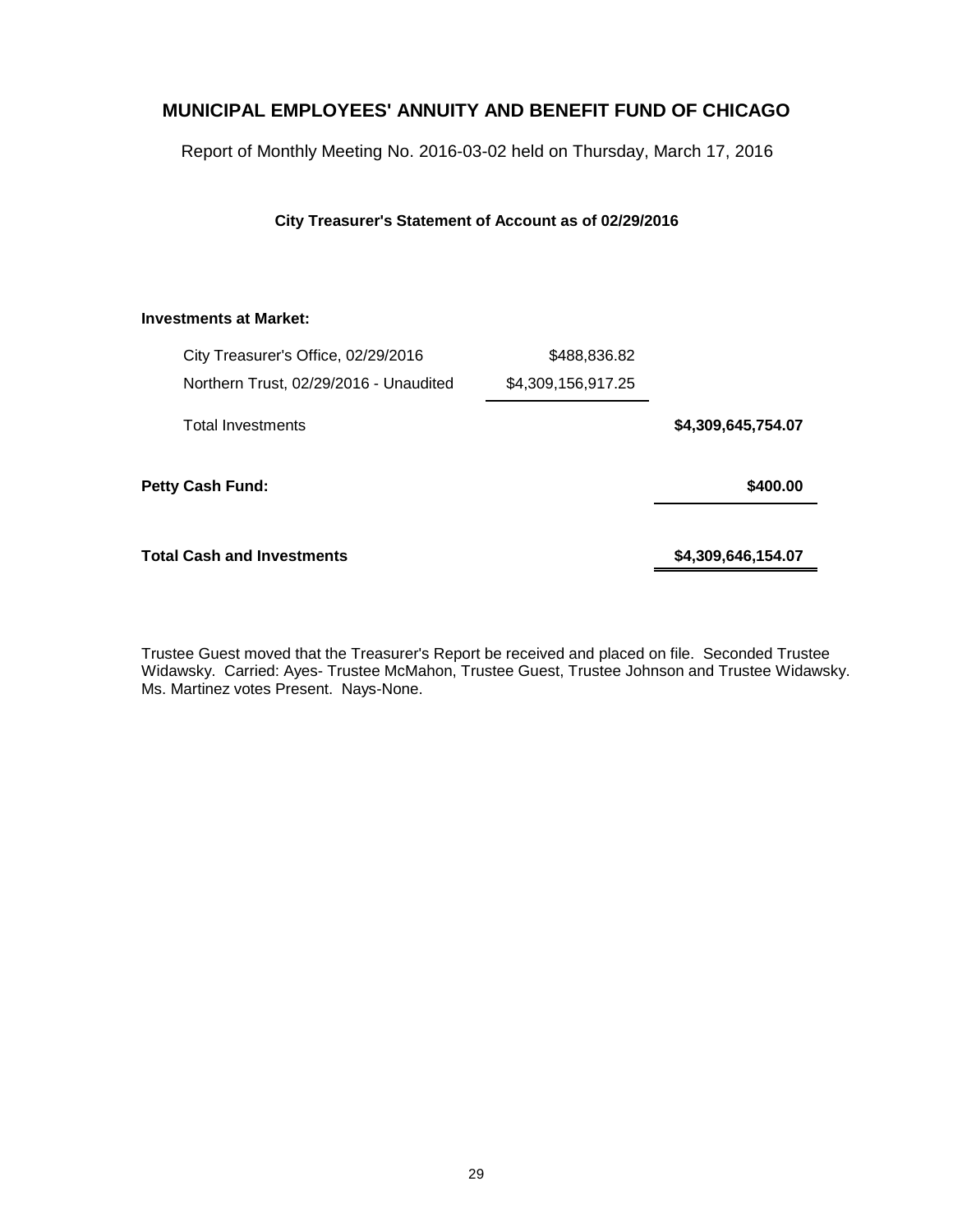Report of Monthly Meeting No. 2016-03-02 held on Thursday, March 17, 2016

### **ROLL CALL**

Trustee Guest Present Trustee Johnson Present Trustee McMahon Present Trustee Widawsky Present

A quorum is present.

Immediately following the roll call, Mr. Mohler read a Resolution into the record in appreciation of Trustee Anthony C. Clancy who served on the Board from May 2012 through November 2015.

These items were discussed out of order.

The Board moved into closed session at 9:25 a.m. in accordance with 5 ILCS 120/2(c)(11) to discuss issues related to pending litigation which currently affects or may affect the Fund. Motion by Trustee Johnson. Seconded by Ms. Martinez.

Roll Call: Trustee Guest Aye Trustee Johnson Aye Ms. Martinez Aye Trustee McMahon Aye Trustee Widawsky Aye

Motion approved.

No actions taken while in closed session.

The Board moved into open session at 10:00 a.m. Motion by Trustee Widawsky. Seconded by Trustee Johnson. Carried by a voice vote.

#### Designation and Approval of Vice President's Proxy

Ms. Burns presented information pertaining to the debt incurred by annuitant Dorothy Cross at her current assisted living residence. As Ms. Cross has a Power of Attorney, it was requested that the Board suspend payment of the annuity to her Power of Attorney until such time that Ms. Burns can establish that the annuity payment is being used by the Power of Attorney to care for Ms. Cross. Based on the information presented and the recommendation of staff and Fund Counsel, Trustee Widawsky made a motion to suspend Ms. Cross's annuity until such time as sufficient information is gathered to resume payments. Seconded by Trustee Guest.

Carried: Ayes – Trustee Guest, Trustee Johnson, Ms. Martinez, Trustee McMahon and Trustee Widawsky. Nays – None.

#### **PUBLIC COMMENT**

There were no requests to address the Board.

#### **PENSION SUSPENSIONS**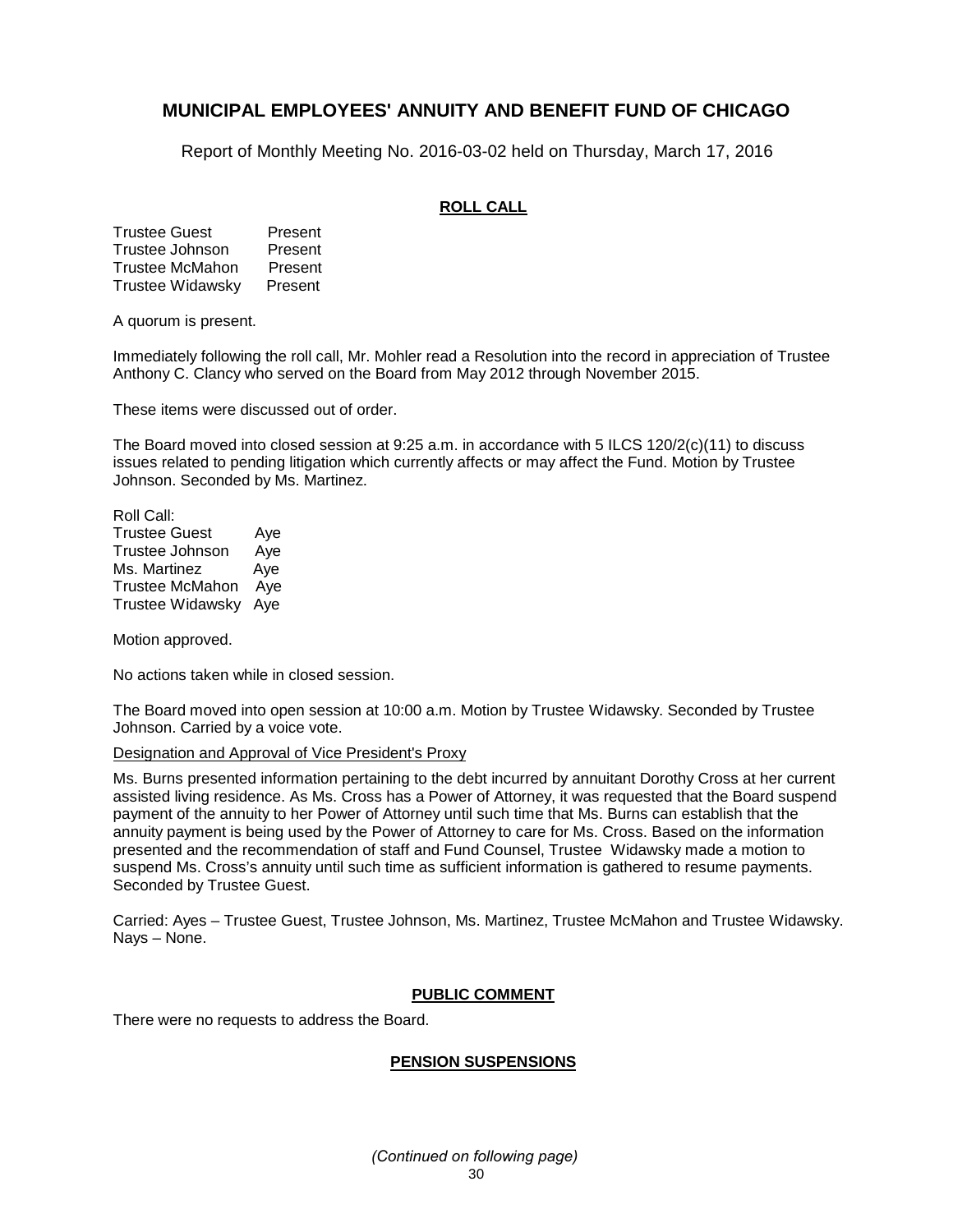Report of Monthly Meeting No. 2016-03-02 held on Thursday, March 17, 2016

### The Matter of Dorothy Cross (Power of Attorney)

Ms. Burns presented information pertaining to the debt incurred by annuitant Dorothy Cross at her current assisted living residence. As Ms. Cross has a Power of Attorney, it was requested that the Board suspend payment of the annuity to her Power of Attorney until such time that Ms. Burns can establish that the annuity payment is being used by the Power of Attorney to care for Ms. Cross. Based on the information presented and the recommendation of staff and Fund Counsel, Trustee Widawsky made a motion to suspend Ms. Cross's annuity until such time as sufficient information is gathered to resume payments. Seconded by Trustee Guest.

Carried: Ayes – Trustee Guest, Trustee Johnson, Ms. Martinez, Trustee McMahon and Trustee Widawsky. Nays – None.

#### The Matter of Walter Wilson (Power of Attorney)

Ms. Burns presented information pertaining to the debt incurred by annuitant walter Wilson at his current assisted living residence. As Mr. Wilson has a Power of Attorney, it was requested that the Board suspend payment of the annuity to his Power of Attorney until such time that Ms. Burns can establish that the annuity payment is being used by the Power of Attorney to care for Mr. Wilson. Based on the information presented and the recommendation of staff and Fund Counsel, Trustee Widawsky made a motion to suspend Mr. Wilson's annuity until such time as sufficient information is gathered to resume payments. Seconded by Trustee Guest.

Carried: Ayes – Trustee Guest, Trustee Johnson, Ms. Martinez, Trustee McMahon and Trustee Widawsky. Nays – None.

### **INVESTMENTS**

#### Market Environment

Mr. Wrubel and Mr. Wesner reviewed the current state of the market and the Fund's performance. No actions taken.

#### Monthly Performance Report(s)

Mr. Lopez presented the Fund's current monthly performance report. Based on this review and the recommendation of Investment Staff and the Investment Consultant, Trustee Guest made a motion to rescind the Global Fixed Income RFP. Seconded by Ms. Martinez.

Carried: Ayes – Trustee Guest, Trustee Johnson, Ms. Martinez, Trustee McMahon and Trustee Widawsky. Nays – None.

#### Watchlist

There were no issues discussed.

#### Real Estate Review / Discussion

Issues related to changes to the management fee structure with a Fund Manager were discussed and the Manager will be asked to attend the regular meeting of the Board in May to discuss proposed changes in the fee structure in place between the Manager and the Fund.

#### Transition Management RFP Update

Mr. Lopez updated the Board on the status of the Transition Manager RFP. No actions taken.

31 *(Continued on following page)*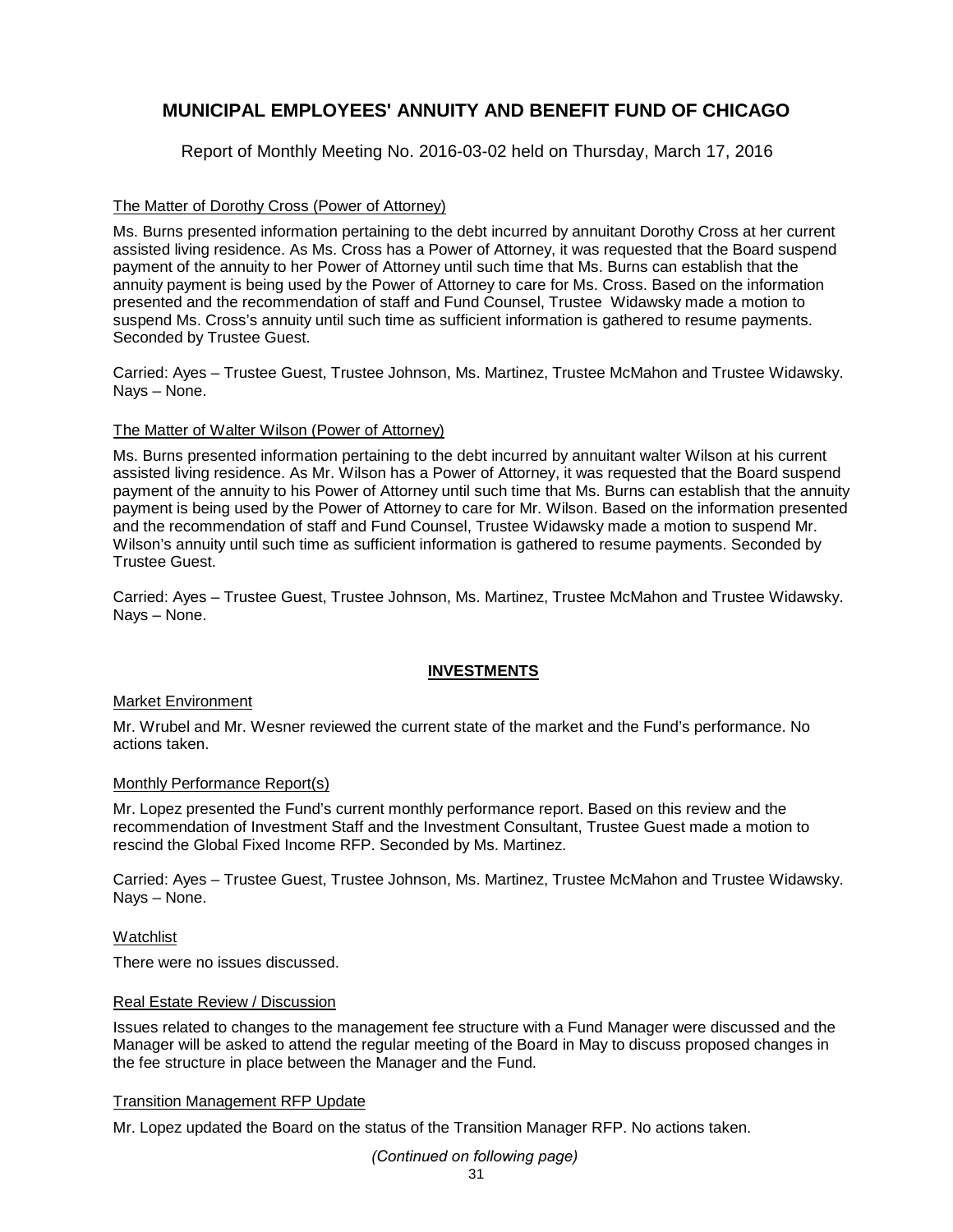Report of Monthly Meeting No. 2016-03-02 held on Thursday, March 17, 2016

#### Investment Policy Statement Discussion

Mr. Wrubel and Mr. Wesner presented a recommended change to the Fund's Investment Policy. Based on this review and the recommendations of the investment consultant and staff, Trustee Guest made a motion to approve the proposed change. Seconded by Trustee Widawsky.

Carried: Ayes – Trustee Guest, Trustee Johnson, Ms. Martinez, Trustee McMahon and Trustee Widawsky. Nays – None.

#### Liquidity Needs

Mr. Lopez reviewed the liquidity needs of the Fund. Based on this review and the recommendation of Fund staff and the Investment Consultant, Trustee Guest made a motion to approve the liquidation of up to \$10 million to assist in paying April benefit payments. Seconded by Ms. Martinez.

Carried: Ayes – Trustee Guest, Trustee Johnson, Ms. Martinez, Trustee McMahon and Trustee Widawsky. Nays – None.

### **LEGISLATION**

#### Legislative Update

Mr. Mohler updated the Board on the current activities of the Illinois General Assembly and the Illinois Supreme Court's schedule of Opinions in the month of March.

### **OTHER**

#### Semi Annual Executive Session Review

The Board was presented with a written memo regarding the required semiannual review of close session minutes and verbatim recordings. Based on this review and the recommendation of staff and Counsel, Trustee Guest made a motion to approve the recommendations contained in written memo as presented. Seconded by Ms. Martinez

Carried: Ayes – Trustee Guest, Trustee Johnson, Ms. Martinez, Trustee McMahon and Trustee Widawsky. Nays – None.

#### Tier I / Tier II Employee Designation

Mr. Mohler updated the Board on issues related to the categorization of Tier I and Tier II employees and issues arising from the under collection of pension contributions. Fund staff and Counsel will continue to work with the City of Chicago to resolve this issue.

#### Disability Procedures Recommendation

This item was discussed in closed session.

#### Consideration and Approval of Securities Litigation RFP/RFI

Fund Counsel, presented a RFI/RFP for the Board's consideration and approval with respect to law firms specializing in securities litigation. Based on her review and the recommendation of staff, Trustee Guest made a motion to approve the RFI/RFP language and begin the process of advertising the RFI as soon as it is finalized. Seconded by Trustee Johnson.